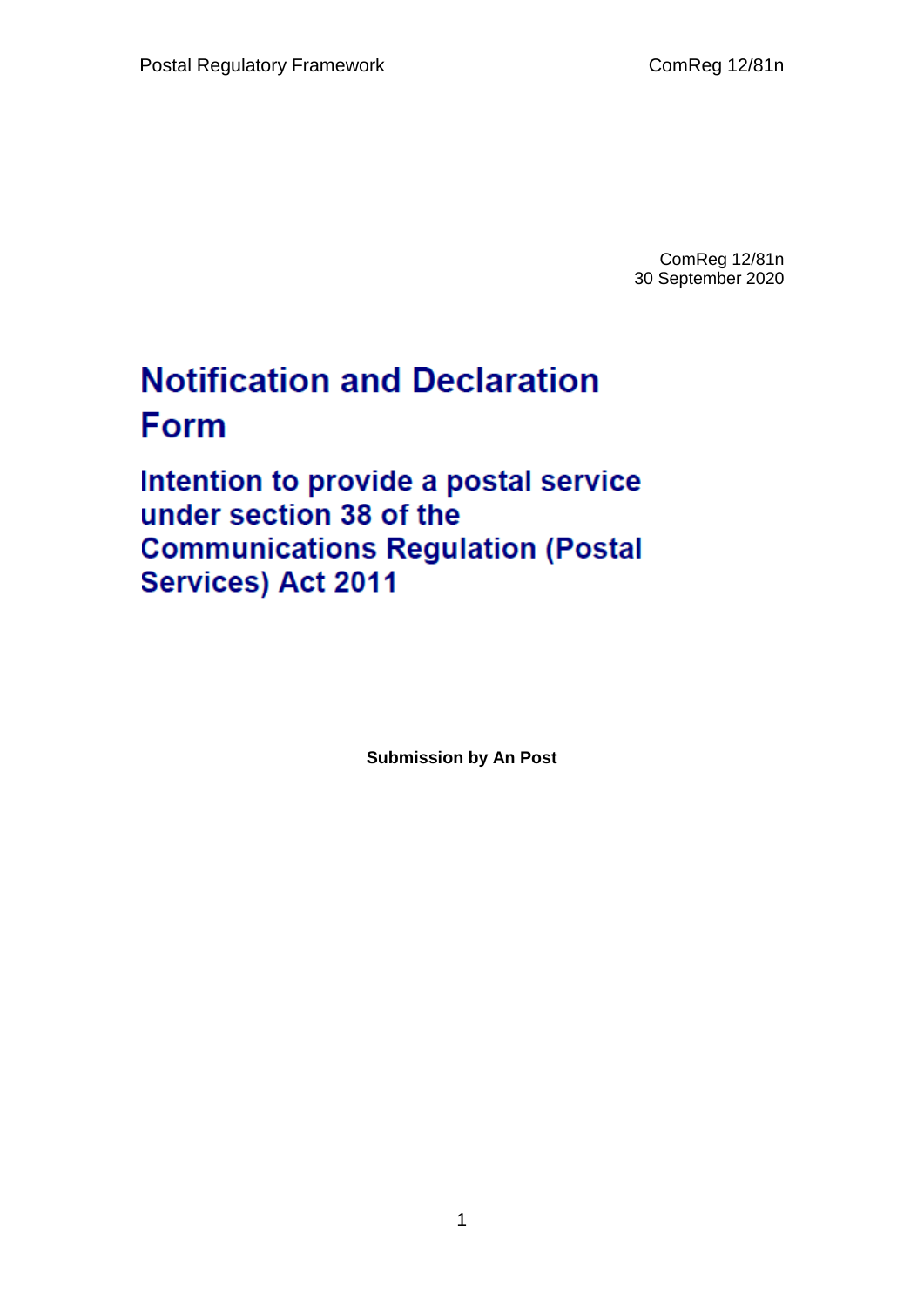This is the form of notification and declaration that undertakings should make and send to postal.team@comreg.ie and when complete print off and sign for sending by registered post to ComReg.

| Section 1. Information about undertaking making notification |                                        |
|--------------------------------------------------------------|----------------------------------------|
| 1.1 Name of undertaking*                                     | An Post                                |
| (Name of Legal or Natural Person, e.g.                       |                                        |
| Company's Registered Name)                                   |                                        |
| 1.2 Trading Name (s)                                         |                                        |
| (if different from above)                                    |                                        |
| 1.3 Postal Address*                                          | General Post Office, O'Connell Street, |
|                                                              | Dublin 1                               |
| 1.4 Undertaking's Telephone Number                           | $(01)$ 705 7000                        |
| (inc. Dialling code)                                         |                                        |
| 1.5 Website address                                          | www.anpost.ie                          |
| 1.6 Address of Registered Office                             | General Post Office, O'Connell Street, |
| (*in the case of a body corporate that is                    | Dublin 1                               |
| a company)                                                   |                                        |
| 1.7 Company registration Number (*in                         | 98788                                  |
| the case of a body corporate that is a                       |                                        |
| company)                                                     |                                        |
| 1.8 Other legal or natural persons which                     | Numerous agents                        |
| are part of the undertaking                                  |                                        |
| 1.9 Email Address                                            |                                        |
| (if available)                                               |                                        |

\*Indicates a mandatory field

| Section 2. Information about Compliance Officers |                            |                            |
|--------------------------------------------------|----------------------------|----------------------------|
| 2.1                                              | Name of principal contact* | Dr. Tanya Harrington       |
| $2.2^{\circ}$                                    | Office Phone number*       | $(01)$ 705 7000            |
| 2.3                                              | Mobile Phone number        |                            |
| 2.4                                              | Email address*             | Tanya.Harrington@anpost.ie |
| 2.5                                              | Name of Deputy contact     | N/A                        |
| 2.6                                              | Office Phone number        |                            |
| 2.7                                              | Mobile Phone number        |                            |
| 2.8                                              | Email address              |                            |

\*Indicates a mandatory field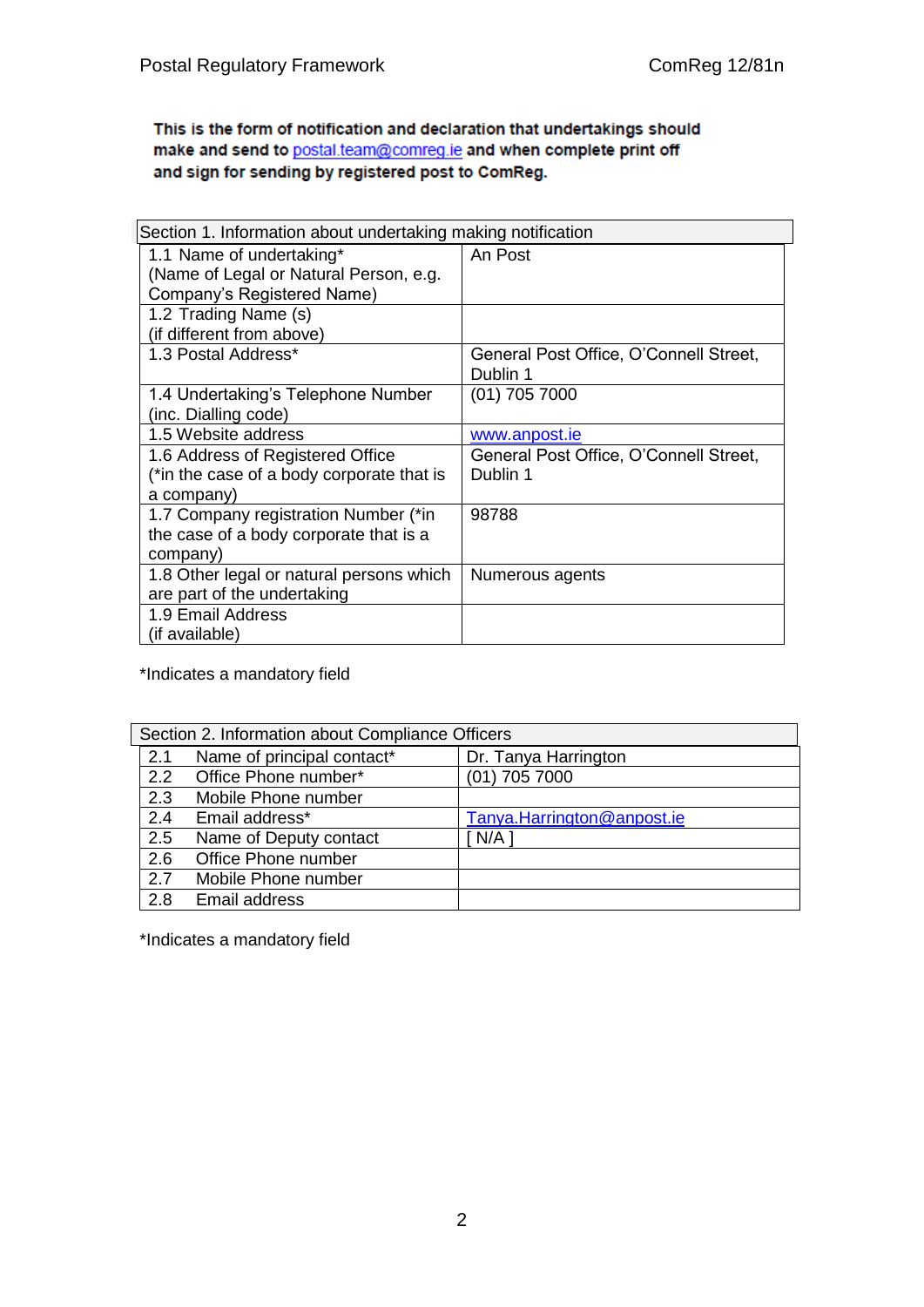| Section 3. Contact Details for postal service users wishing to make a complaint |                            |                                                                               |
|---------------------------------------------------------------------------------|----------------------------|-------------------------------------------------------------------------------|
| 3.1                                                                             | Postal Address*            | An Post, Customer Services, Ground<br>Floor, GPO, O'Connell Street, Freepost, |
|                                                                                 |                            | Dublin 1                                                                      |
|                                                                                 | 3.2 Telephone numbers      |                                                                               |
|                                                                                 | (inc dialling code)        |                                                                               |
|                                                                                 | 3.2.1 Freephone number     | 1850 57 58 59                                                                 |
|                                                                                 | 3.2.2 LoCall number        | 1850 57 58 59                                                                 |
|                                                                                 | 3.2.3 Office Phone number* | (01) 705 7600                                                                 |
| 3.3                                                                             | Website address            | www.anpost.ie                                                                 |
| 3.4                                                                             | Email address              | customer.services@anpost.ie                                                   |

| Section 4. Details of services provided and declarations                                                                                                                                               |                   |
|--------------------------------------------------------------------------------------------------------------------------------------------------------------------------------------------------------|-------------------|
| 41 Number of postal services provided<br>by undertaking and described on<br>Schedules attached to this declaration (<br>a separate Schedule must be<br>completed for each service)                     | 29                |
| 4.2 Number of these Services which<br>are within the scope of the universal<br>postal service                                                                                                          | 26                |
| <b>4.3 CONFIRMATION</b><br>Do you confirm that you will comply<br>with all obligations imposed or under<br>the Communications Regulation (Postal                                                       | 1 <u>Yes</u> ✔    |
| Services) Act 2011 in respect of the<br>provision of postal services, and in<br>particular those imposed by sections<br>11, 12, 39, 42, 43, 45, 47, 53 and 54?                                         | 2 No              |
| 4.4 Do you confirm that you are aware<br>that it is a criminal offence to fail to<br>make a notification or to make a<br>notification or a declaration which is<br>false or misleading in any material | <u>1 Yes</u>      |
| respect and on summary conviction any<br>offender is liable to a "class A" fine, the<br>largest fine permissible under the Fines<br>Act 2010?                                                          | 2 No              |
| Signature                                                                                                                                                                                              | lanya Harry       |
| Date                                                                                                                                                                                                   | 30 September 2020 |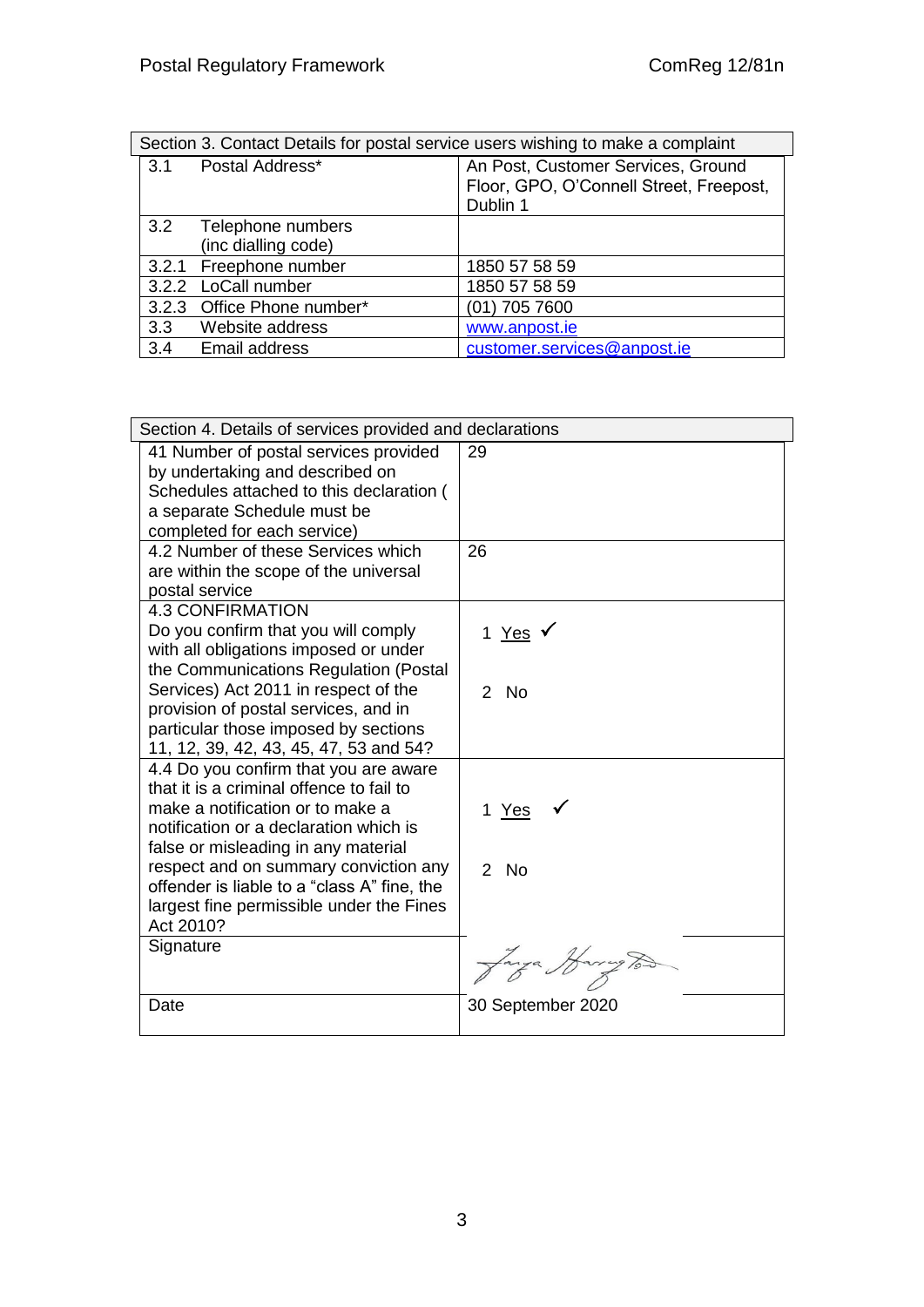| Schedule number 1 of 29                                                                                                                                                                          |                                                                                                                                                                                                                                                                                                                                                                                                                                         |
|--------------------------------------------------------------------------------------------------------------------------------------------------------------------------------------------------|-----------------------------------------------------------------------------------------------------------------------------------------------------------------------------------------------------------------------------------------------------------------------------------------------------------------------------------------------------------------------------------------------------------------------------------------|
|                                                                                                                                                                                                  | <b>Details of Services Provided</b>                                                                                                                                                                                                                                                                                                                                                                                                     |
| Name of Service                                                                                                                                                                                  | <b>Standard letters</b>                                                                                                                                                                                                                                                                                                                                                                                                                 |
| Nature of items conveyed<br>Geographical scope (sender)                                                                                                                                          | 1. Items of correspondence<br>$\checkmark$<br>2. Business documents<br>3. Books<br>4. Catalogues<br>5. Newspapers<br>6. Periodicals<br>7. Merchandise with or without<br>commercial value<br>8. Other (please state)<br>National<br>National and International                                                                                                                                                                          |
| Geographical scope (addressee)                                                                                                                                                                   |                                                                                                                                                                                                                                                                                                                                                                                                                                         |
| Advertised delivery standards<br><b>Size limits</b><br>Weight limits<br>Access arrangements<br>(Please select only one option)<br>Legal Basis for contract<br>(Please select only one option)    | D+1 (National)<br>D+ 'up to 9' days for International<br>235mm x 162mm x 5mm<br>100 <sub>q</sub><br>1. Deposited at access point<br>2. Collected from senders' premises<br>$\checkmark$ Both<br>Individually negotiated agreement<br>1<br><b>Standard Contract Terms and</b><br>2<br>Conditions and individually<br>negotiated discounts from Rate Card<br>3 Standard Contract Terms and<br><b>Conditions and non-negotiable Tariff</b> |
| The estimated date of commencement<br>for the postal service concerned (if after<br>the signing below)                                                                                           |                                                                                                                                                                                                                                                                                                                                                                                                                                         |
| Declaration                                                                                                                                                                                      |                                                                                                                                                                                                                                                                                                                                                                                                                                         |
| Do you confirm that this service is within<br>the scope of the universal postal service<br>as defined in section 37(1) of the<br><b>Communications Regulation (Postal</b><br>Services) Act 2011? | 1. Yes<br>2. No                                                                                                                                                                                                                                                                                                                                                                                                                         |
|                                                                                                                                                                                                  |                                                                                                                                                                                                                                                                                                                                                                                                                                         |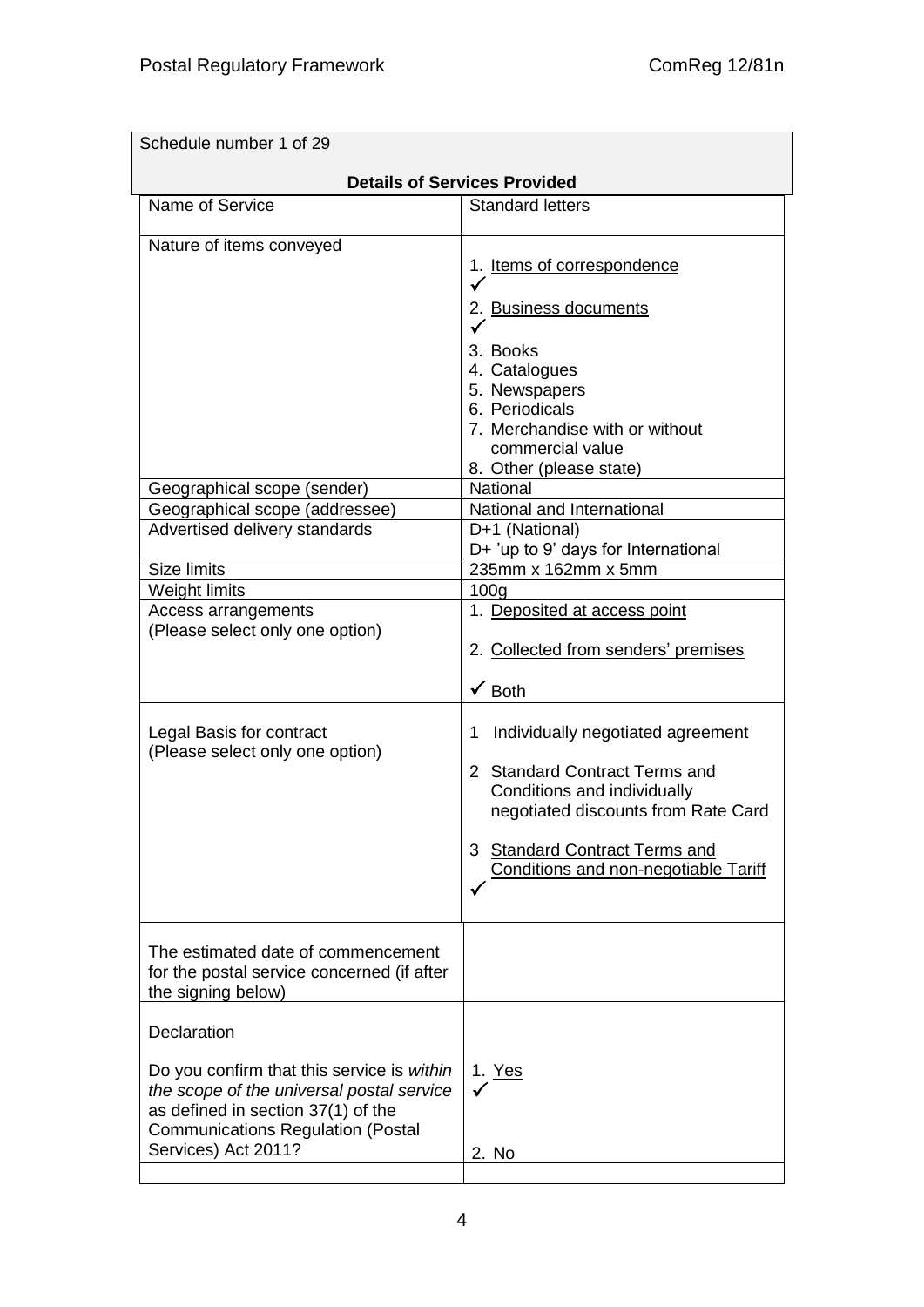| Declaration                                                                                                                                                                                                                                                                                                                                      |                        |
|--------------------------------------------------------------------------------------------------------------------------------------------------------------------------------------------------------------------------------------------------------------------------------------------------------------------------------------------------|------------------------|
| Do you confirm that you are aware that<br>it is a criminal offence to fail to make a<br>notification or to make a notification or a<br>declaration which is false or misleading<br>in any material respect and on summary<br>conviction any offender is liable to a<br>"class A" fine, the largest fine<br>permissible under the Fines Act 2010? | 1. <u>Yes</u><br>2. No |
| Signature                                                                                                                                                                                                                                                                                                                                        | anya Marrug To-        |
| Date                                                                                                                                                                                                                                                                                                                                             | 30 September 2020      |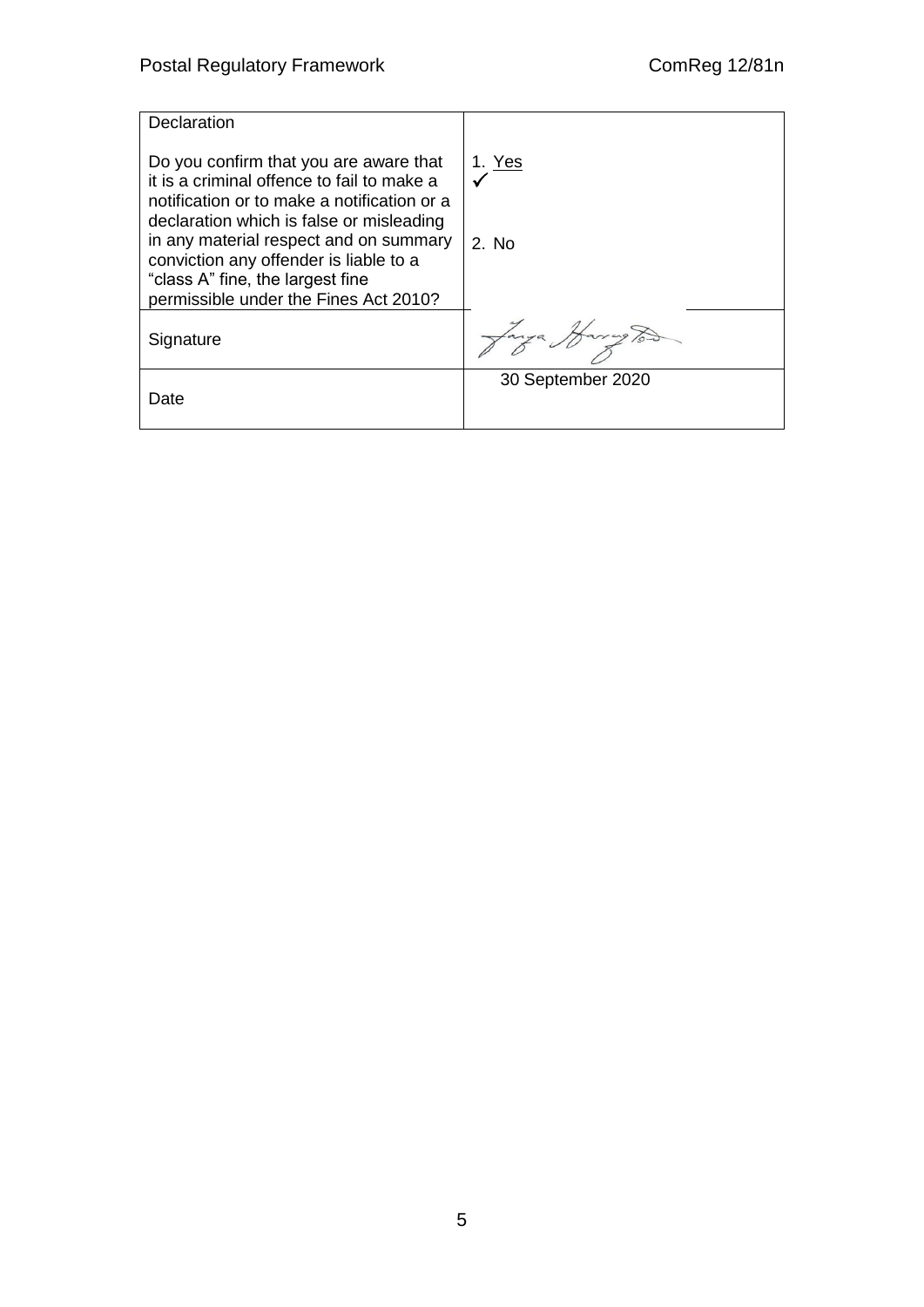Schedule number 2 of 29

## **Details of Services Provided**

| Name of Service                            | Standard large envelopes                                           |
|--------------------------------------------|--------------------------------------------------------------------|
| Nature of items conveyed                   | 1. Items of correspondence                                         |
|                                            | <b>Business documents</b><br>2<br>$\checkmark$                     |
|                                            | 3<br><b>Books</b>                                                  |
|                                            | Catalogues<br>4                                                    |
|                                            |                                                                    |
|                                            | Newspapers<br>5                                                    |
|                                            | Periodicals<br>6<br>$\checkmark$                                   |
|                                            | $\overline{7}$<br>Merchandise with or without                      |
|                                            | commercial value                                                   |
|                                            | Other (please state)<br>8                                          |
| Geographical scope (sender)                | National                                                           |
| Geographical scope (addressee)             | National and International                                         |
| Advertised delivery standards              | D+1 (National)                                                     |
| <b>Size limits</b>                         | D+ 'up to 9' days for International                                |
| Weight limits                              | 300mm x 400mm x 25mm<br>500 <sub>g</sub>                           |
| Access arrangements                        | Deposited at access point<br>1                                     |
| (Please select only one option)            |                                                                    |
|                                            | 2 Collected from senders' premises                                 |
|                                            | $\checkmark$ Both                                                  |
| Legal Basis for contract                   | 1 Individually negotiated                                          |
| (Please select only one option)            | agreement                                                          |
|                                            |                                                                    |
|                                            | 2 Standard Contract Terms and                                      |
|                                            | Conditions and individually<br>negotiated discounts from Rate Card |
|                                            |                                                                    |
|                                            | <b>Standard Contract Terms and</b><br>3                            |
|                                            | <b>Conditions and non-negotiable Tariff</b>                        |
|                                            |                                                                    |
| The estimated date of commencement         |                                                                    |
| for the postal service concerned (if after |                                                                    |
| the signing below)                         |                                                                    |
|                                            |                                                                    |
| Declaration                                |                                                                    |
| Do you confirm that this service is within | Yes<br>1.                                                          |
| the scope of the universal postal service  |                                                                    |
| as defined in section 37(1) of the         |                                                                    |
| <b>Communications Regulation (Postal</b>   | 2 No                                                               |
| Services) Act 2011?                        |                                                                    |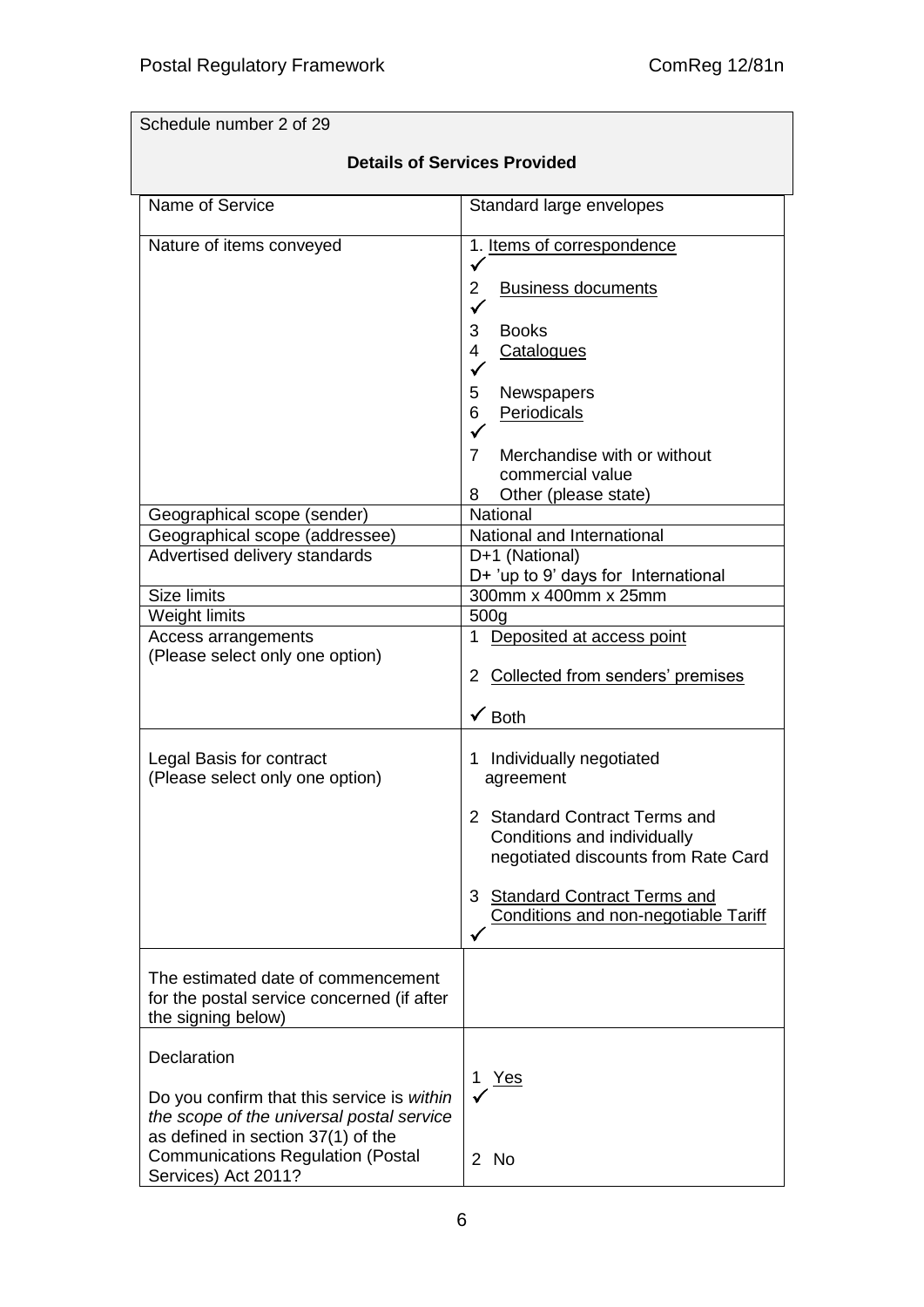| Declaration<br>Do you confirm that you are aware that<br>it is a criminal offence to fail to make a<br>notification or to make a notification or a<br>declaration which is false or misleading<br>in any material respect and on summary<br>conviction any offender is liable to a<br>"class A" fine, the largest fine<br>permissible under the Fines Act 2010? | Yes<br>$2$ No     |
|-----------------------------------------------------------------------------------------------------------------------------------------------------------------------------------------------------------------------------------------------------------------------------------------------------------------------------------------------------------------|-------------------|
| Signature                                                                                                                                                                                                                                                                                                                                                       |                   |
| Date                                                                                                                                                                                                                                                                                                                                                            | 30 September 2020 |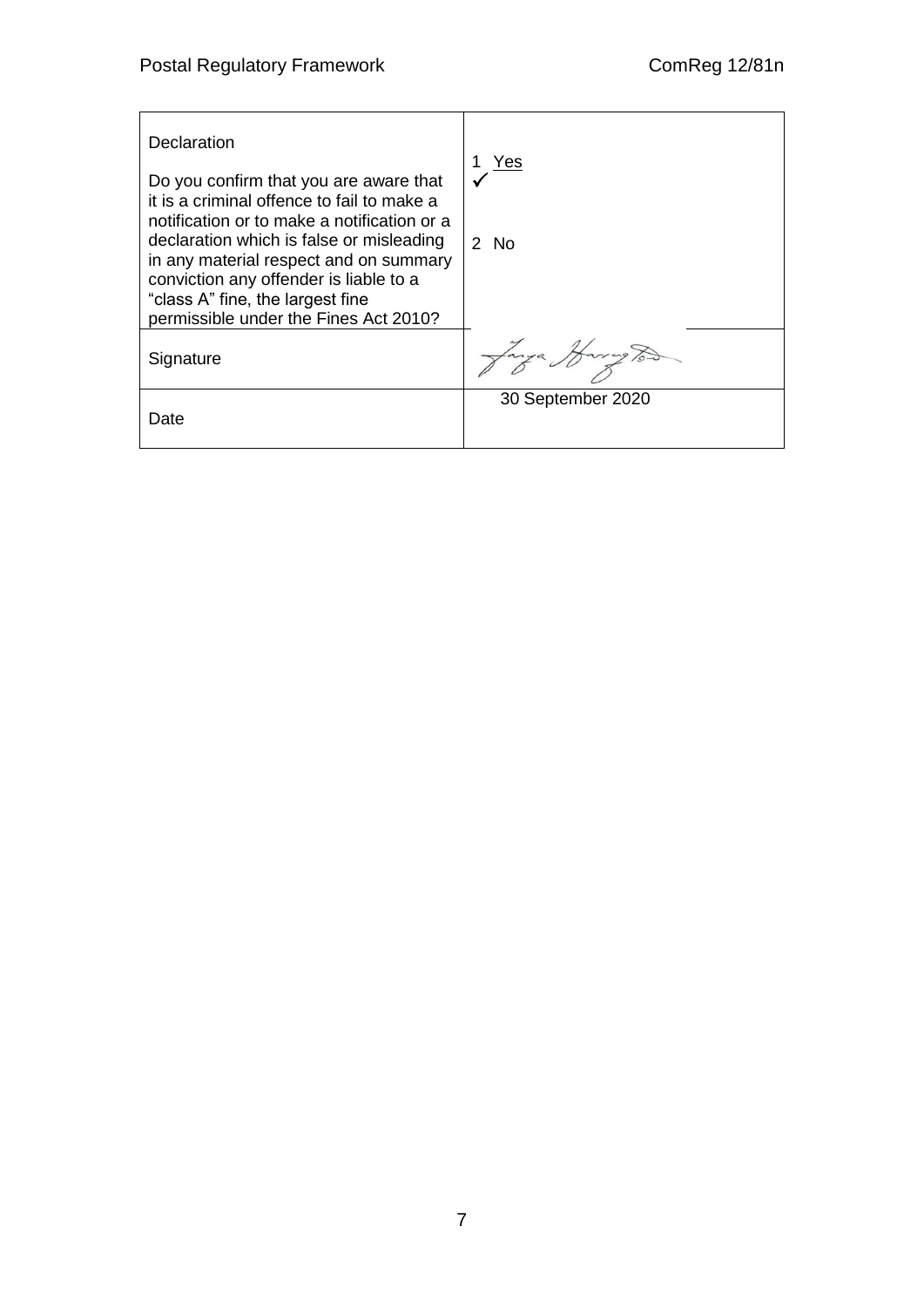| Schedule number 3 of 30                                     |                                                                                                                                                                                                                         |  |
|-------------------------------------------------------------|-------------------------------------------------------------------------------------------------------------------------------------------------------------------------------------------------------------------------|--|
| <b>Details of Services Provided</b>                         |                                                                                                                                                                                                                         |  |
| Name of Service                                             | <b>Standard Packets</b>                                                                                                                                                                                                 |  |
| Nature of items conveyed                                    | Items of correspondence<br><b>Business documents</b><br>2<br>3 Books<br>Catalogues<br>4<br><b>Newspapers</b><br>5<br>Periodicals<br>7 Merchandise with or without<br>commercial value<br>8 Other (please state)         |  |
| Geographical scope (sender)                                 | National                                                                                                                                                                                                                |  |
| Geographical scope (addressee)                              | National and International                                                                                                                                                                                              |  |
| Advertised delivery standards                               | D+1 (National)<br>D+ 'up to 9' days for International                                                                                                                                                                   |  |
| <b>Size limits</b>                                          | Combined $L + W + D$ : 900mm<br>No one dimension >600mm                                                                                                                                                                 |  |
| Weight limits                                               | 2kg                                                                                                                                                                                                                     |  |
| Access arrangements<br>(Please select only one option)      | 1 Deposited at access point<br>2 Collected from senders' premises<br>$\checkmark$ Both                                                                                                                                  |  |
| Legal Basis for contract<br>(Please select only one option) | Individually negotiated agreement<br>1<br>2 Standard Contract Terms and<br>Conditions and individually negotiated<br>discounts from Rate Card<br>3. Standard Contract Terms and<br>Conditions and non-negotiable Tariff |  |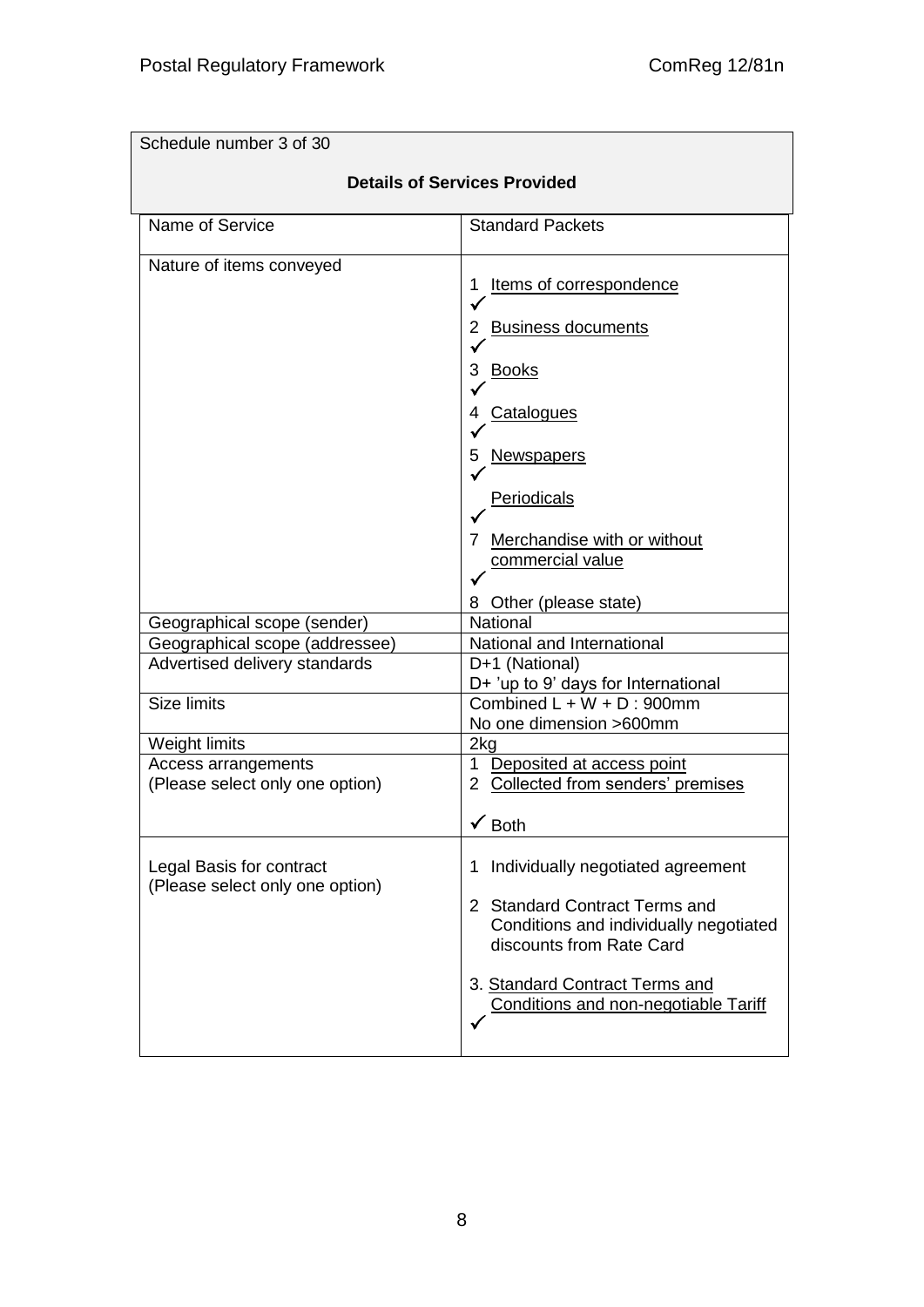| The estimated date of commencement<br>for the postal service concerned (if after<br>the signing below)                                                                          |                   |
|---------------------------------------------------------------------------------------------------------------------------------------------------------------------------------|-------------------|
| Declaration                                                                                                                                                                     |                   |
| Do you confirm that this service is within<br>the scope of the universal postal service<br>as defined in section 37(1) of the<br><b>Communications Regulation (Postal</b>       | 1 Yes             |
| Services) Act 2011?                                                                                                                                                             | 2 No              |
| Declaration                                                                                                                                                                     |                   |
| Do you confirm that you are aware that<br>it is a criminal offence to fail to make a<br>notification or to make a notification or a<br>declaration which is false or misleading | Yes               |
| in any material respect and on summary<br>conviction any offender is liable to a<br>"class A" fine, the largest fine<br>permissible under the Fines Act 2010?                   | $2$ No            |
| Signature                                                                                                                                                                       | lanza Harry To.   |
| Date                                                                                                                                                                            | 30 September 2020 |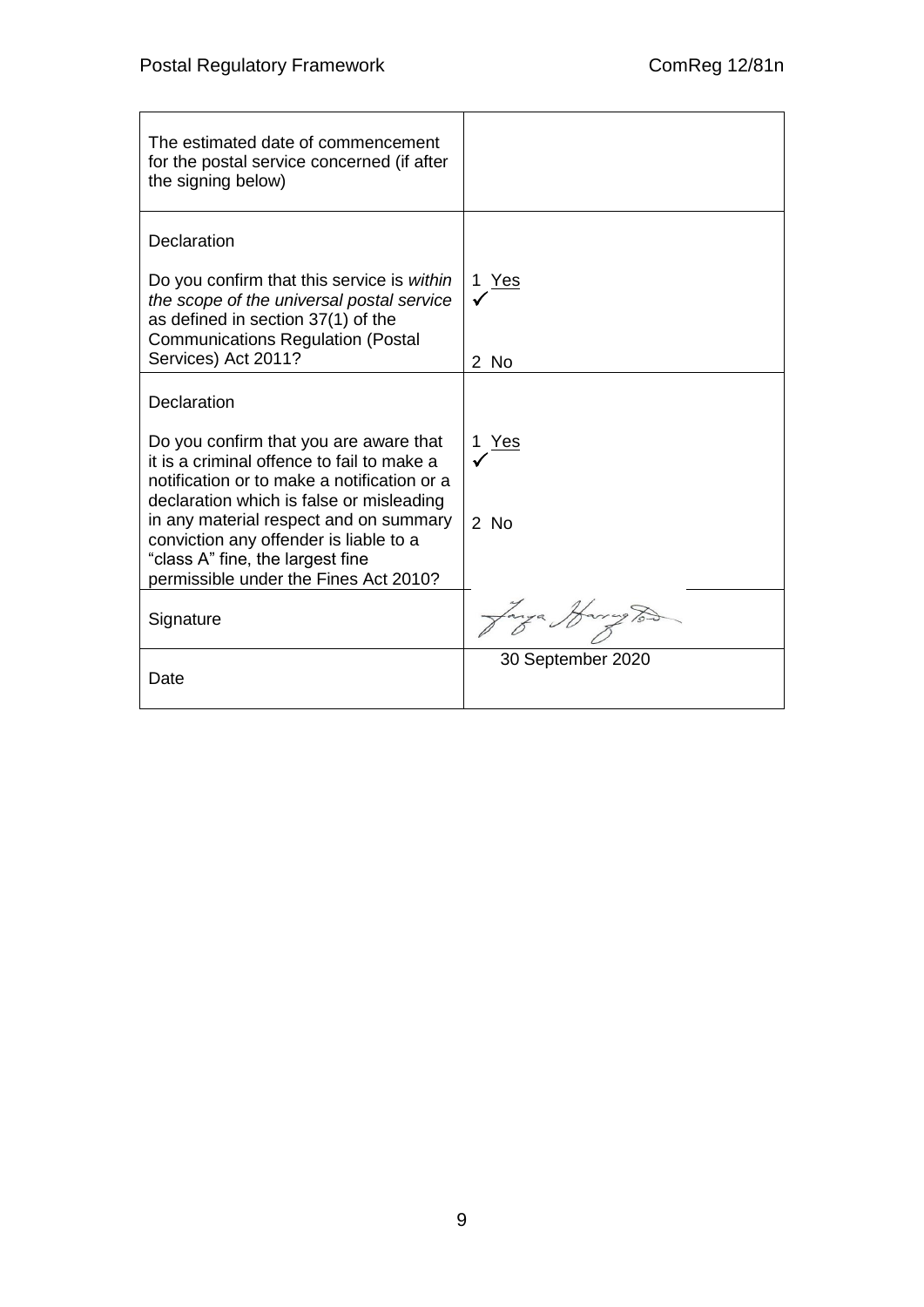| Schedule number 4 of 30                                                                                |                                                                                                                                                                                                                                                                                                          |  |
|--------------------------------------------------------------------------------------------------------|----------------------------------------------------------------------------------------------------------------------------------------------------------------------------------------------------------------------------------------------------------------------------------------------------------|--|
| <b>Details of Services Provided</b>                                                                    |                                                                                                                                                                                                                                                                                                          |  |
| Name of Service                                                                                        | <b>Standard Parcels</b>                                                                                                                                                                                                                                                                                  |  |
| Nature of items conveyed                                                                               | Items of correspondence<br>1.<br>$\checkmark$<br><b>Business documents</b><br>2.<br>3.<br><b>Books</b><br>$\checkmark$<br>Catalogues<br>4.<br>✓<br>5.<br><b>Newspapers</b><br>✓<br>Periodicals<br>6.<br>$\checkmark$<br>7.<br>Merchandise with or without<br>commercial value<br>8. Other (please state) |  |
| Geographical scope (sender)<br>Geographical scope (addressee)                                          | National<br>National and International                                                                                                                                                                                                                                                                   |  |
| Advertised delivery standards                                                                          | D+1 (National)<br>D+ 'up to 9' days for International                                                                                                                                                                                                                                                    |  |
| Size limits                                                                                            | Max length: 1.5m. L + Girth: 3m                                                                                                                                                                                                                                                                          |  |
| Weight limits<br>Access arrangements<br>(Please select only one option)                                | 20kg<br>1.<br>Deposited at access point<br>Collected from senders' premises<br>2.<br>$\checkmark$ Both                                                                                                                                                                                                   |  |
| Legal Basis for contract<br>(Please select only one option)                                            | Individually negotiated agreement<br>1.<br><b>Standard Contract Terms and</b><br>2.<br>Conditions and individually<br>negotiated discounts from Rate<br>Card<br>3. Standard Contract Terms and<br>Conditions and non-negotiable<br><b>Tariff</b>                                                         |  |
| The estimated date of commencement<br>for the postal service concerned (if after<br>the signing below) |                                                                                                                                                                                                                                                                                                          |  |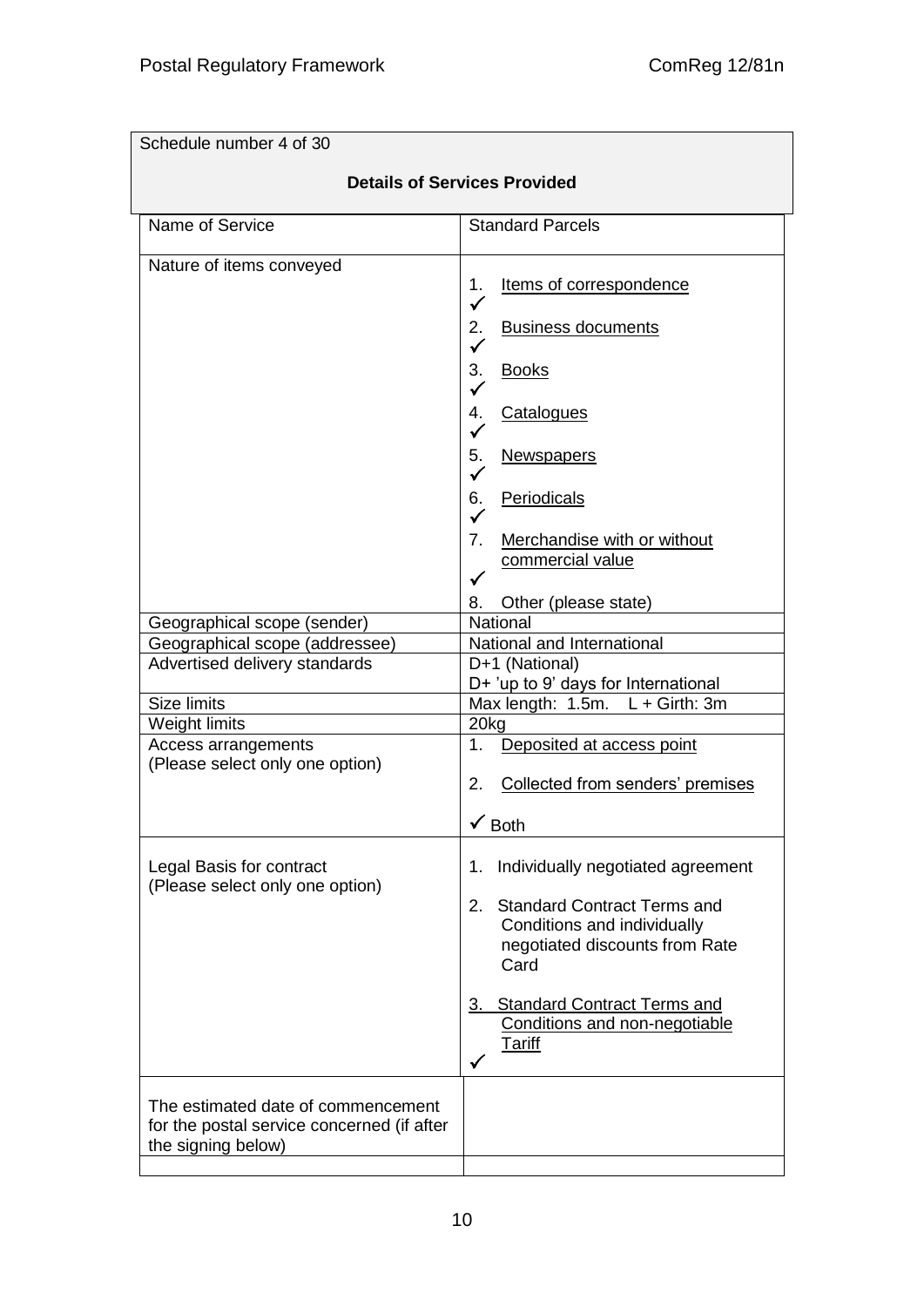| <b>Declaration</b>                                                                 | Yes<br>1.                                |
|------------------------------------------------------------------------------------|------------------------------------------|
| Do you confirm that this service is within                                         |                                          |
| the scope of the universal postal service<br>as defined in section 37(1) of the    |                                          |
| <b>Communications Regulation (Postal</b><br>Services) Act 2011?                    | $\mathcal{P}_{\mathcal{C}}$<br><b>No</b> |
|                                                                                    |                                          |
| Declaration                                                                        |                                          |
| Do you confirm that you are aware that                                             | <u>Yes</u>                               |
| it is a criminal offence to fail to make a                                         |                                          |
| notification or to make a notification or a                                        |                                          |
| declaration which is false or misleading<br>in any material respect and on summary | 2.<br>N <sub>o</sub>                     |
| conviction any offender is liable to a                                             |                                          |
| "class A" fine, the largest fine<br>permissible under the Fines Act 2010?          |                                          |
|                                                                                    |                                          |
| Signature                                                                          |                                          |
|                                                                                    | 30 September 2020                        |
| Date                                                                               |                                          |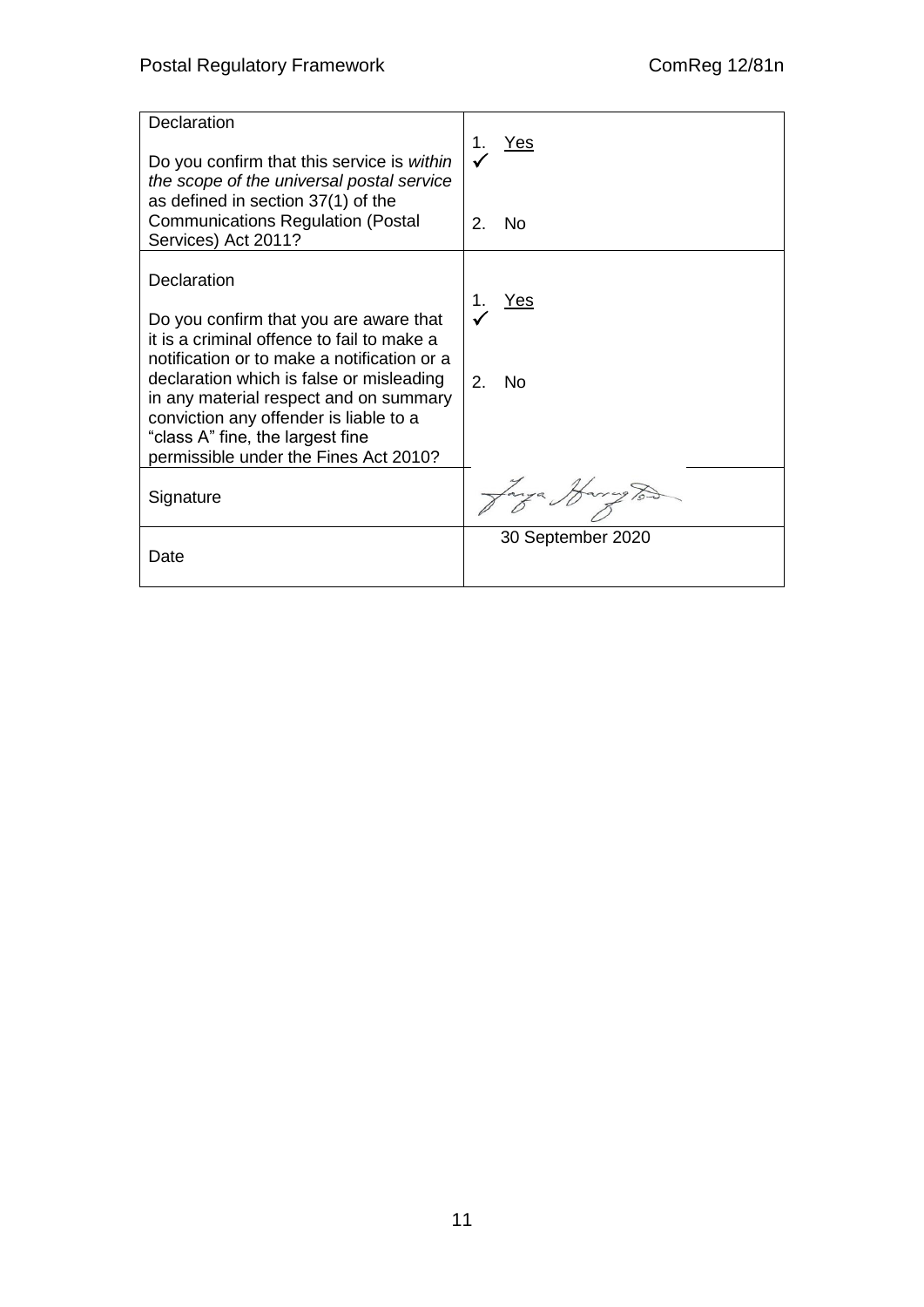| Schedule number 5 of 30                                                                                              |                                                                                                                                                                                                                                   |  |
|----------------------------------------------------------------------------------------------------------------------|-----------------------------------------------------------------------------------------------------------------------------------------------------------------------------------------------------------------------------------|--|
| <b>Details of Services Provided</b>                                                                                  |                                                                                                                                                                                                                                   |  |
| Name of Service                                                                                                      | Registered                                                                                                                                                                                                                        |  |
| Nature of items conveyed                                                                                             | Items of correspondence<br>1.<br>✓<br>2. Business documents<br><u>Books</u><br>3<br>Catalogues<br>4<br>5<br><u>Newspapers</u><br>Periodicals<br>6<br>Merchandise with or without<br>commercial value<br>Other (please state)<br>8 |  |
| Geographical scope (sender)<br>Geographical scope (addressee)<br>Advertised delivery standards<br><b>Size limits</b> | National<br>National and International<br>D+1 (National)<br>D+ 'up to 9' days for International<br>As for Letters, Large Envelopes,<br><b>Packets and Parcels</b>                                                                 |  |
| Weight limits<br>Access arrangements<br>(Please select only one option)                                              | 20 kgs<br>1 Deposited at access point<br>2 Collected from senders' premises<br><b>Both</b>                                                                                                                                        |  |
| Legal Basis for contract<br>(Please select only one option)                                                          | 1. Individually negotiated agreement<br>2. Standard Contract Terms and<br>Conditions and individually<br>negotiated discounts from Rate Card<br>3. Standard Contract Terms and<br><b>Conditions and non-negotiable Tariff</b>     |  |
|                                                                                                                      |                                                                                                                                                                                                                                   |  |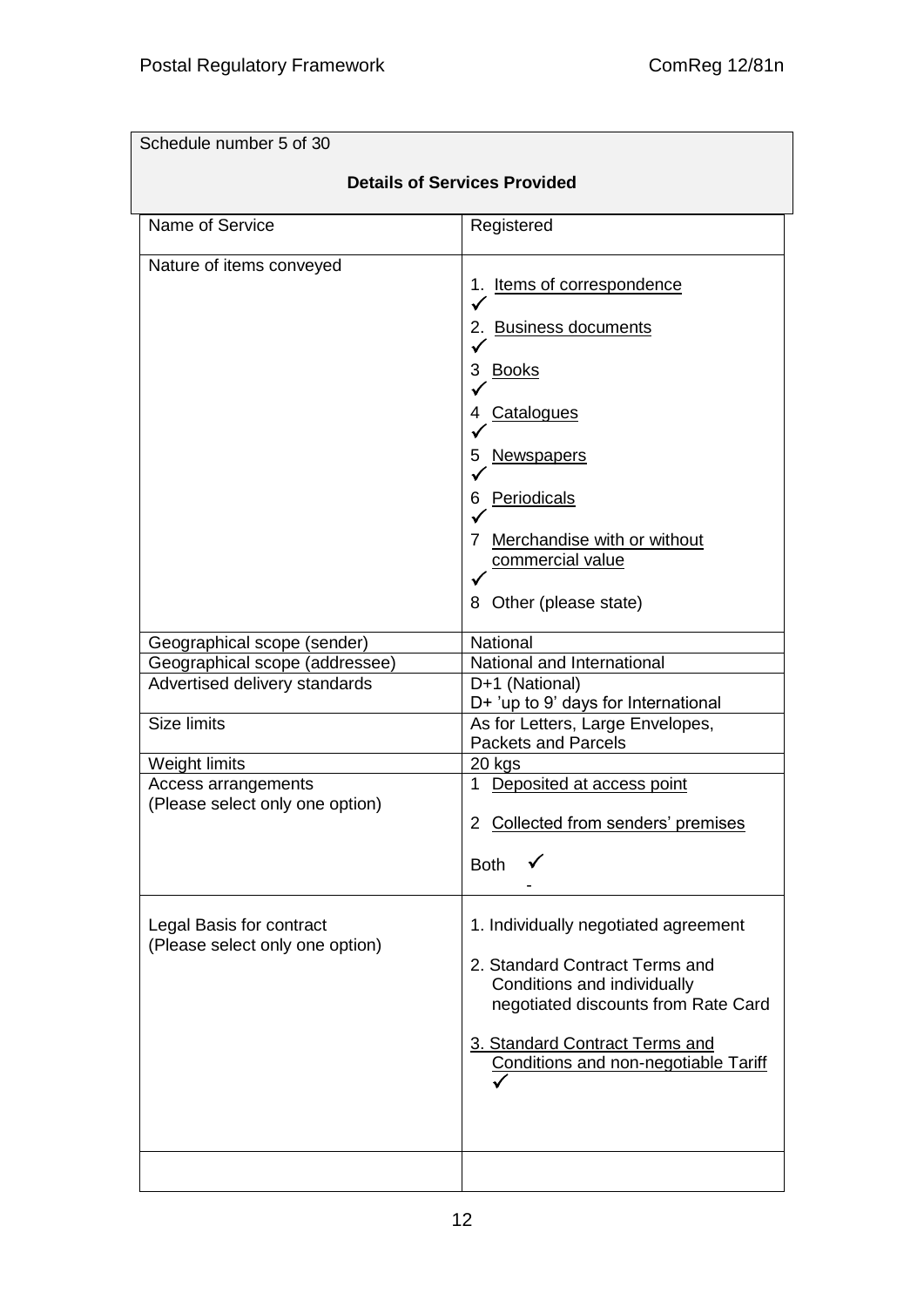| The estimated date of commencement<br>for the postal service concerned (if after<br>the signing below)                              |                   |
|-------------------------------------------------------------------------------------------------------------------------------------|-------------------|
| Declaration                                                                                                                         |                   |
| Do you confirm that this service is within<br>the scope of the universal postal service                                             | 1 Yes             |
| as defined in section 37(1) of the<br><b>Communications Regulation (Postal</b><br>Services) Act 2011?                               | 2 No              |
| Declaration                                                                                                                         |                   |
| Do you confirm that you are aware that<br>it is a criminal offence to fail to make a<br>notification or to make a notification or a | 1 Yes             |
| declaration which is false or misleading<br>in any material respect and on summary<br>conviction any offender is liable to a        | 2 No              |
| "class A" fine, the largest fine<br>permissible under the Fines Act 2010?                                                           |                   |
| Signature                                                                                                                           | anya Harrug Po-   |
| Date                                                                                                                                | 30 September 2020 |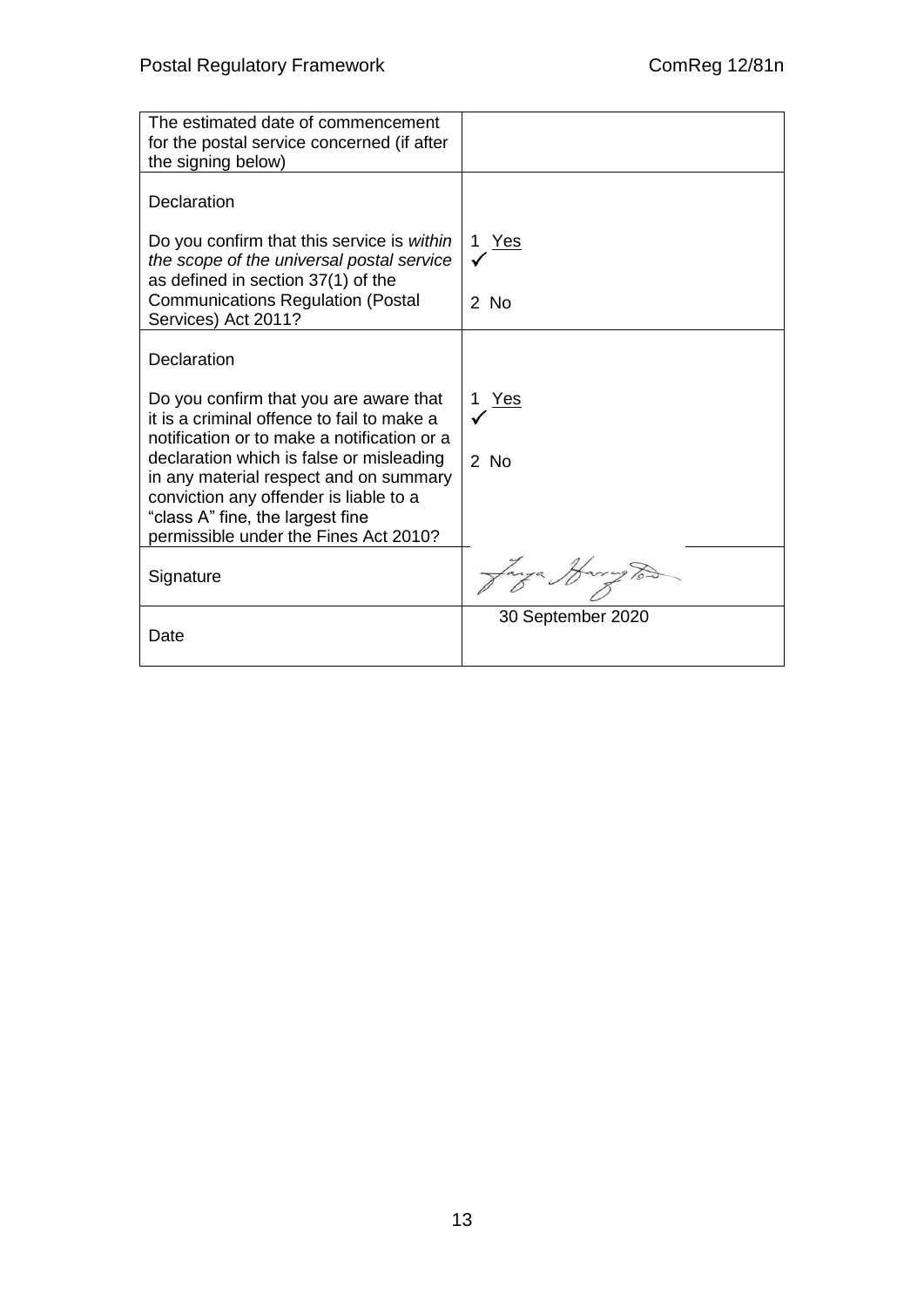| Schedule number 6 of 30                                     |                                                                                                                                                                                                                        |  |
|-------------------------------------------------------------|------------------------------------------------------------------------------------------------------------------------------------------------------------------------------------------------------------------------|--|
| <b>Details of Services Provided</b>                         |                                                                                                                                                                                                                        |  |
| Name of Service                                             | <b>Standard Insurance</b>                                                                                                                                                                                              |  |
| Nature of items conveyed                                    | Items of correspondence<br>1<br>2 Business documents<br>3 Books<br><b>Catalogues</b><br>4<br>Newspapers<br>5<br>Periodicals<br>6<br>Merchandise with or without<br>7<br>commercial value                               |  |
| Geographical scope (sender)                                 | 8 Other (please state)<br><b>National</b>                                                                                                                                                                              |  |
| Geographical scope (addressee)                              | National and International                                                                                                                                                                                             |  |
| Advertised delivery standards                               | D+1 (National)                                                                                                                                                                                                         |  |
|                                                             | D+ 'up to 9' days for International                                                                                                                                                                                    |  |
| <b>Size limits</b>                                          | As for parcels                                                                                                                                                                                                         |  |
| Weight limits                                               | 20 kgs                                                                                                                                                                                                                 |  |
| Access arrangements<br>(Please select only one option)      | 1 Deposited at access point<br>2 Collected from senders' premises<br>$\checkmark$ Both                                                                                                                                 |  |
| Legal Basis for contract<br>(Please select only one option) | 1. Individually negotiated agreement<br>2. Standard Contract Terms and<br>Conditions and individually<br>negotiated discounts from Rate Card<br>3. Standard Contract Terms and<br>Conditions and non-negotiable Tariff |  |
|                                                             |                                                                                                                                                                                                                        |  |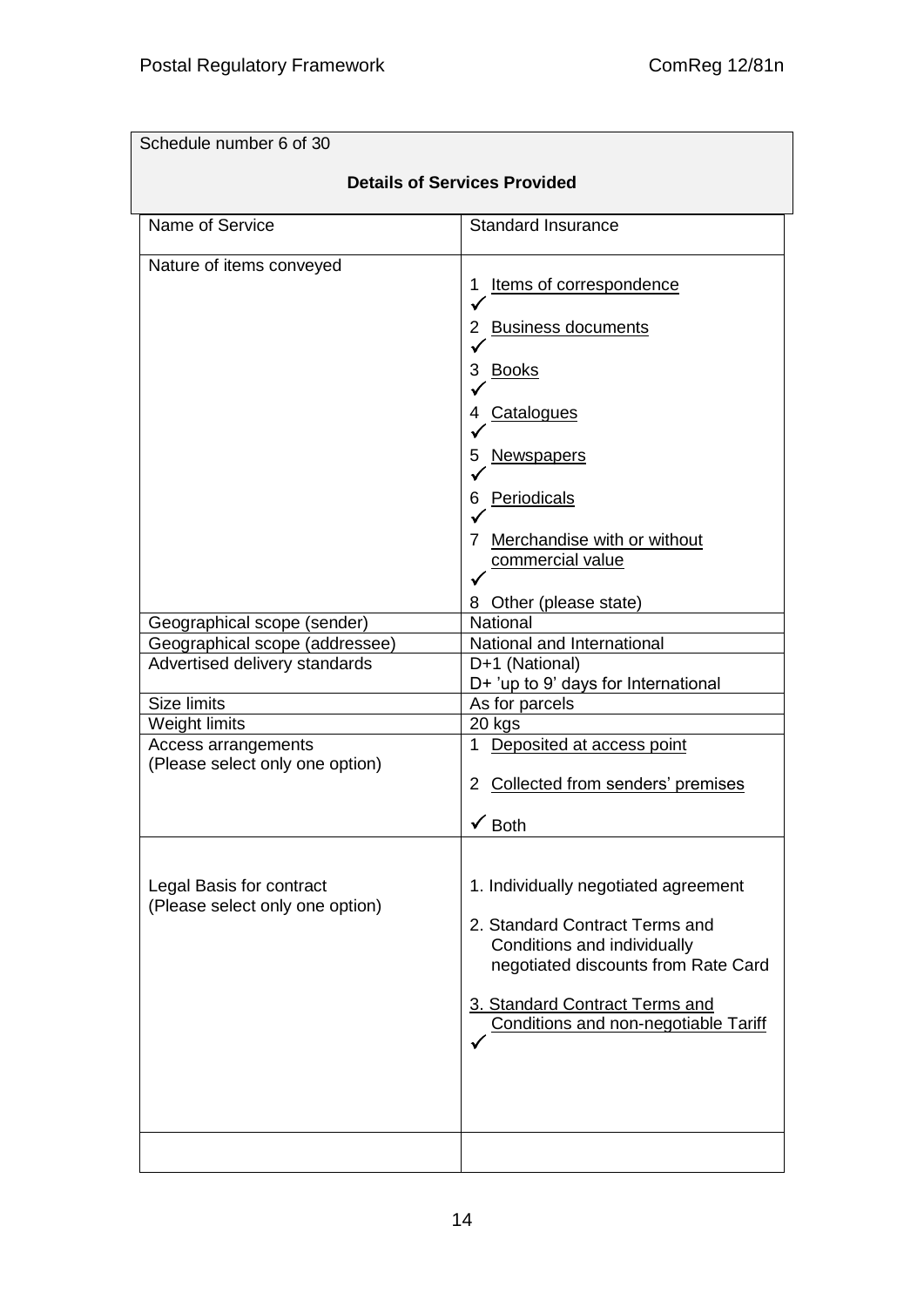| The estimated date of commencement<br>for the postal service concerned (if after<br>the signing below)                                                                                                                                                                                                                                                          |                    |
|-----------------------------------------------------------------------------------------------------------------------------------------------------------------------------------------------------------------------------------------------------------------------------------------------------------------------------------------------------------------|--------------------|
| Declaration<br>Do you confirm that this service is within<br>the scope of the universal postal service<br>as defined in section 37(1) of the<br><b>Communications Regulation (Postal</b><br>Services) Act 2011?                                                                                                                                                 | <u>Yes</u><br>2 No |
| Declaration<br>Do you confirm that you are aware that<br>it is a criminal offence to fail to make a<br>notification or to make a notification or a<br>declaration which is false or misleading<br>in any material respect and on summary<br>conviction any offender is liable to a<br>"class A" fine, the largest fine<br>permissible under the Fines Act 2010? | Yes<br>2 No        |
| Signature                                                                                                                                                                                                                                                                                                                                                       |                    |
| Date                                                                                                                                                                                                                                                                                                                                                            | 30 September 2020  |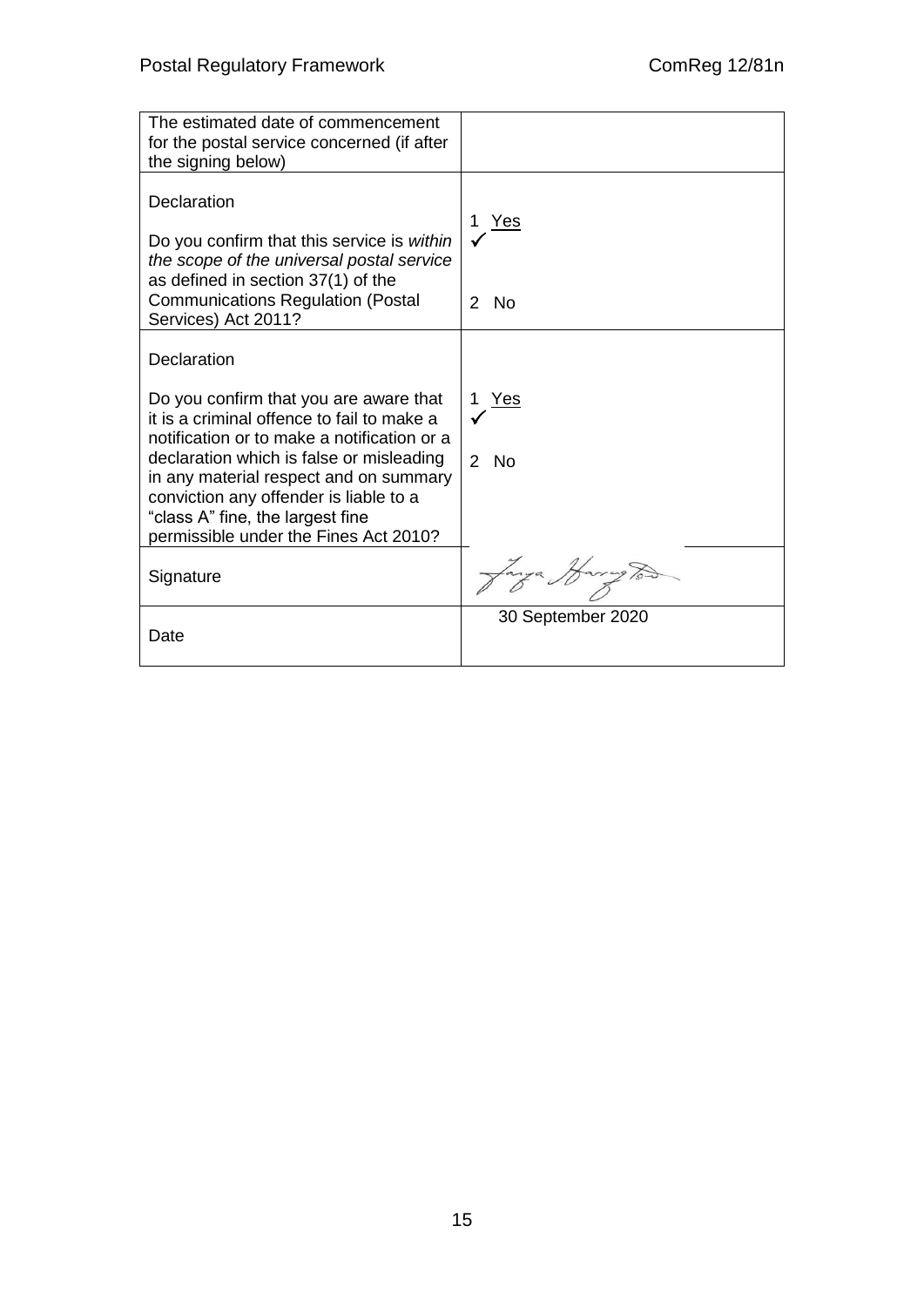Schedule number 7 of 30 **Details of Services Provided** Name of Service **Postal Services** For the Blind Nature of items conveyed 1. Items of correspondence 2. Business documents 3. Books 4. Catalogues 5. Newspapers 6. Periodicals 7. Merchandise with or without commercial value 8. Other (please state)  $\checkmark$ Material for use of blind and partially sighted persons Geographical scope (sender) National Geographical scope (addressee) | National and International Advertised delivery standards D+1 (National) D+ 'up to 9' days for International Size limits As for packets Weight limits 7 kgs Access arrangements (Please select only one option) 1. Deposited at access point  $\checkmark$ 2. Collected from senders premises Legal Basis for contract (Please select only one option) 1. Individually negotiated agreement 2. Standard Contract Terms and Conditions and individually negotiated discounts from Rate Card 3. Standard Contract Terms and Conditions and non-negotiable Tariff  $\checkmark$ The estimated date of commencement for the postal service concerned (if after the signing below) **Declaration** Do you confirm that this service is *within the scope of the universal postal service* as defined in section 37(1) of the 1 Yes  $\checkmark$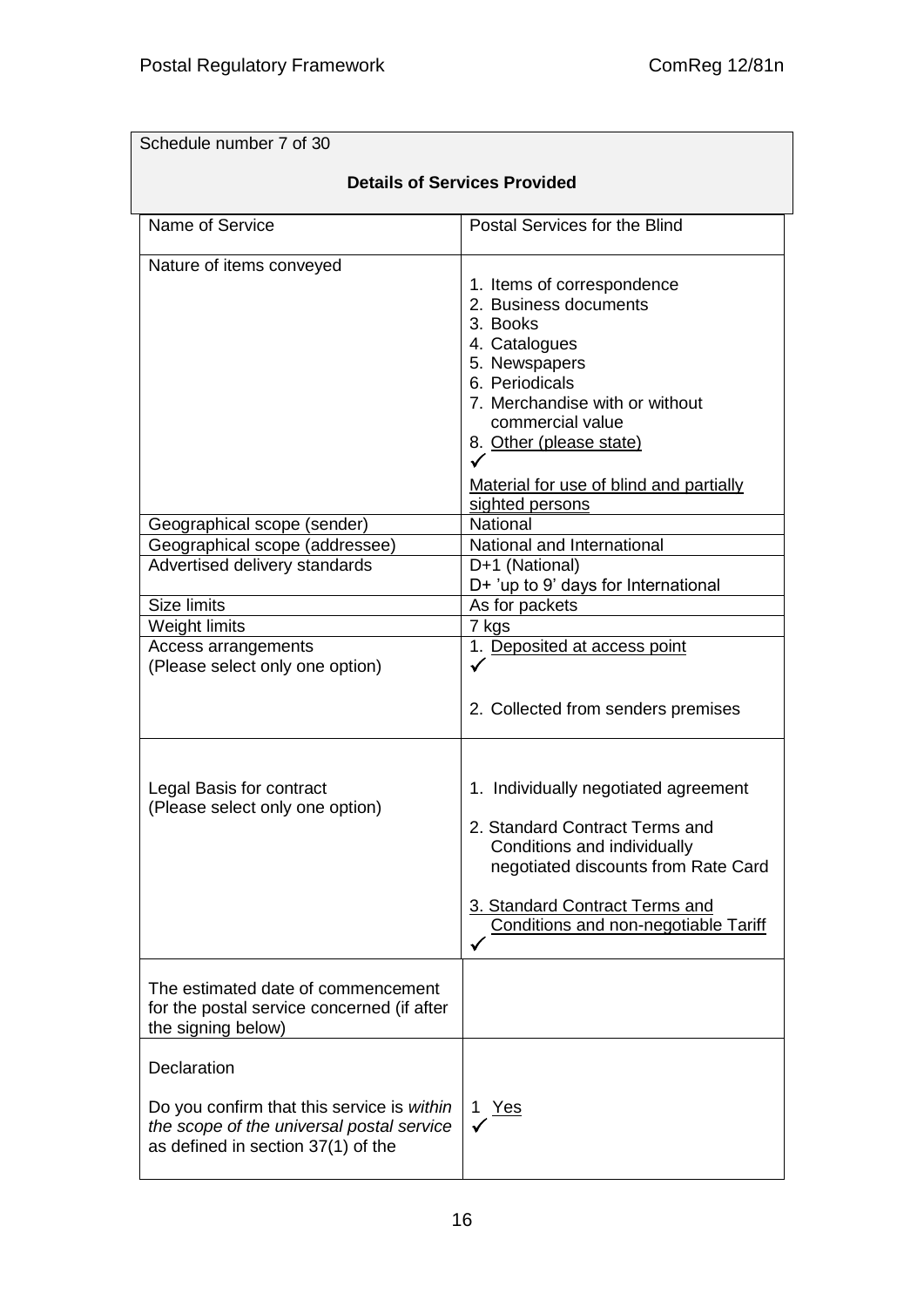| <b>Communications Regulation (Postal</b><br>Services) Act 2011?                                                                                                                                                                                                                                                                                                 | 2 No              |
|-----------------------------------------------------------------------------------------------------------------------------------------------------------------------------------------------------------------------------------------------------------------------------------------------------------------------------------------------------------------|-------------------|
| Declaration<br>Do you confirm that you are aware that<br>it is a criminal offence to fail to make a<br>notification or to make a notification or a<br>declaration which is false or misleading<br>in any material respect and on summary<br>conviction any offender is liable to a<br>"class A" fine, the largest fine<br>permissible under the Fines Act 2010? | Yes<br>$2$ No     |
| Signature                                                                                                                                                                                                                                                                                                                                                       | Lanza Harry Ton   |
| Date                                                                                                                                                                                                                                                                                                                                                            | 30 September 2020 |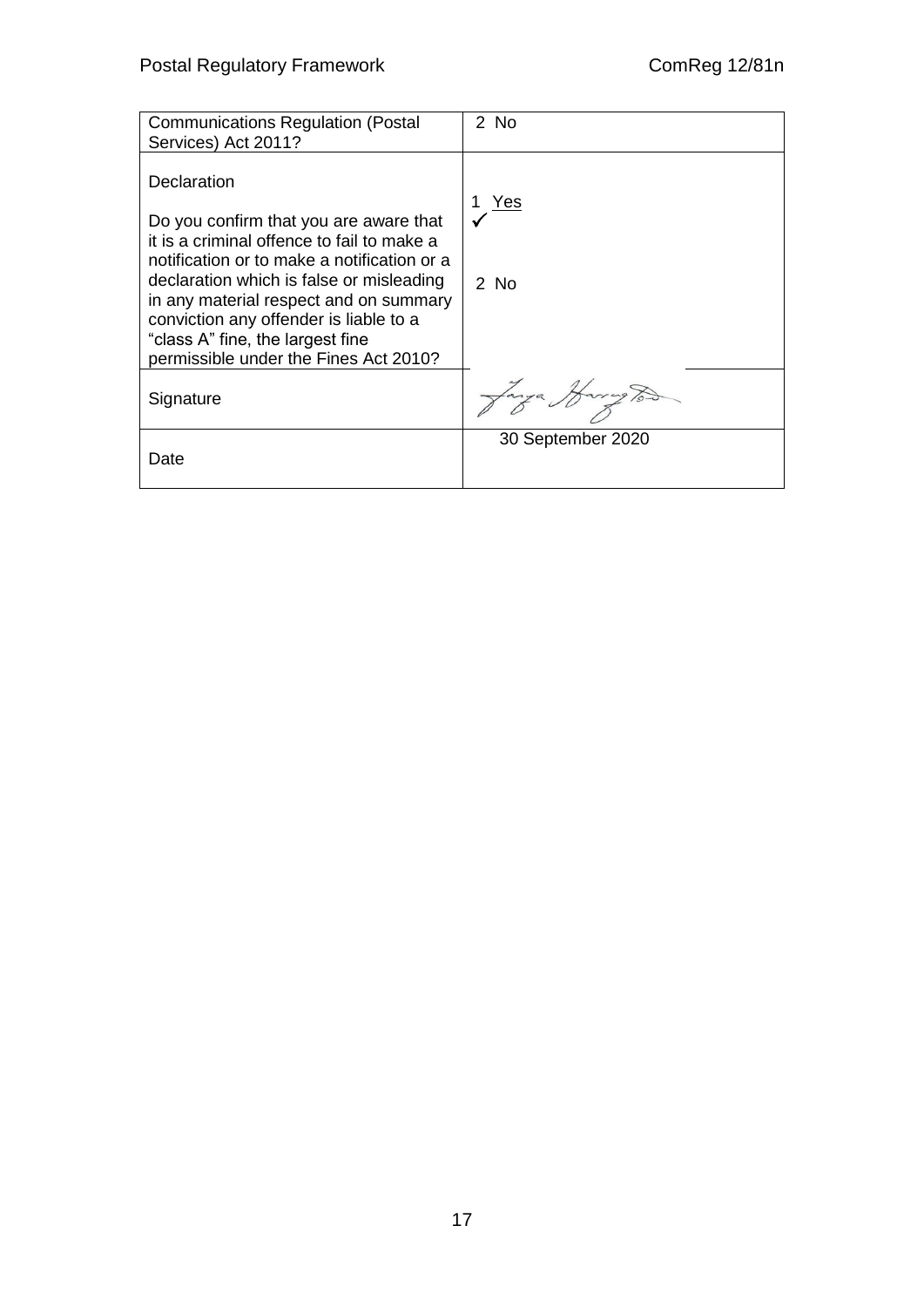| Schedule number 8 of 30                                                 |                                                                                                                                                                                                                           |  |
|-------------------------------------------------------------------------|---------------------------------------------------------------------------------------------------------------------------------------------------------------------------------------------------------------------------|--|
| <b>Details of Services Provided</b>                                     |                                                                                                                                                                                                                           |  |
| Name of Service                                                         | <b>Bulk Mail - SPEED</b><br>Machine sort $> 85\%$ ( $> 200$ items)<br>For Letters, Large Envelopes and<br>Packets up to 1kg                                                                                               |  |
| Nature of items conveyed                                                | 1. Items of correspondence<br>2. Business documents<br>$\checkmark$<br>3. Books<br>4. Catalogues<br>5. Newspapers<br>6. Periodicals<br>7. Merchandise with or without<br>commercial value<br>8. Other (please state)      |  |
| Geographical scope (sender)                                             | National                                                                                                                                                                                                                  |  |
| Geographical scope (addressee)                                          | National                                                                                                                                                                                                                  |  |
| Advertised delivery standards                                           | $D+1$                                                                                                                                                                                                                     |  |
| <b>Size limits</b>                                                      | As for Letters, Large Envelopes and<br>Packets up to 1kg                                                                                                                                                                  |  |
| Weight limits<br>Access arrangements<br>(Please select only one option) | 1kg<br>Deposited at access point<br>1<br>2 Collected from senders' premises<br><b>Both</b>                                                                                                                                |  |
| Legal Basis for contract<br>(Please select only one option)             | 1. Individually negotiated<br>agreement<br>2. Standard Contract Terms and<br>Conditions and individually<br>negotiated discounts from Rate Card<br>3. Standard Contract Terms and<br>Conditions and non-negotiable Tariff |  |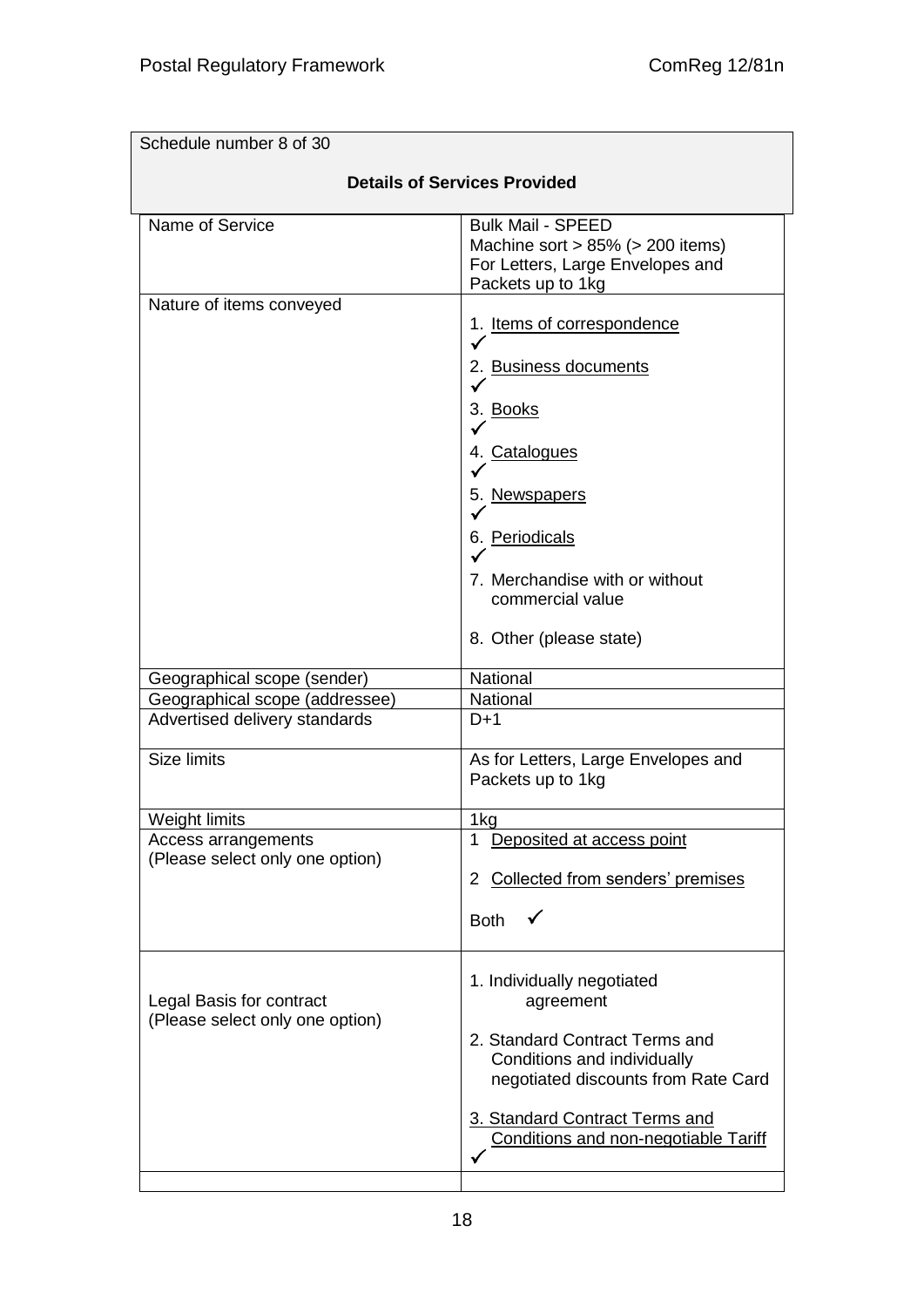| The estimated date of commencement<br>for the postal service concerned (if after<br>the signing below)                                                                                                                                                                                                                                                          |                    |
|-----------------------------------------------------------------------------------------------------------------------------------------------------------------------------------------------------------------------------------------------------------------------------------------------------------------------------------------------------------------|--------------------|
| Declaration<br>Do you confirm that this service is within<br>the scope of the universal postal service<br>as defined in section 37(1) of the<br><b>Communications Regulation (Postal</b><br>Services) Act 2011?                                                                                                                                                 | <u>Yes</u><br>2 No |
| Declaration<br>Do you confirm that you are aware that<br>it is a criminal offence to fail to make a<br>notification or to make a notification or a<br>declaration which is false or misleading<br>in any material respect and on summary<br>conviction any offender is liable to a<br>"class A" fine, the largest fine<br>permissible under the Fines Act 2010? | Yes<br>$2$ No      |
| Signature                                                                                                                                                                                                                                                                                                                                                       |                    |
| Date                                                                                                                                                                                                                                                                                                                                                            | 30 September 2020  |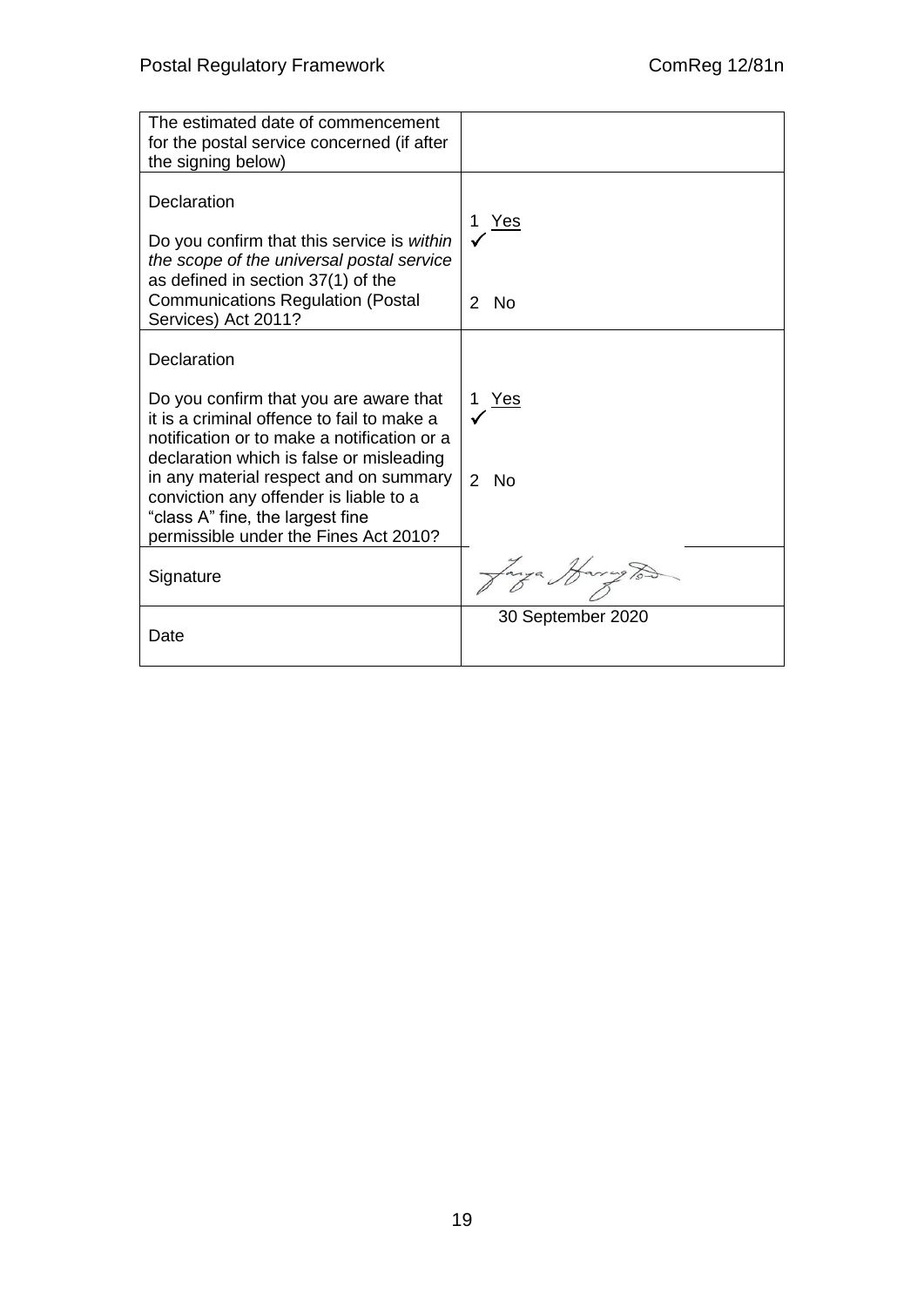| Schedule number 9 of 30                                                 |                                                                                                                                                                                                                        |  |
|-------------------------------------------------------------------------|------------------------------------------------------------------------------------------------------------------------------------------------------------------------------------------------------------------------|--|
| <b>Details of Services Provided</b>                                     |                                                                                                                                                                                                                        |  |
| Name of Service                                                         | <b>Bulk Mail - ECO</b><br>Machine sort > $85\%$ (D+2)( > 200 items)<br>For letters, large envelopes and packets<br>up to 1kg                                                                                           |  |
| Nature of items conveyed                                                | 1. Items of correspondence<br>2. Business documents<br>$\checkmark$<br>3. Books<br>4. Catalogues<br>5. Newspapers<br>6. Periodicals<br>7. Merchandise with or without<br>commercial value<br>8. Other (please state)   |  |
| Geographical scope (sender)                                             | National                                                                                                                                                                                                               |  |
| Geographical scope (addressee)                                          | National                                                                                                                                                                                                               |  |
| Advertised delivery standards                                           | $D+2$                                                                                                                                                                                                                  |  |
| <b>Size limits</b>                                                      | As for Letters Large Envelopes and<br>Packets up to 1kg                                                                                                                                                                |  |
| Weight limits<br>Access arrangements<br>(Please select only one option) | 1kg<br>Deposited at access point<br>1<br>2 Collected from senders' premises<br><b>Both</b>                                                                                                                             |  |
| Legal Basis for contract<br>(Please select only one option)             | 1. Individually negotiated agreement<br>2. Standard Contract Terms and<br>Conditions and individually<br>negotiated discounts from Rate Card<br>3. Standard Contract Terms and<br>Conditions and non-negotiable Tariff |  |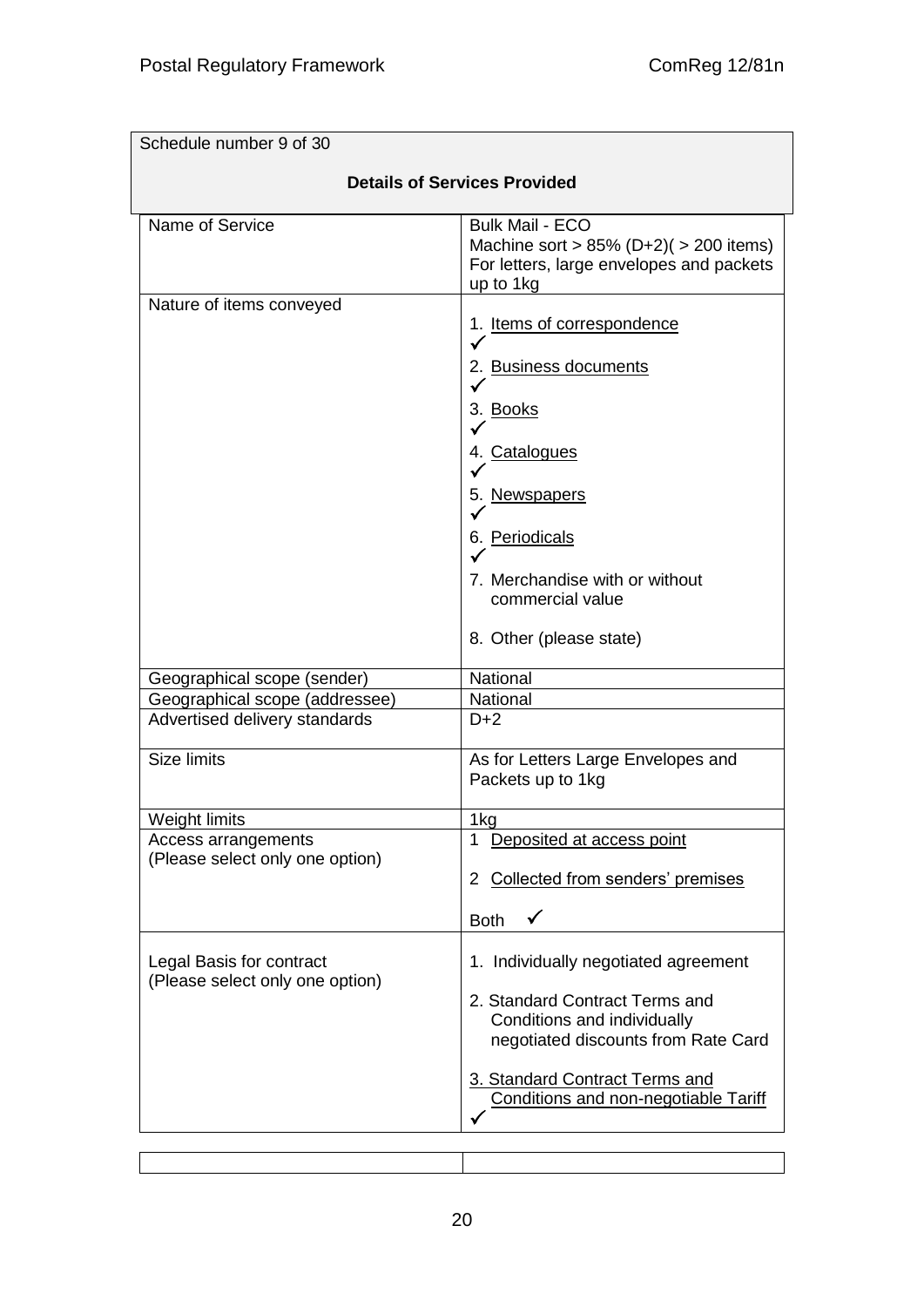| The estimated date of commencement<br>for the postal service concerned (if after<br>the signing below)                              |                   |
|-------------------------------------------------------------------------------------------------------------------------------------|-------------------|
| Declaration                                                                                                                         |                   |
| Do you confirm that this service is within<br>the scope of the universal postal service                                             | 1 Yes             |
| as defined in section 37(1) of the<br><b>Communications Regulation (Postal</b><br>Services) Act 2011?                               | 2 No              |
| Declaration                                                                                                                         | Yes               |
| Do you confirm that you are aware that<br>it is a criminal offence to fail to make a<br>notification or to make a notification or a |                   |
| declaration which is false or misleading<br>in any material respect and on summary                                                  | $2$ No            |
| conviction any offender is liable to a<br>"class A" fine, the largest fine<br>permissible under the Fines Act 2010?                 |                   |
| Signature                                                                                                                           | anya Harrug To-   |
| Date                                                                                                                                | 30 September 2020 |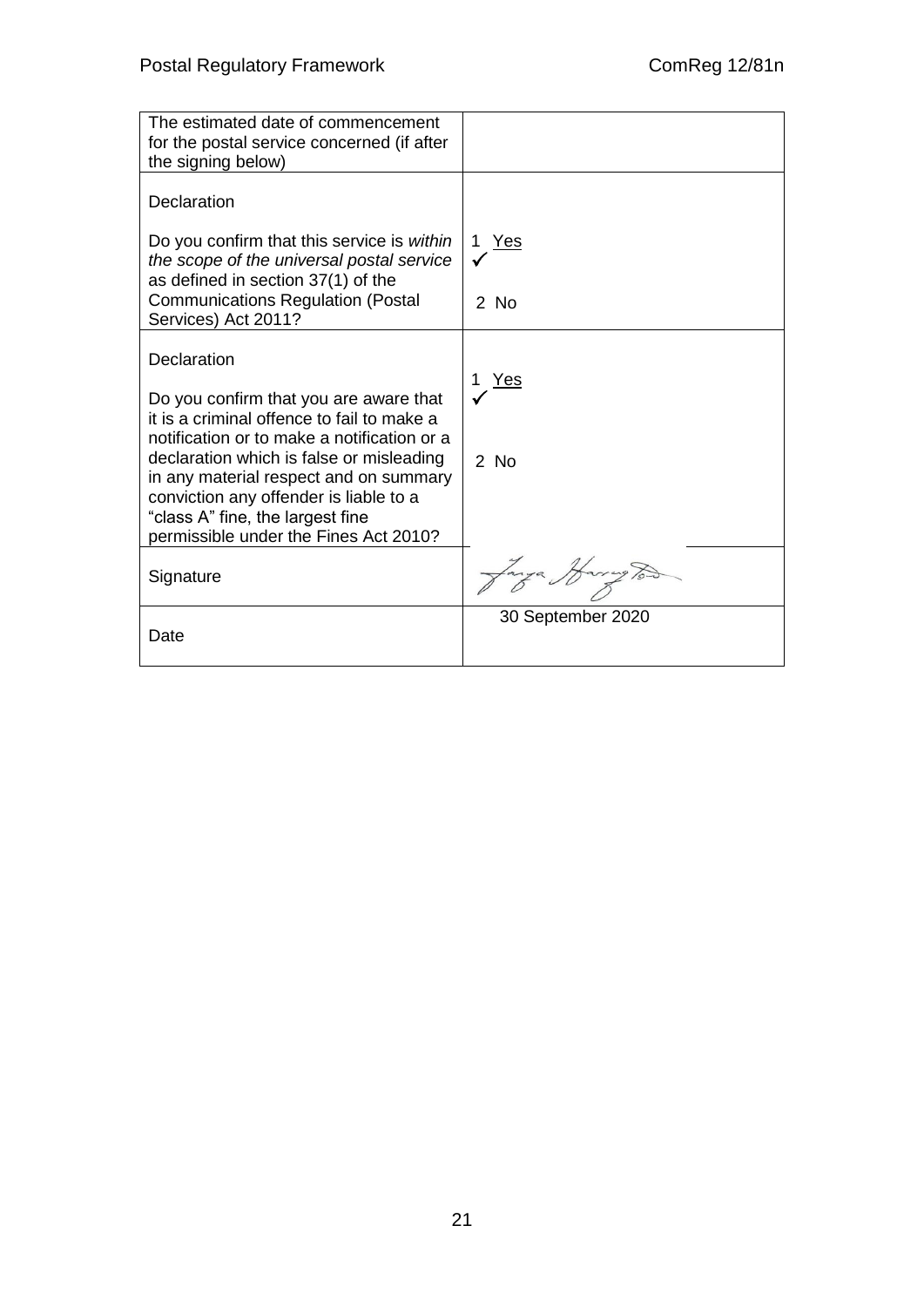| Schedule number 10 of 30                                                                               |                                                                                                                                                                                                                        |  |
|--------------------------------------------------------------------------------------------------------|------------------------------------------------------------------------------------------------------------------------------------------------------------------------------------------------------------------------|--|
| <b>Details of Services Provided</b>                                                                    |                                                                                                                                                                                                                        |  |
| Name of Service                                                                                        | <b>Bulk Mail BUDGET</b><br>$D+3$<br>For Letters and Large Envelopes<br>Machine Sort 85%+ (>5000 items)                                                                                                                 |  |
| Nature of items conveyed                                                                               | 1. Items of correspondence<br>2. Business documents<br>3. Books<br>✓<br>4. Catalogues<br>5. Newspapers<br>✓<br>6. Periodicals<br>7. Merchandise with or without<br>commercial value<br>8. Other (please state)         |  |
| Geographical scope (sender)                                                                            | National                                                                                                                                                                                                               |  |
| Geographical scope (addressee)<br>Advertised delivery standards                                        | National<br>$D+3$                                                                                                                                                                                                      |  |
| <b>Size limits</b>                                                                                     | As for Letters and Large Envelopes                                                                                                                                                                                     |  |
| Weight limits<br>Access arrangements<br>(Please select only one option)                                | 500g<br>1 Deposited at access point<br>2 Collected from senders' premises<br><b>Both</b>                                                                                                                               |  |
| Legal Basis for contract<br>(Please select only one option)                                            | 1. Individually negotiated agreement<br>2. Standard Contract Terms and<br>Conditions and individually<br>negotiated discounts from Rate Card<br>3. Standard Contract Terms and<br>Conditions and non-negotiable Tariff |  |
| The estimated date of commencement<br>for the postal service concerned (if after<br>the signing below) |                                                                                                                                                                                                                        |  |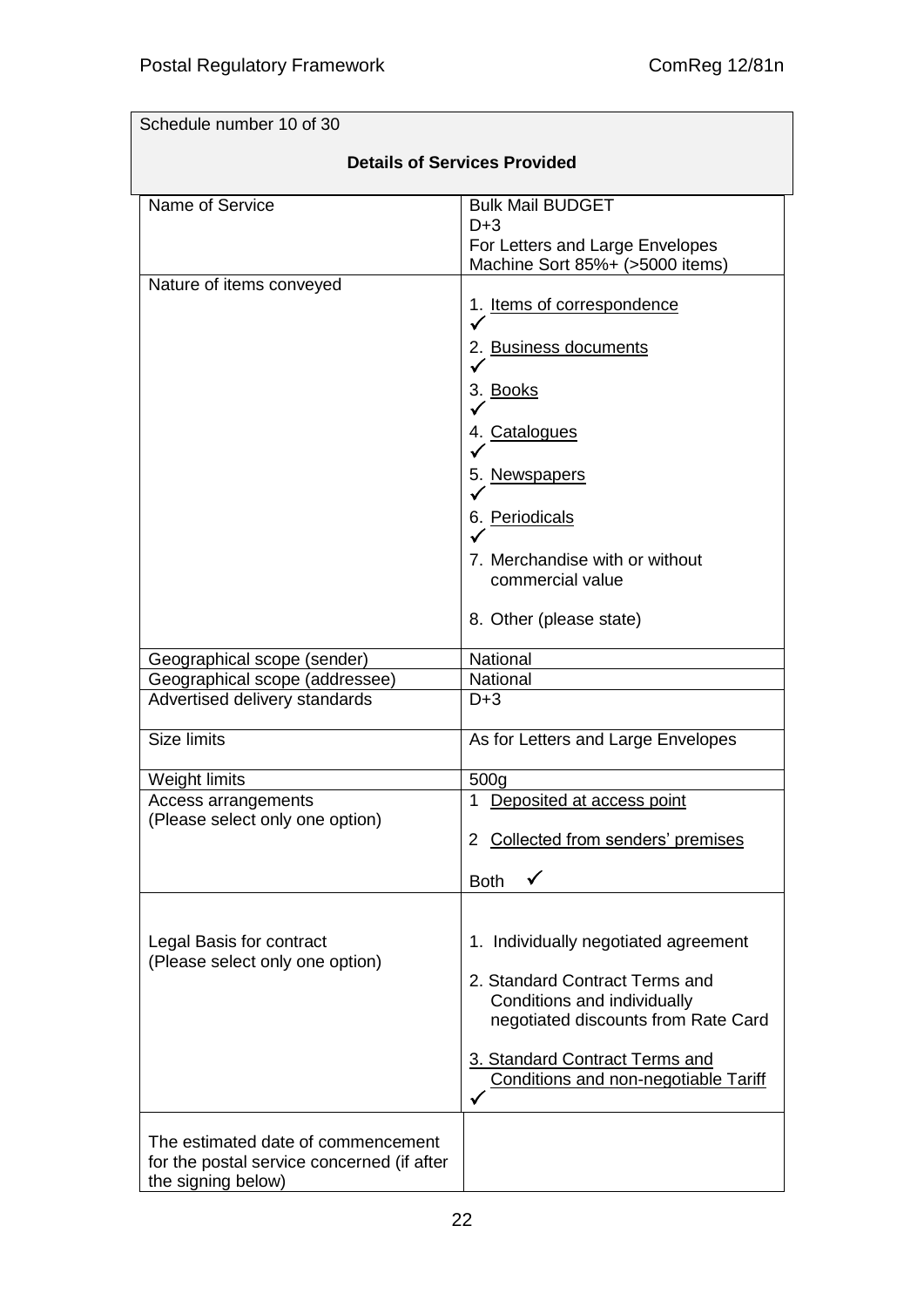| Declaration                                                                                                                                                                                                                                                                                                                                                     |                             |
|-----------------------------------------------------------------------------------------------------------------------------------------------------------------------------------------------------------------------------------------------------------------------------------------------------------------------------------------------------------------|-----------------------------|
| Do you confirm that this service is within<br>the scope of the universal postal service<br>as defined in section 37(1) of the<br><b>Communications Regulation (Postal</b>                                                                                                                                                                                       | Yes<br>1                    |
| Services) Act 2011?                                                                                                                                                                                                                                                                                                                                             | 2 No                        |
| Declaration<br>Do you confirm that you are aware that<br>it is a criminal offence to fail to make a<br>notification or to make a notification or a<br>declaration which is false or misleading<br>in any material respect and on summary<br>conviction any offender is liable to a<br>"class A" fine, the largest fine<br>permissible under the Fines Act 2010? | Yes<br>No.<br>$\mathcal{P}$ |
| Signature                                                                                                                                                                                                                                                                                                                                                       | Lanya Harrug To.            |
| Date                                                                                                                                                                                                                                                                                                                                                            | 30 September 2020           |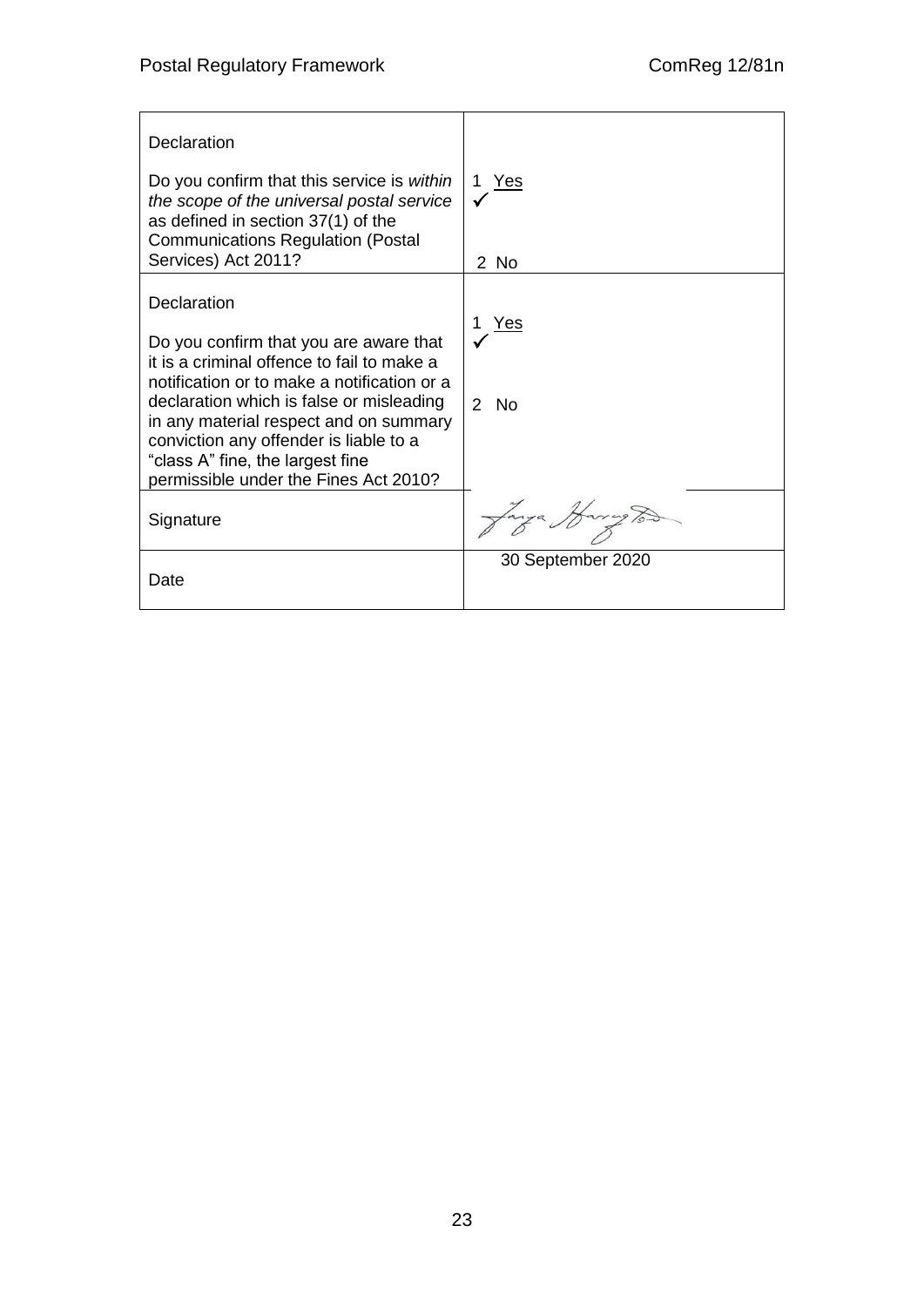| Schedule number 11 of 30                                                                               |                                                                                                                                                                                                                        |  |
|--------------------------------------------------------------------------------------------------------|------------------------------------------------------------------------------------------------------------------------------------------------------------------------------------------------------------------------|--|
| <b>Details of Services Provided</b>                                                                    |                                                                                                                                                                                                                        |  |
| Name of Service                                                                                        | <b>Bulk Mail IMPACT</b><br>$D+3$<br>Letters and Large Envelopes<br>Manual Sort (> 200 items)                                                                                                                           |  |
| Nature of items conveyed                                                                               | 1. Items of correspondence<br>$\checkmark$<br>2. Business documents<br>3. Books<br>4. Catalogues                                                                                                                       |  |
|                                                                                                        | 5. Newspapers<br>$\checkmark$<br>6. Periodicals<br>7. Merchandise with or without<br>commercial value<br>8. Other (please state)                                                                                       |  |
| Geographical scope (sender)                                                                            | National                                                                                                                                                                                                               |  |
| Geographical scope (addressee)                                                                         | National                                                                                                                                                                                                               |  |
| Advertised delivery standards                                                                          | $D+3$                                                                                                                                                                                                                  |  |
| Size limits                                                                                            | As for Letters and Large Envelopes                                                                                                                                                                                     |  |
| Weight limits                                                                                          | 500 <sub>g</sub>                                                                                                                                                                                                       |  |
| Access arrangements<br>(Please select only one option)                                                 | Deposited at access point<br>1<br>2 Collected from senders' premises                                                                                                                                                   |  |
|                                                                                                        | <b>Both</b>                                                                                                                                                                                                            |  |
| Legal Basis for contract<br>(Please select only one option)                                            | 1. Individually negotiated agreement<br>2. Standard Contract Terms and<br>Conditions and individually<br>negotiated discounts from Rate Card<br>3. Standard Contract Terms and<br>Conditions and non-negotiable Tariff |  |
| The estimated date of commencement<br>for the postal service concerned (if after<br>the signing below) |                                                                                                                                                                                                                        |  |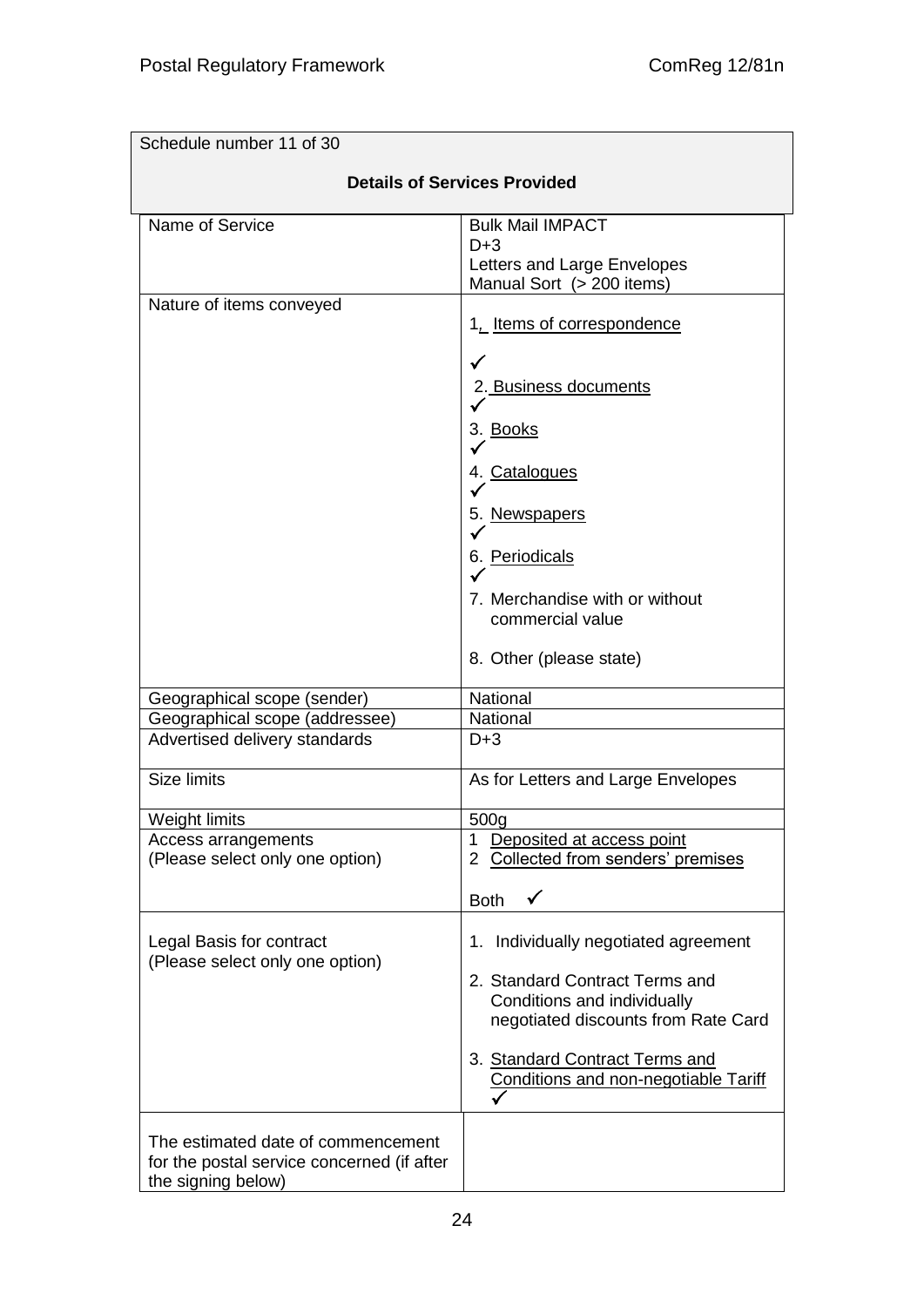| Declaration                                                                                                                                                                                      |                                  |
|--------------------------------------------------------------------------------------------------------------------------------------------------------------------------------------------------|----------------------------------|
| Do you confirm that this service is within<br>the scope of the universal postal service<br>as defined in section 37(1) of the<br><b>Communications Regulation (Postal</b><br>Services) Act 2011? | Yes<br>1.<br>$\mathcal{P}$<br>No |
| Declaration                                                                                                                                                                                      |                                  |
|                                                                                                                                                                                                  |                                  |
| Do you confirm that you are aware that<br>it is a criminal offence to fail to make a                                                                                                             | <u>Yes</u>                       |
| notification or to make a notification or a                                                                                                                                                      |                                  |
| declaration which is false or misleading<br>in any material respect and on summary                                                                                                               | $\mathcal{P}$<br><b>No</b>       |
| conviction any offender is liable to a                                                                                                                                                           |                                  |
| "class A" fine, the largest fine<br>permissible under the Fines Act 2010?                                                                                                                        |                                  |
| Signature                                                                                                                                                                                        | Lanza Harry To.                  |
| Date                                                                                                                                                                                             | 30 September 2020                |
|                                                                                                                                                                                                  |                                  |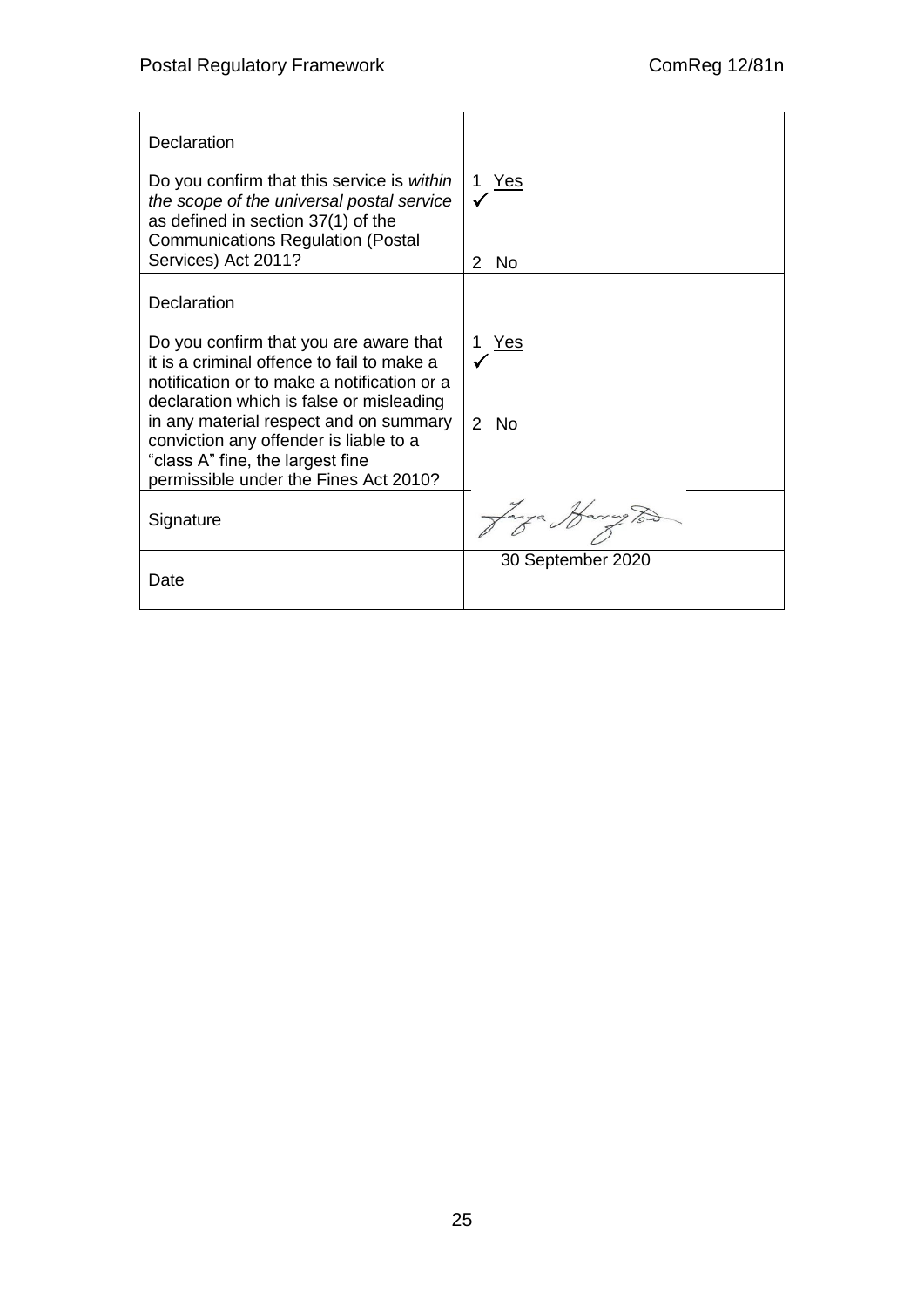| Schedule number 12 of 30                                    |                                                                                                                                                                                                                        |  |
|-------------------------------------------------------------|------------------------------------------------------------------------------------------------------------------------------------------------------------------------------------------------------------------------|--|
| <b>Details of Services Provided</b>                         |                                                                                                                                                                                                                        |  |
| Name of Service                                             | <b>Bulk Mail - PRE SORT</b><br>Letters<br>Presented into 151 sorts<br>(>10,000 items)                                                                                                                                  |  |
| Nature of items conveyed                                    | 1. Items of correspondence<br>2. Business documents<br>$\checkmark$<br>3. Books<br>4. Catalogues<br>5. Newspapers<br>6. Periodicals<br>7. Merchandise with or without<br>commercial value<br>8. Other (please state)   |  |
| Geographical scope (sender)                                 | National                                                                                                                                                                                                               |  |
| Geographical scope (addressee)                              | National                                                                                                                                                                                                               |  |
| Advertised delivery standards                               | $D+3$                                                                                                                                                                                                                  |  |
| <b>Size limits</b>                                          | As for Letters                                                                                                                                                                                                         |  |
| Weight limits                                               | 100 <sub>g</sub>                                                                                                                                                                                                       |  |
| Access arrangements<br>(Please select only one option)      | 1 Deposited at access point<br>2 Collected from senders' premises                                                                                                                                                      |  |
|                                                             | <b>Both</b>                                                                                                                                                                                                            |  |
| Legal Basis for contract<br>(Please select only one option) | 1. Individually negotiated agreement<br>2. Standard Contract Terms and<br>Conditions and individually<br>negotiated discounts from Rate Card<br>3. Standard Contract Terms and<br>Conditions and non-negotiable Tariff |  |
|                                                             |                                                                                                                                                                                                                        |  |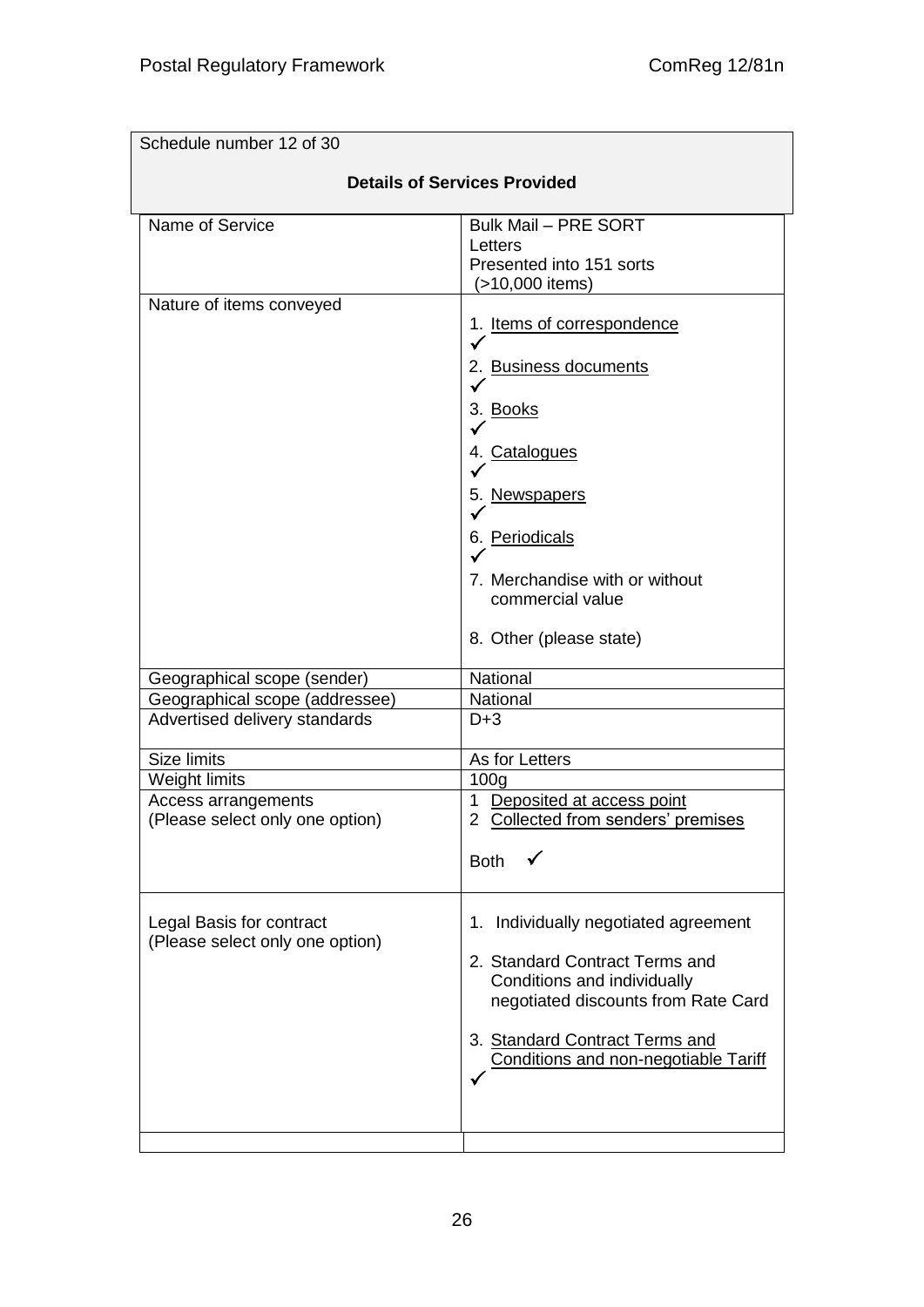| The estimated date of commencement<br>for the postal service concerned (if after<br>the signing below)                                                                                                                                                                                                                                                          |                                        |
|-----------------------------------------------------------------------------------------------------------------------------------------------------------------------------------------------------------------------------------------------------------------------------------------------------------------------------------------------------------------|----------------------------------------|
| Declaration<br>Do you confirm that this service is within<br>the scope of the universal postal service<br>as defined in section 37(1) of the<br><b>Communications Regulation (Postal</b><br>Services) Act 2011?                                                                                                                                                 | Yes<br>2 No                            |
| Declaration<br>Do you confirm that you are aware that<br>it is a criminal offence to fail to make a<br>notification or to make a notification or a<br>declaration which is false or misleading<br>in any material respect and on summary<br>conviction any offender is liable to a<br>"class A" fine, the largest fine<br>permissible under the Fines Act 2010? | Yes<br>N <sub>0</sub><br>$\mathcal{P}$ |
| Signature                                                                                                                                                                                                                                                                                                                                                       | langa Harry Ton                        |
| Date                                                                                                                                                                                                                                                                                                                                                            | 30 September 2020                      |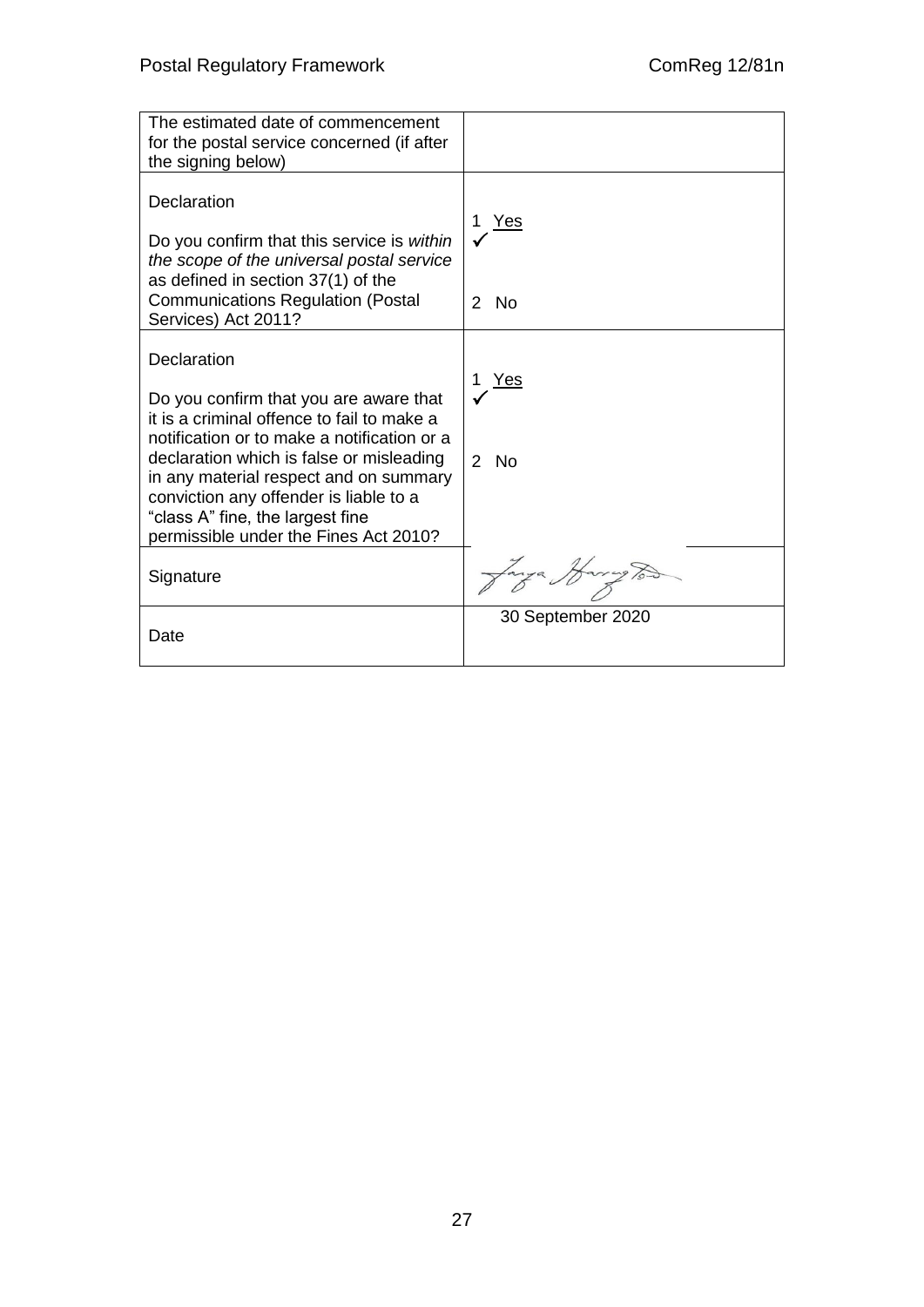| Schedule number 13 of 30                                    |                                                                                                                                                                                                                               |  |
|-------------------------------------------------------------|-------------------------------------------------------------------------------------------------------------------------------------------------------------------------------------------------------------------------------|--|
| <b>Details of Services Provided</b>                         |                                                                                                                                                                                                                               |  |
| Name of Service                                             | <b>Access Service</b>                                                                                                                                                                                                         |  |
| Nature of items conveyed                                    | Items of correspondence<br>1<br>2 Business documents<br>✓<br>3 Books<br>4 Catalogues<br>5 Newspapers<br><b>Periodicals</b><br>6.<br>Merchandise with or without<br>7<br>commercial value<br>8 Other (please state)            |  |
| Geographical scope (sender)                                 | National and International                                                                                                                                                                                                    |  |
| Geographical scope (addressee)                              | National                                                                                                                                                                                                                      |  |
| Advertised delivery standards                               | $D+1$                                                                                                                                                                                                                         |  |
| Size limits                                                 | As for Letters, Large Envelopes and<br><b>Packets</b>                                                                                                                                                                         |  |
| Weight limits                                               | 2 kgs                                                                                                                                                                                                                         |  |
| Access arrangements                                         | 1 Deposited at access point                                                                                                                                                                                                   |  |
| (Please select only one option)                             | 2 Collected from senders' premises                                                                                                                                                                                            |  |
|                                                             | <b>Both</b>                                                                                                                                                                                                                   |  |
| Legal Basis for contract<br>(Please select only one option) | 1. Individually negotiated agreement<br>2. Standard Contract Terms and<br>Conditions and individually<br>negotiated discounts from Rate Card<br>3. Standard Contract Terms and<br><b>Conditions and non-negotiable Tariff</b> |  |
|                                                             |                                                                                                                                                                                                                               |  |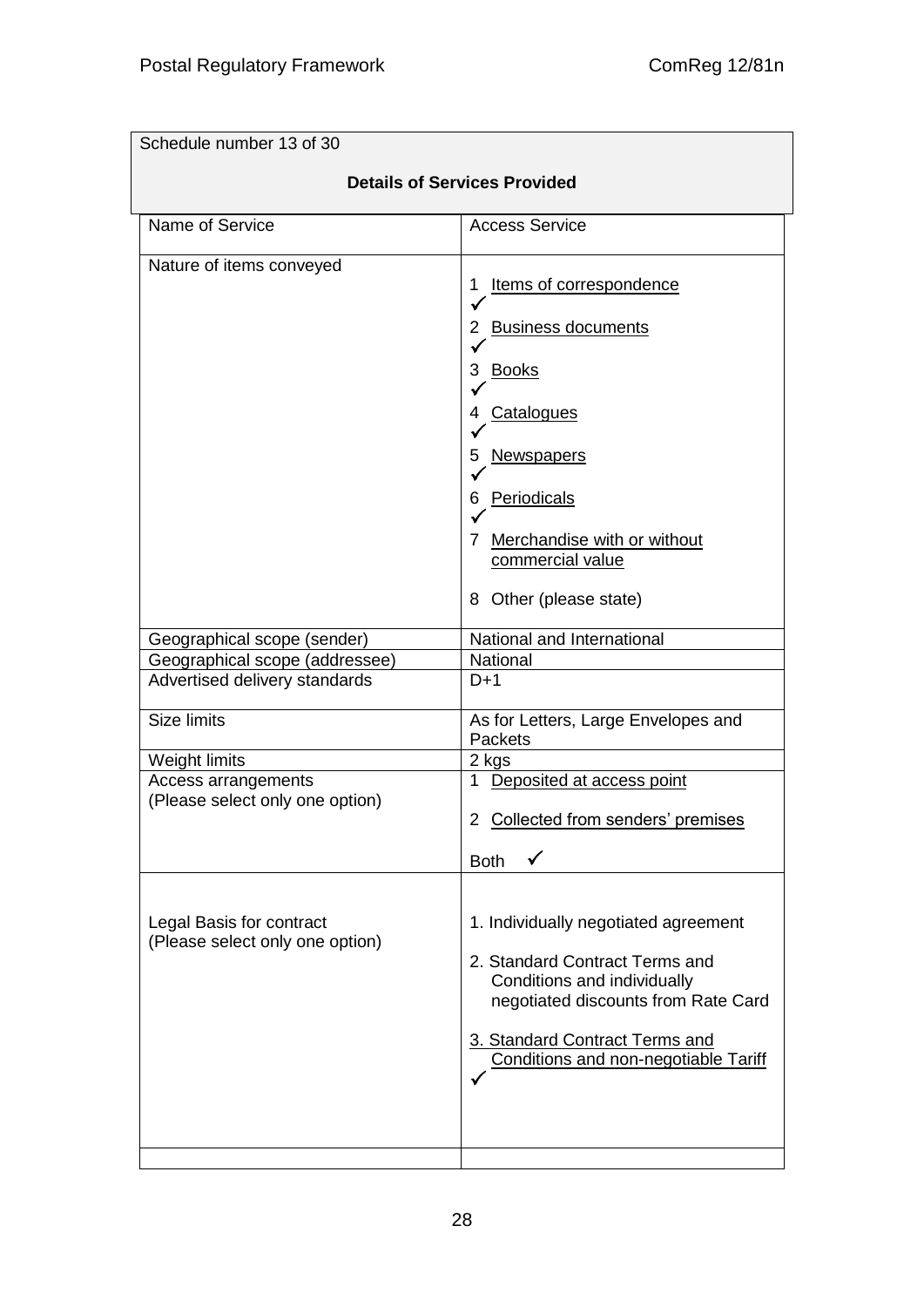| The estimated date of commencement<br>for the postal service concerned (if after<br>the signing below)                              |                   |
|-------------------------------------------------------------------------------------------------------------------------------------|-------------------|
| Declaration                                                                                                                         |                   |
| Do you confirm that this service is within<br>the scope of the universal postal service                                             | 1 Yes             |
| as defined in section 37(1) of the<br><b>Communications Regulation (Postal</b><br>Services) Act 2011?                               | $2$ No            |
| Declaration                                                                                                                         |                   |
| Do you confirm that you are aware that<br>it is a criminal offence to fail to make a<br>notification or to make a notification or a | 1 Yes             |
| declaration which is false or misleading<br>in any material respect and on summary                                                  | 2 No              |
| conviction any offender is liable to a<br>"class A" fine, the largest fine<br>permissible under the Fines Act 2010?                 |                   |
| Signature                                                                                                                           | anya Harrug Po-   |
| Date                                                                                                                                | 30 September 2020 |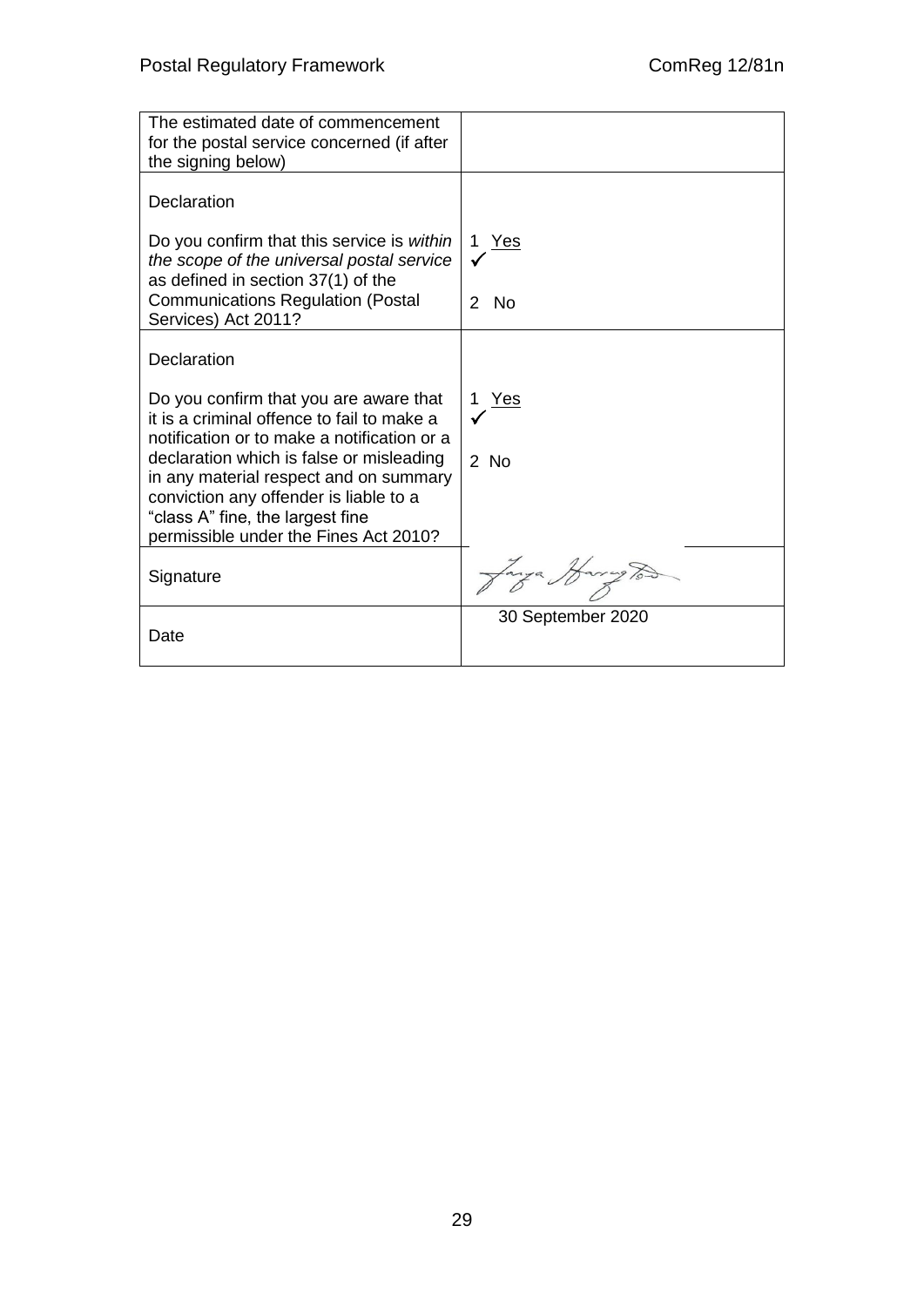| <b>Details of Services Provided</b><br>International Inbound                                                                                                                                                                                 |
|----------------------------------------------------------------------------------------------------------------------------------------------------------------------------------------------------------------------------------------------|
|                                                                                                                                                                                                                                              |
|                                                                                                                                                                                                                                              |
| Items of correspondence<br><b>Business documents</b><br>Books<br><b>Catalogues</b><br><u>Newspapers</u><br><b>Periodicals</b><br>Merchandise with or without<br>commercial value<br>8 Other (please state)                                   |
| International                                                                                                                                                                                                                                |
| National                                                                                                                                                                                                                                     |
|                                                                                                                                                                                                                                              |
| As for Letters, Large Envelopes,<br><b>Packets and Parcels</b>                                                                                                                                                                               |
| 20 kgs                                                                                                                                                                                                                                       |
| 3 Deposited at access point<br>4 Collected from senders' premises                                                                                                                                                                            |
| <b>Both</b><br>1. Individually negotiated agreement<br>2. Standard Contract Terms and<br><b>Conditions and individually</b><br>negotiated discounts from Rate Card<br>3. Standard Contract Terms and<br>Conditions and non-negotiable Tariff |
|                                                                                                                                                                                                                                              |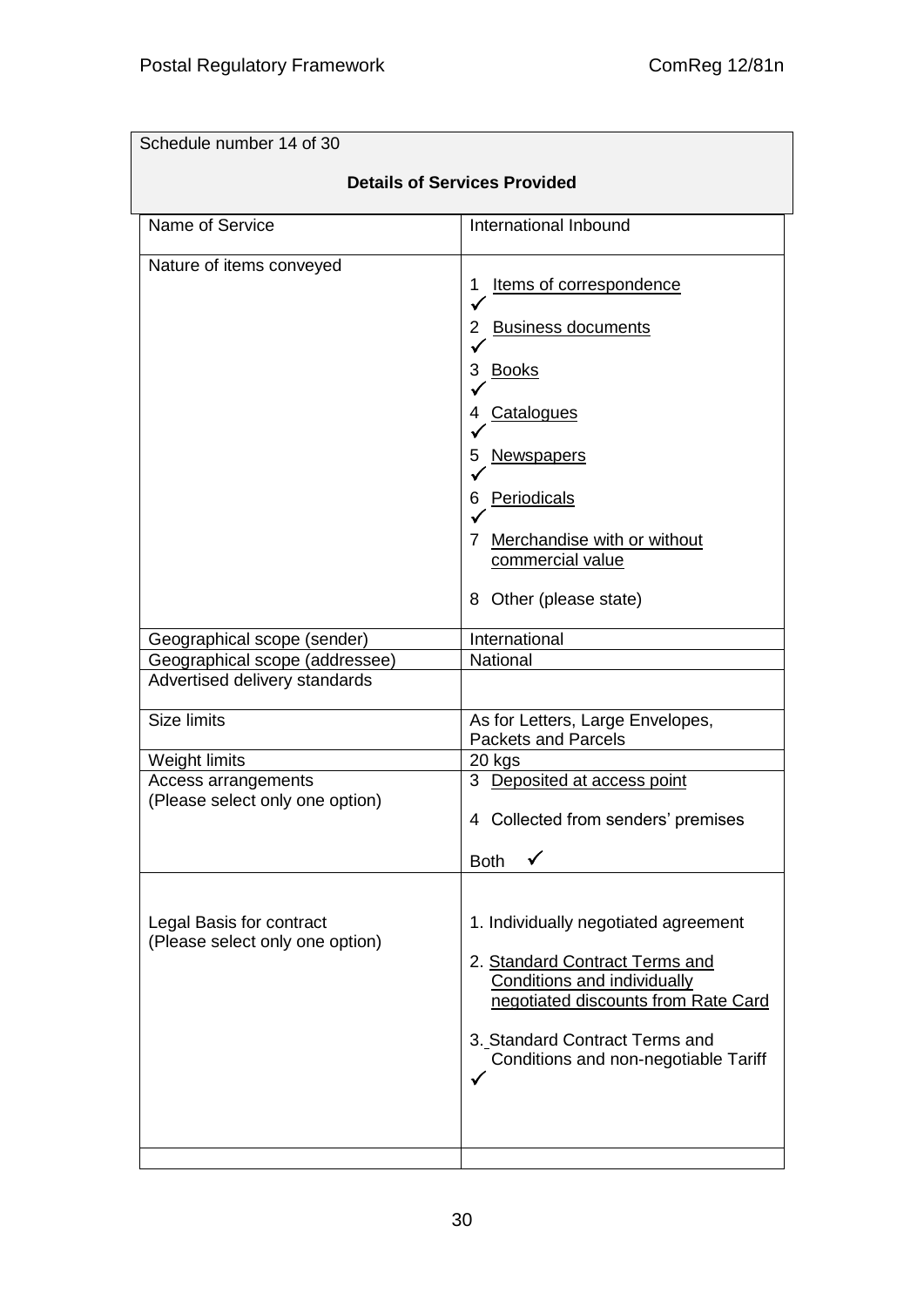| The estimated date of commencement<br>for the postal service concerned (if after<br>the signing below)                              |                   |
|-------------------------------------------------------------------------------------------------------------------------------------|-------------------|
| Declaration                                                                                                                         |                   |
| Do you confirm that this service is within<br>the scope of the universal postal service                                             | 1 Yes             |
| as defined in section 37(1) of the<br><b>Communications Regulation (Postal</b><br>Services) Act 2011?                               | $2$ No            |
| Declaration                                                                                                                         |                   |
| Do you confirm that you are aware that<br>it is a criminal offence to fail to make a<br>notification or to make a notification or a | Yes               |
| declaration which is false or misleading<br>in any material respect and on summary                                                  | $2$ No            |
| conviction any offender is liable to a<br>"class A" fine, the largest fine<br>permissible under the Fines Act 2010?                 |                   |
| Signature                                                                                                                           |                   |
| Date                                                                                                                                | 30 September 2020 |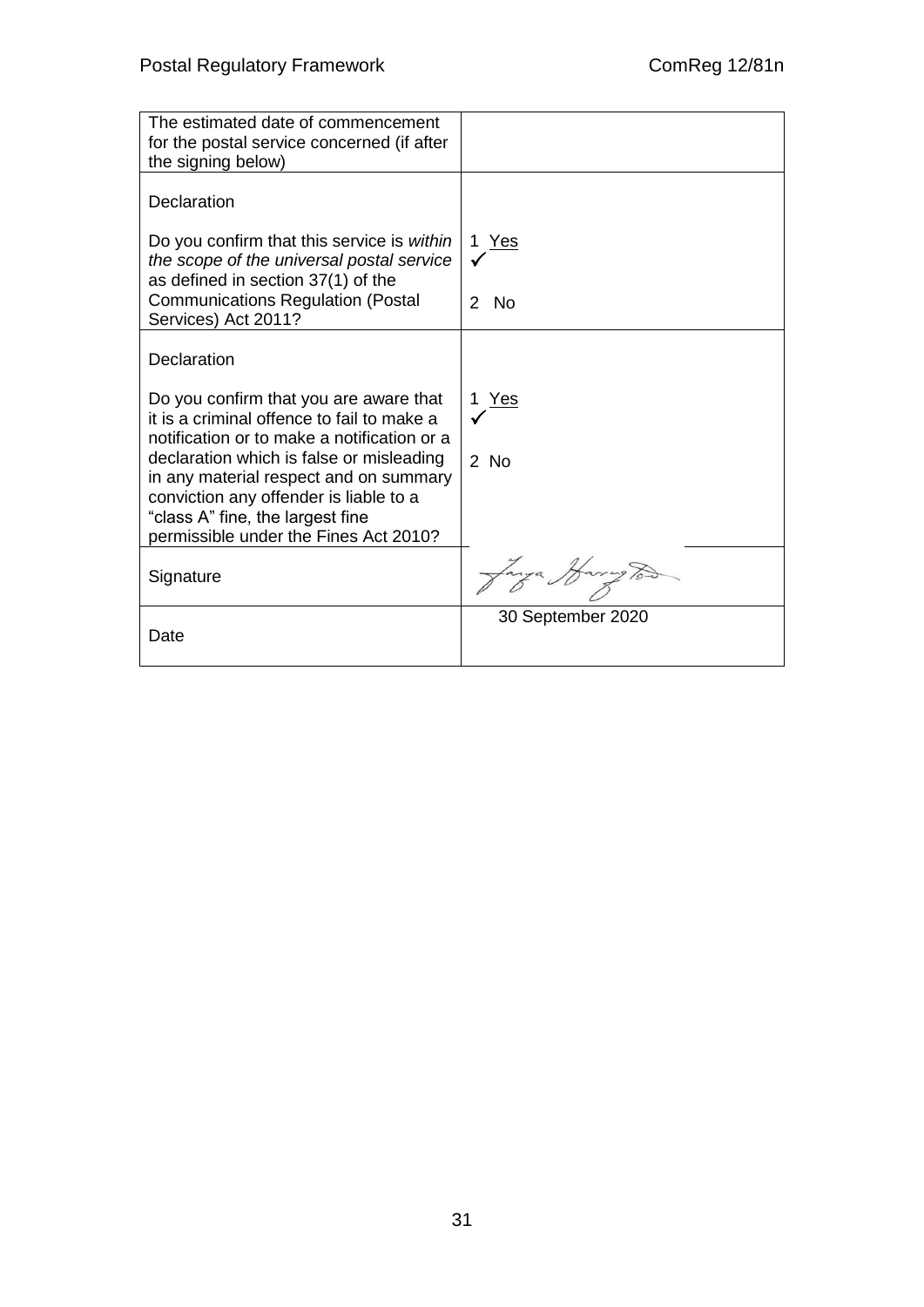| Schedule number 15 of 30                                                                               |                                                                                                                                                                                                                               |  |
|--------------------------------------------------------------------------------------------------------|-------------------------------------------------------------------------------------------------------------------------------------------------------------------------------------------------------------------------------|--|
| <b>Details of Services Provided</b>                                                                    |                                                                                                                                                                                                                               |  |
| Name of Service                                                                                        | <b>International Bulk Mail Services</b>                                                                                                                                                                                       |  |
| Nature of items conveyed                                                                               | Items of correspondence<br>2 Business documents<br>Books<br>3<br>Catalogues<br>4<br><b>Newspapers</b><br>5<br><b>Periodicals</b><br>6<br>Merchandise with or without<br>7<br>commercial value<br>8 Other (please state)       |  |
| Geographical scope (sender)<br>Geographical scope (addressee)<br>Advertised delivery standards         | National<br>International<br>Up to 9 days                                                                                                                                                                                     |  |
| Size limits<br>Weight limits<br>Access arrangements<br>(Please select only one option)                 | As for packets<br>2 kgs<br>1 Deposited at access point<br>2 Collected from senders' premises<br><b>Both</b><br>✔                                                                                                              |  |
| Legal Basis for contract<br>(Please select only one option)                                            | 1. Individually negotiated agreement<br>2. Standard Contract Terms and<br>Conditions and individually<br>negotiated discounts from Rate Card<br>3. Standard Contract Terms and<br><b>Conditions and non-negotiable Tariff</b> |  |
| The estimated date of commencement<br>for the postal service concerned (if after<br>the signing below) |                                                                                                                                                                                                                               |  |
| Declaration                                                                                            |                                                                                                                                                                                                                               |  |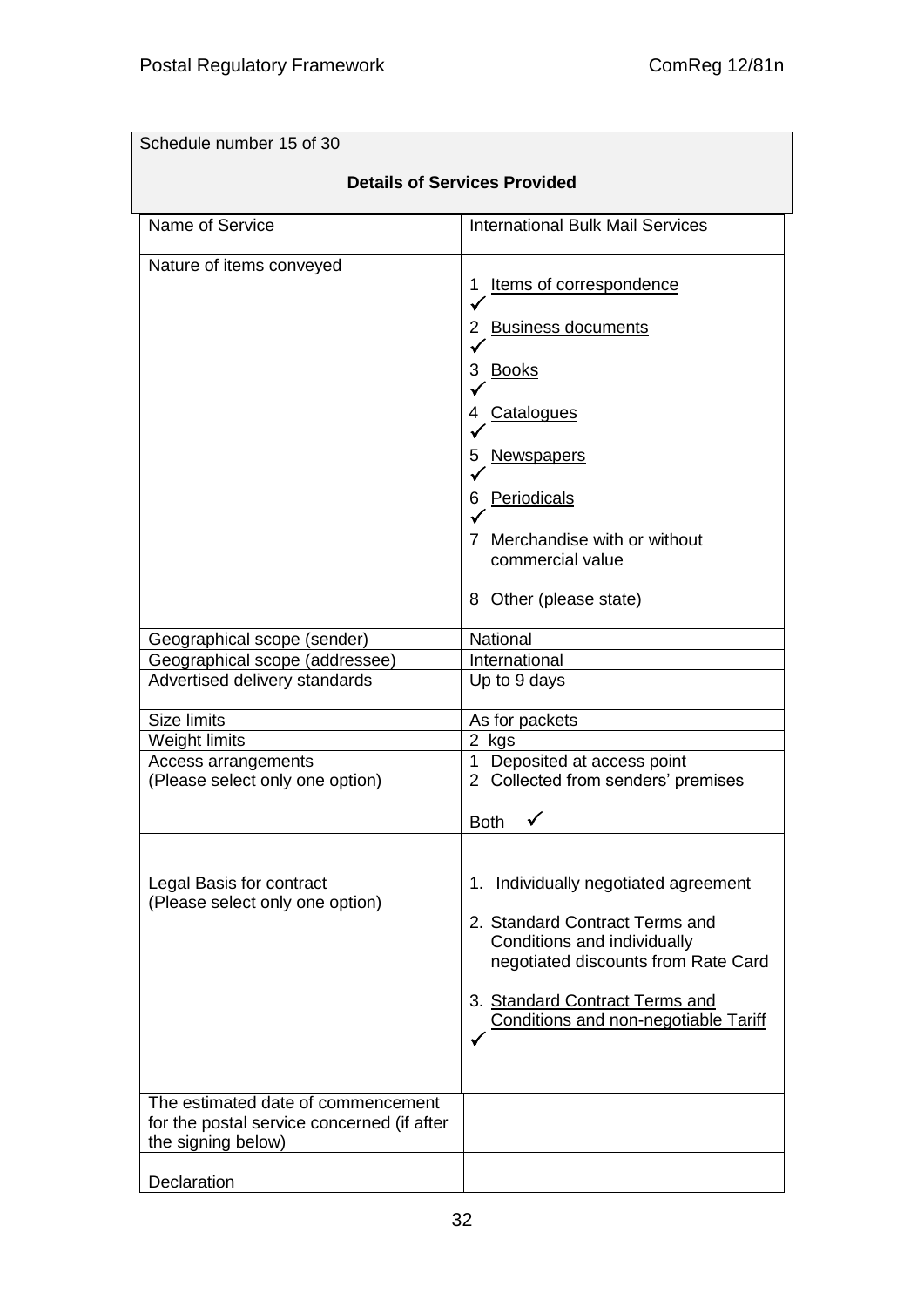| Do you confirm that this service is within<br>the scope of the universal postal service<br>as defined in section 37(1) of the<br><b>Communications Regulation (Postal</b><br>Services) Act 2011?                                                                                                                                                                | <u>Yes</u><br>2 No           |
|-----------------------------------------------------------------------------------------------------------------------------------------------------------------------------------------------------------------------------------------------------------------------------------------------------------------------------------------------------------------|------------------------------|
| Declaration<br>Do you confirm that you are aware that<br>it is a criminal offence to fail to make a<br>notification or to make a notification or a<br>declaration which is false or misleading<br>in any material respect and on summary<br>conviction any offender is liable to a<br>"class A" fine, the largest fine<br>permissible under the Fines Act 2010? | Yes<br>- No<br>$\mathcal{P}$ |
| Signature                                                                                                                                                                                                                                                                                                                                                       |                              |
| Date                                                                                                                                                                                                                                                                                                                                                            | 30 September 2020            |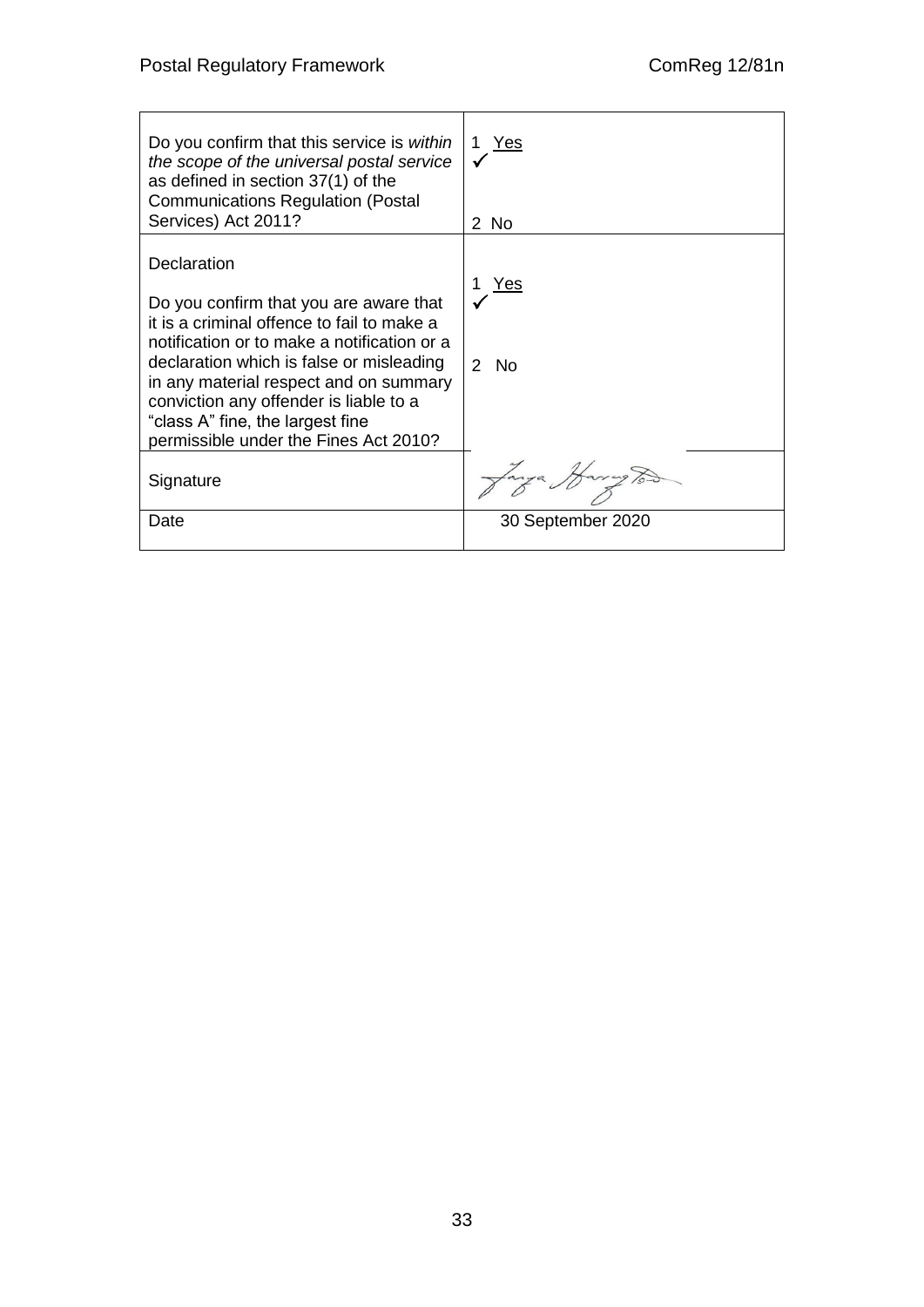| Schedule number 16 of 30                                                                               |                                                                                                                                                                                                                                     |  |
|--------------------------------------------------------------------------------------------------------|-------------------------------------------------------------------------------------------------------------------------------------------------------------------------------------------------------------------------------------|--|
| <b>Details of Services Provided</b>                                                                    |                                                                                                                                                                                                                                     |  |
| Name of Service                                                                                        | Downstream access                                                                                                                                                                                                                   |  |
| Nature of items conveyed                                                                               | items of correspondence<br>2 Business documents<br>3 Books<br><b>Catalogues</b><br>4<br><b>Newspapers</b><br>5<br>Periodicals<br>6.<br>Merchandise with or without<br>commercial value<br>8 Other (please state)                    |  |
| Geographical scope (sender)                                                                            | National                                                                                                                                                                                                                            |  |
| Geographical scope (addressee)                                                                         | National                                                                                                                                                                                                                            |  |
| Advertised delivery standards                                                                          | $D+1$                                                                                                                                                                                                                               |  |
| <b>Size limits</b>                                                                                     | As for letters, large envelopes and<br>packets                                                                                                                                                                                      |  |
| Weight limits                                                                                          | 2 kgs                                                                                                                                                                                                                               |  |
| Access arrangements<br>(Please select only one option)                                                 | 1 Deposited at access point<br>2 Collected from senders' premises<br>╭<br><b>Both</b><br>√                                                                                                                                          |  |
| Legal Basis for contract<br>(Please select only one option)                                            | 1. Individually negotiated agreement $\checkmark$<br>2. Standard Contract Terms and<br>Conditions and individually<br>negotiated discounts from Rate Card<br>3. Standard Contract Terms and<br>Conditions and non-negotiable Tariff |  |
| The estimated date of commencement<br>for the postal service concerned (if after<br>the signing below) |                                                                                                                                                                                                                                     |  |
| Declaration                                                                                            |                                                                                                                                                                                                                                     |  |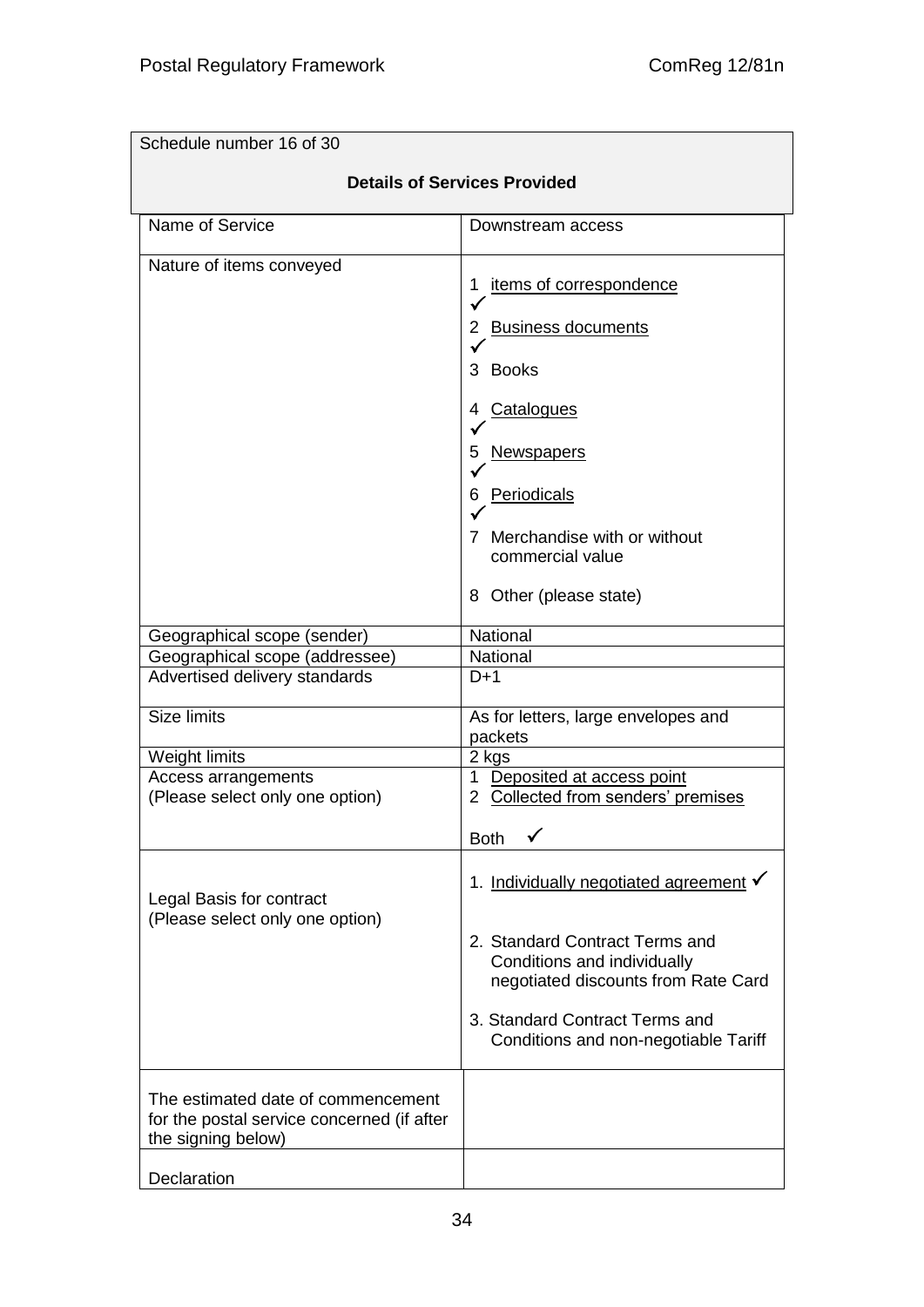| Do you confirm that this service is within<br>the scope of the universal postal service<br>as defined in section 37(1) of the<br><b>Communications Regulation (Postal</b><br>Services) Act 2011?                                                                                                                                                                | 1 Yes<br>No.<br>$\mathcal{P}$ |
|-----------------------------------------------------------------------------------------------------------------------------------------------------------------------------------------------------------------------------------------------------------------------------------------------------------------------------------------------------------------|-------------------------------|
| Declaration<br>Do you confirm that you are aware that<br>it is a criminal offence to fail to make a<br>notification or to make a notification or a<br>declaration which is false or misleading<br>in any material respect and on summary<br>conviction any offender is liable to a<br>"class A" fine, the largest fine<br>permissible under the Fines Act 2010? | Yes<br>2 No                   |
| Signature                                                                                                                                                                                                                                                                                                                                                       | Janya Harrug To-              |
| Date                                                                                                                                                                                                                                                                                                                                                            | 30 September 2020             |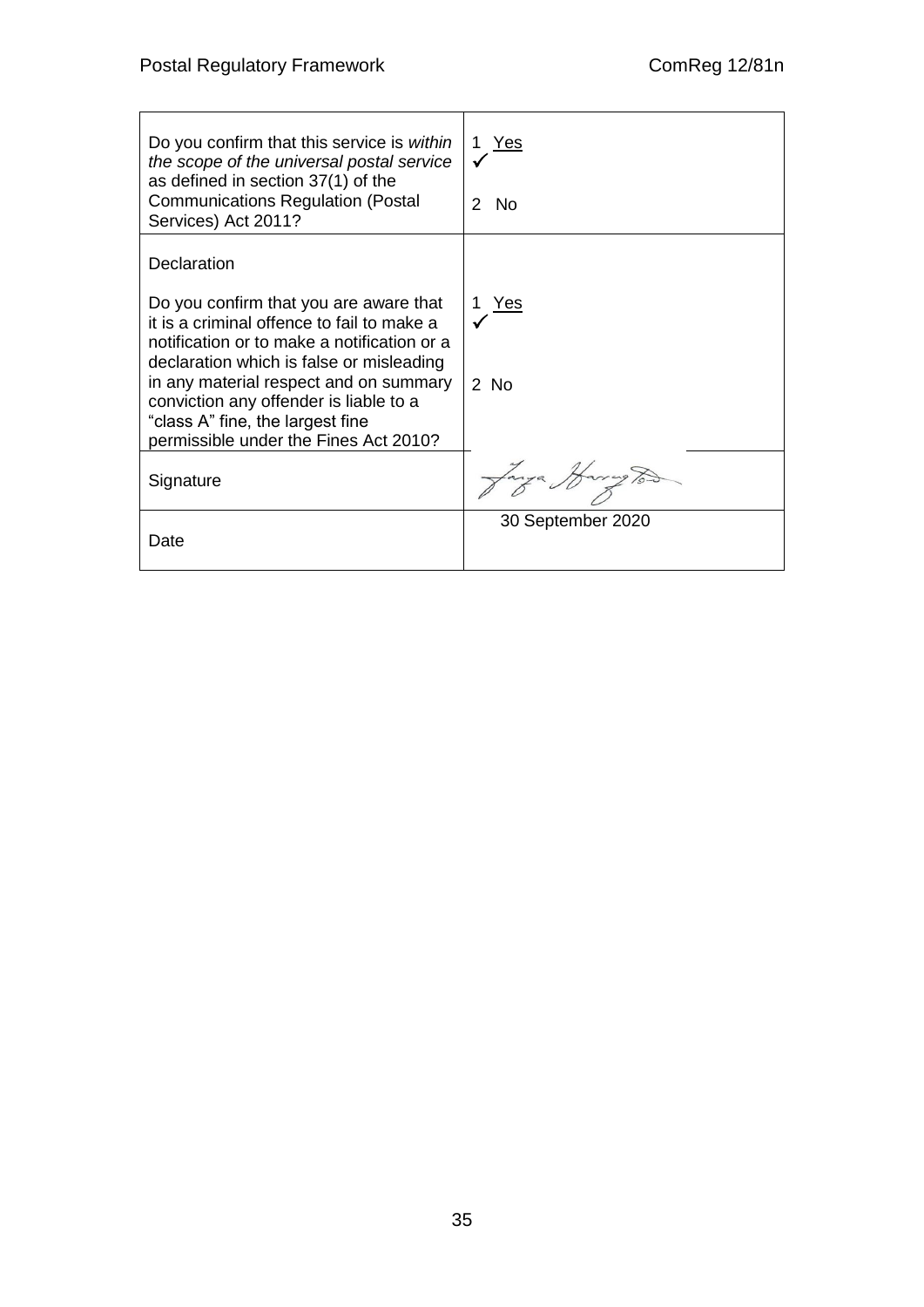| Schedule number 17 of 30                                                                                                                                                                 |                                                                                                                                                                                                                        |  |
|------------------------------------------------------------------------------------------------------------------------------------------------------------------------------------------|------------------------------------------------------------------------------------------------------------------------------------------------------------------------------------------------------------------------|--|
| <b>Details of Services Provided</b>                                                                                                                                                      |                                                                                                                                                                                                                        |  |
| Name of Service                                                                                                                                                                          | P.O. Box                                                                                                                                                                                                               |  |
| Nature of items conveyed                                                                                                                                                                 | 1. Items of correspondence<br>2. Business documents<br><u>3. Books</u><br><u>4. Catalogues</u><br>5. Newspapers<br>6. Periodicals<br>7. Merchandise with or without<br>commercial value<br>8. Other (please state)     |  |
| Geographical scope (sender)<br>Geographical scope (addressee)<br>Advertised delivery standards<br>Size limits<br>Weight limits<br>Access arrangements<br>(Please select only one option) | Not Applicable<br>Not Applicable<br>Not Applicable<br>Not Applicable<br>Not Applicable<br>1 Deposited at access point<br>2 Collected from senders' premises<br><b>Both</b>                                             |  |
| Legal Basis for contract<br>(Please select only one option)                                                                                                                              | 1. Individually negotiated agreement<br>2. Standard Contract Terms and<br>Conditions and individually<br>negotiated discounts from Rate Card<br>3. Standard Contract Terms and<br>Conditions and non-negotiable Tariff |  |
| The estimated date of commencement<br>for the postal service concerned (if after<br>the signing below)                                                                                   |                                                                                                                                                                                                                        |  |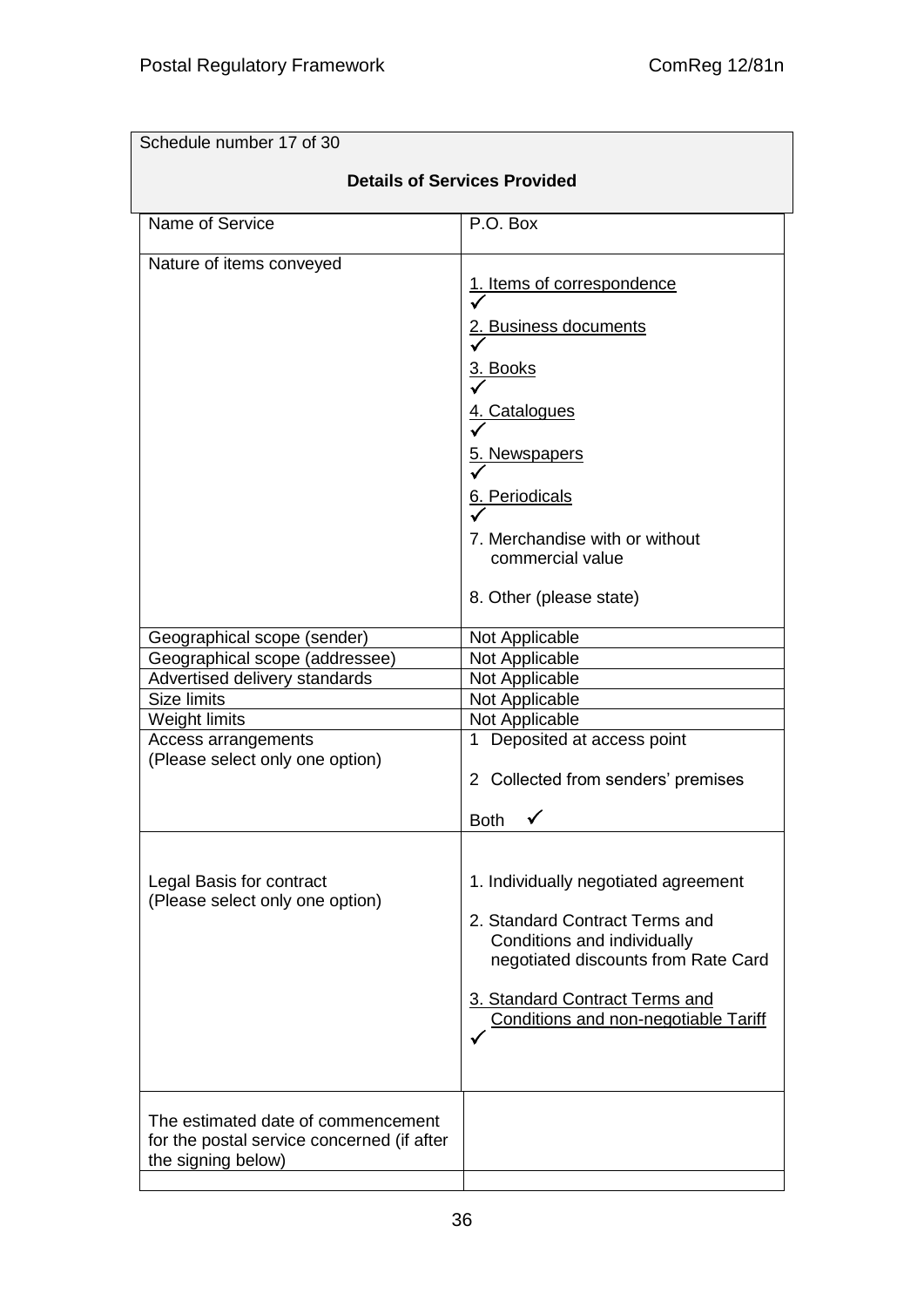| Declaration<br>Do you confirm that this service is within<br>the scope of the universal postal service<br>as defined in section 37(1) of the<br><b>Communications Regulation (Postal</b><br>Services) Act 2011?                                                                                                                                                 | Yes<br>$\mathcal{P}$<br><b>No</b> |
|-----------------------------------------------------------------------------------------------------------------------------------------------------------------------------------------------------------------------------------------------------------------------------------------------------------------------------------------------------------------|-----------------------------------|
| Declaration<br>Do you confirm that you are aware that<br>it is a criminal offence to fail to make a<br>notification or to make a notification or a<br>declaration which is false or misleading<br>in any material respect and on summary<br>conviction any offender is liable to a<br>"class A" fine, the largest fine<br>permissible under the Fines Act 2010? | Yes<br>$\mathcal{P}$<br>- No      |
| Signature                                                                                                                                                                                                                                                                                                                                                       |                                   |
| Date                                                                                                                                                                                                                                                                                                                                                            | 30 September 2020                 |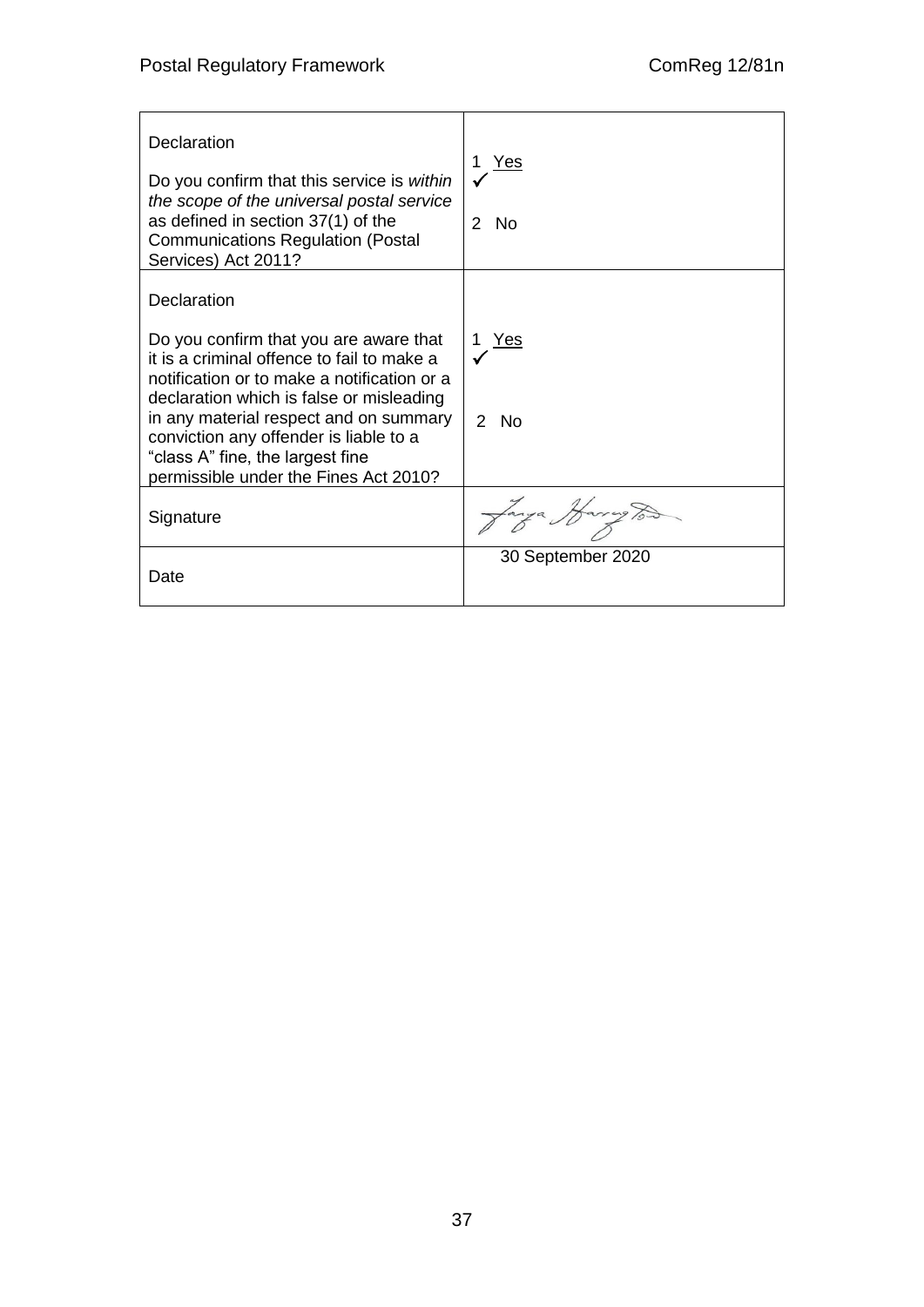'n

| Schedule number 18 of 29                                                                                                                                                                 |                                                                                                                                                                                                                               |  |
|------------------------------------------------------------------------------------------------------------------------------------------------------------------------------------------|-------------------------------------------------------------------------------------------------------------------------------------------------------------------------------------------------------------------------------|--|
| <b>Details of Services Provided</b>                                                                                                                                                      |                                                                                                                                                                                                                               |  |
| Name of Service                                                                                                                                                                          | Redirection                                                                                                                                                                                                                   |  |
| Nature of items conveyed                                                                                                                                                                 | 1. Items of correspondence<br>2. Business documents<br><u>Books</u><br><b>Catalogues</b><br>5. Newspapers<br>6. Periodicals<br>7. Merchandise with or without<br>commercial value<br>8. Other (please state)                  |  |
| Geographical scope (sender)<br>Geographical scope (addressee)<br>Advertised delivery standards<br>Size limits<br>Weight limits<br>Access arrangements<br>(Please select only one option) | Not Applicable<br>Not Applicable<br>Not Applicable<br>Not Applicable<br>Not Applicable<br>Deposited at access point<br>1.<br>Collected from senders'<br>$\overline{2}$<br>premises<br><b>Both</b>                             |  |
| Legal Basis for contract<br>(Please select only one option)                                                                                                                              | 1. Individually negotiated agreement<br>2. Standard Contract Terms and<br>Conditions and individually<br>negotiated discounts from Rate Card<br>3. Standard Contract Terms and<br><b>Conditions and non-negotiable Tariff</b> |  |
| The estimated date of commencement<br>for the postal service concerned (if after<br>the signing below)                                                                                   |                                                                                                                                                                                                                               |  |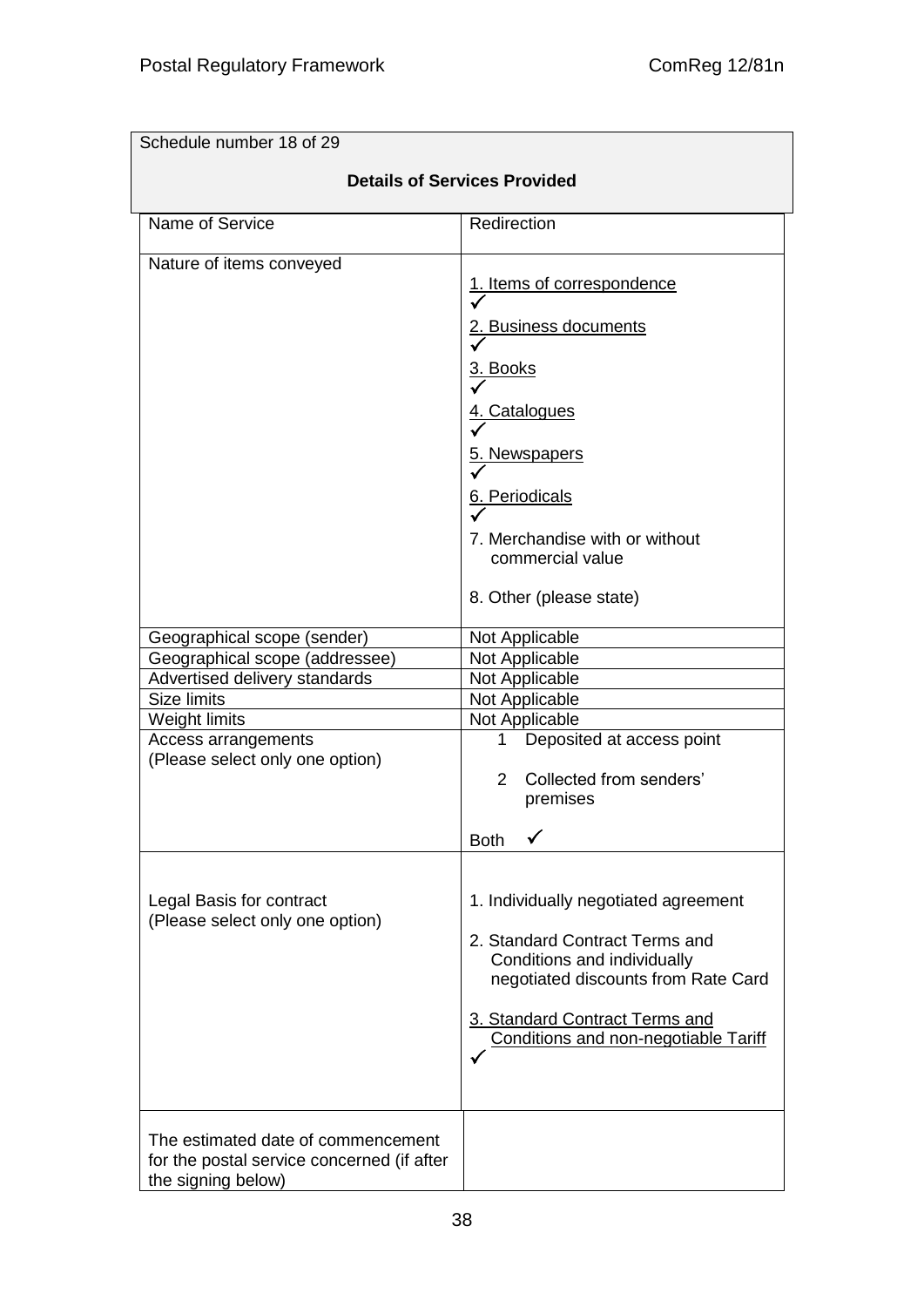| Declaration<br>Do you confirm that this service is within<br>the scope of the universal postal service<br>as defined in section 37(1) of the<br><b>Communications Regulation (Postal</b><br>Services) Act 2011?                                                                                                                                                 | <u>Yes</u><br>$\mathcal{P}$<br><b>No</b> |
|-----------------------------------------------------------------------------------------------------------------------------------------------------------------------------------------------------------------------------------------------------------------------------------------------------------------------------------------------------------------|------------------------------------------|
| Declaration<br>Do you confirm that you are aware that<br>it is a criminal offence to fail to make a<br>notification or to make a notification or a<br>declaration which is false or misleading<br>in any material respect and on summary<br>conviction any offender is liable to a<br>"class A" fine, the largest fine<br>permissible under the Fines Act 2010? | Yes<br>1.<br>$\mathcal{P}$<br>- No       |
| Signature                                                                                                                                                                                                                                                                                                                                                       | lanza Harry To-                          |
| Date                                                                                                                                                                                                                                                                                                                                                            | 30 September 2020                        |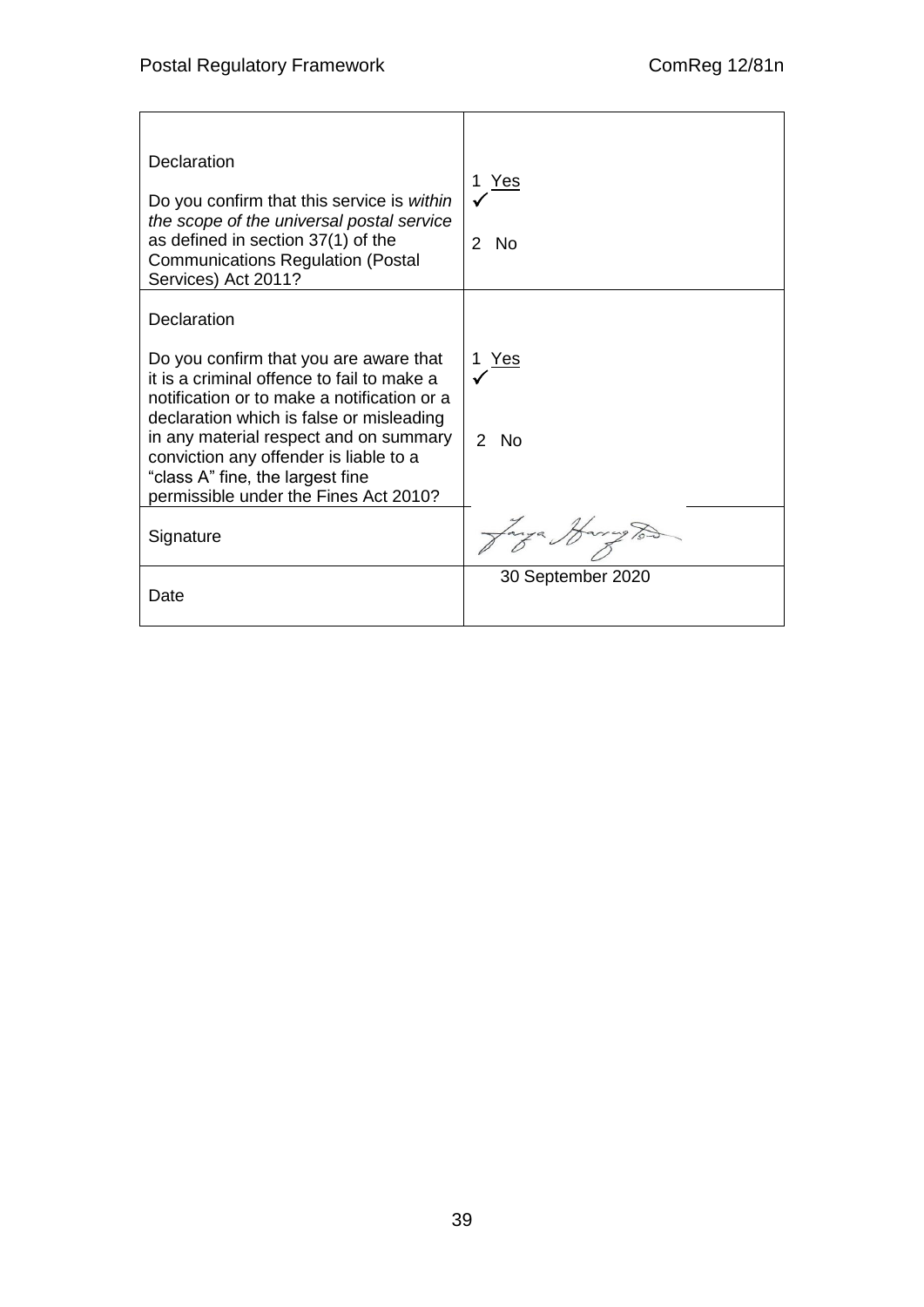| Schedule number 19 of 29                                                                                                                                                                 |                                                                                                                                                                                                                               |  |
|------------------------------------------------------------------------------------------------------------------------------------------------------------------------------------------|-------------------------------------------------------------------------------------------------------------------------------------------------------------------------------------------------------------------------------|--|
| <b>Details of Services Provided</b>                                                                                                                                                      |                                                                                                                                                                                                                               |  |
| Name of Service                                                                                                                                                                          | <b>Poste Restante</b>                                                                                                                                                                                                         |  |
| Nature of items conveyed                                                                                                                                                                 | 1. Items of correspondence<br>2. Business documents<br><u>3. Books</u><br><b>Catalogues</b><br>5. Newspapers<br>6. Periodicals<br>7. Merchandise with or without<br>commercial value<br>8. Other (please state)               |  |
| Geographical scope (sender)<br>Geographical scope (addressee)<br>Advertised delivery standards<br>Size limits<br>Weight limits<br>Access arrangements<br>(Please select only one option) | Not Applicable<br>Not Applicable<br>Not Applicable<br>Not Applicable<br>Not Applicable<br>1 Deposited at access point<br>2 Collected from senders' premises<br><b>Both</b>                                                    |  |
| Legal Basis for contract<br>(Please select only one option)                                                                                                                              | 1. Individually negotiated agreement<br>2. Standard Contract Terms and<br>Conditions and individually<br>negotiated discounts from Rate Card<br>3. Standard Contract Terms and<br><b>Conditions and non-negotiable Tariff</b> |  |
| The estimated date of commencement<br>for the postal service concerned (if after<br>the signing below)                                                                                   |                                                                                                                                                                                                                               |  |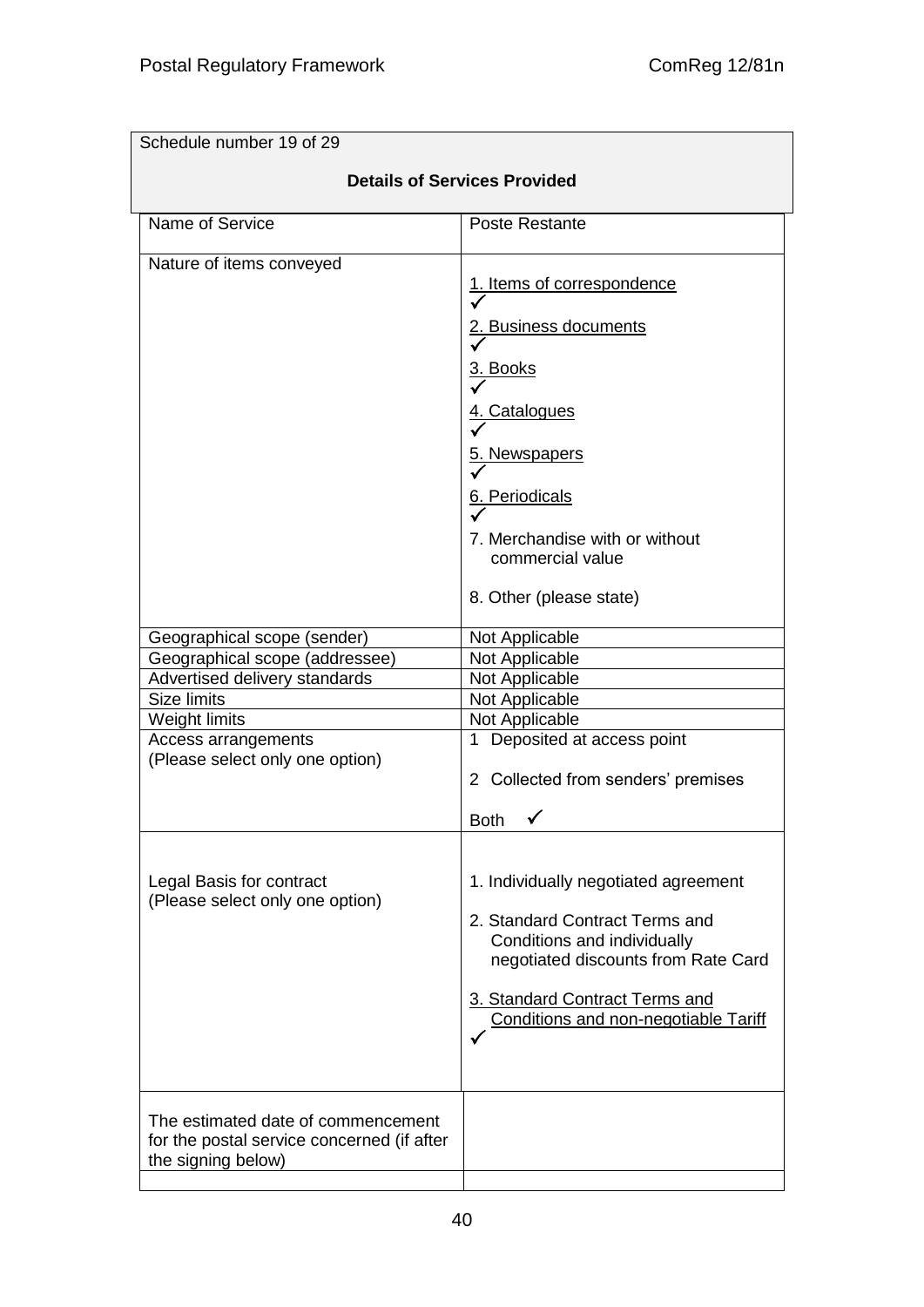| Declaration                                                                                                                                                                     |                                |
|---------------------------------------------------------------------------------------------------------------------------------------------------------------------------------|--------------------------------|
| Do you confirm that this service is within<br>the scope of the universal postal service<br>as defined in section 37(1) of the<br><b>Communications Regulation (Postal</b>       | 1 Yes<br>- No<br>$\mathcal{P}$ |
| Services) Act 2011?                                                                                                                                                             |                                |
| Declaration                                                                                                                                                                     |                                |
| Do you confirm that you are aware that<br>it is a criminal offence to fail to make a<br>notification or to make a notification or a<br>declaration which is false or misleading | Yes                            |
| in any material respect and on summary<br>conviction any offender is liable to a<br>"class A" fine, the largest fine<br>permissible under the Fines Act 2010?                   | $\mathcal{P}$<br><b>No</b>     |
| Signature                                                                                                                                                                       |                                |
| Date                                                                                                                                                                            | 30 September 2020              |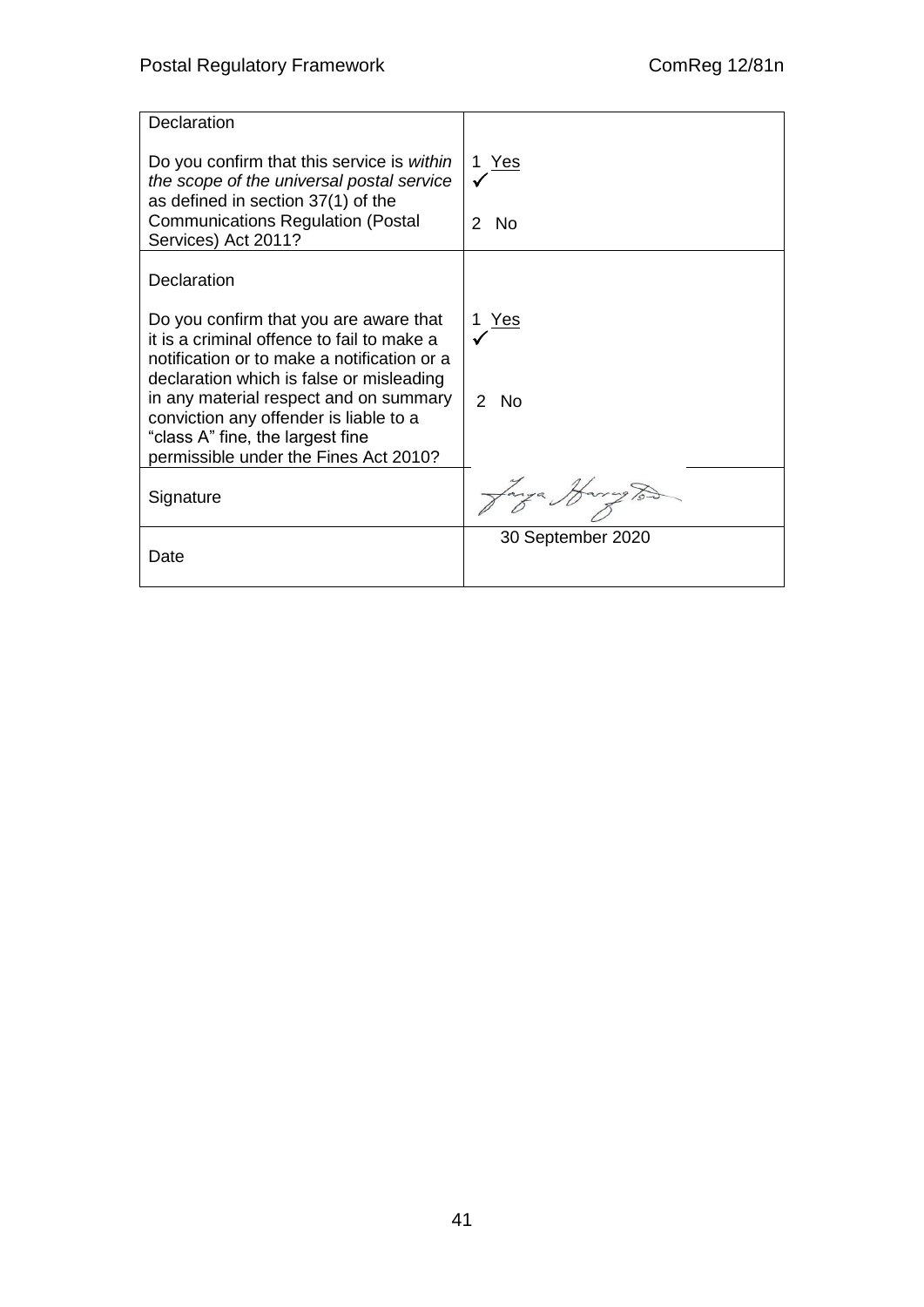| Schedule number 20 of 29                                                                                                                                                                 |                                                                                                                                                                                                                        |  |
|------------------------------------------------------------------------------------------------------------------------------------------------------------------------------------------|------------------------------------------------------------------------------------------------------------------------------------------------------------------------------------------------------------------------|--|
| <b>Details of Services Provided</b>                                                                                                                                                      |                                                                                                                                                                                                                        |  |
| Name of Service                                                                                                                                                                          | Mailminder                                                                                                                                                                                                             |  |
| Nature of items conveyed                                                                                                                                                                 | 1. Items of correspondence<br>2. Business documents<br><u>Books</u><br><u>4. Catalogues</u><br>5. Newspapers<br>6. Periodicals<br>7. Merchandise with or without<br>commercial value<br>8. Other (please state)        |  |
| Geographical scope (sender)<br>Geographical scope (addressee)<br>Advertised delivery standards<br>Size limits<br>Weight limits<br>Access arrangements<br>(Please select only one option) | Not Applicable<br>Not Applicable<br>Not Applicable<br>Not Applicable<br>Not Applicable<br>1 Deposited at access point<br>2 Collected from senders' premises<br><b>Both</b>                                             |  |
| Legal Basis for contract<br>(Please select only one option)                                                                                                                              | 1. Individually negotiated agreement<br>2. Standard Contract Terms and<br>Conditions and individually<br>negotiated discounts from Rate Card<br>3. Standard Contract Terms and<br>Conditions and non-negotiable Tariff |  |
| The estimated date of commencement<br>for the postal service concerned (if after<br>the signing below)                                                                                   |                                                                                                                                                                                                                        |  |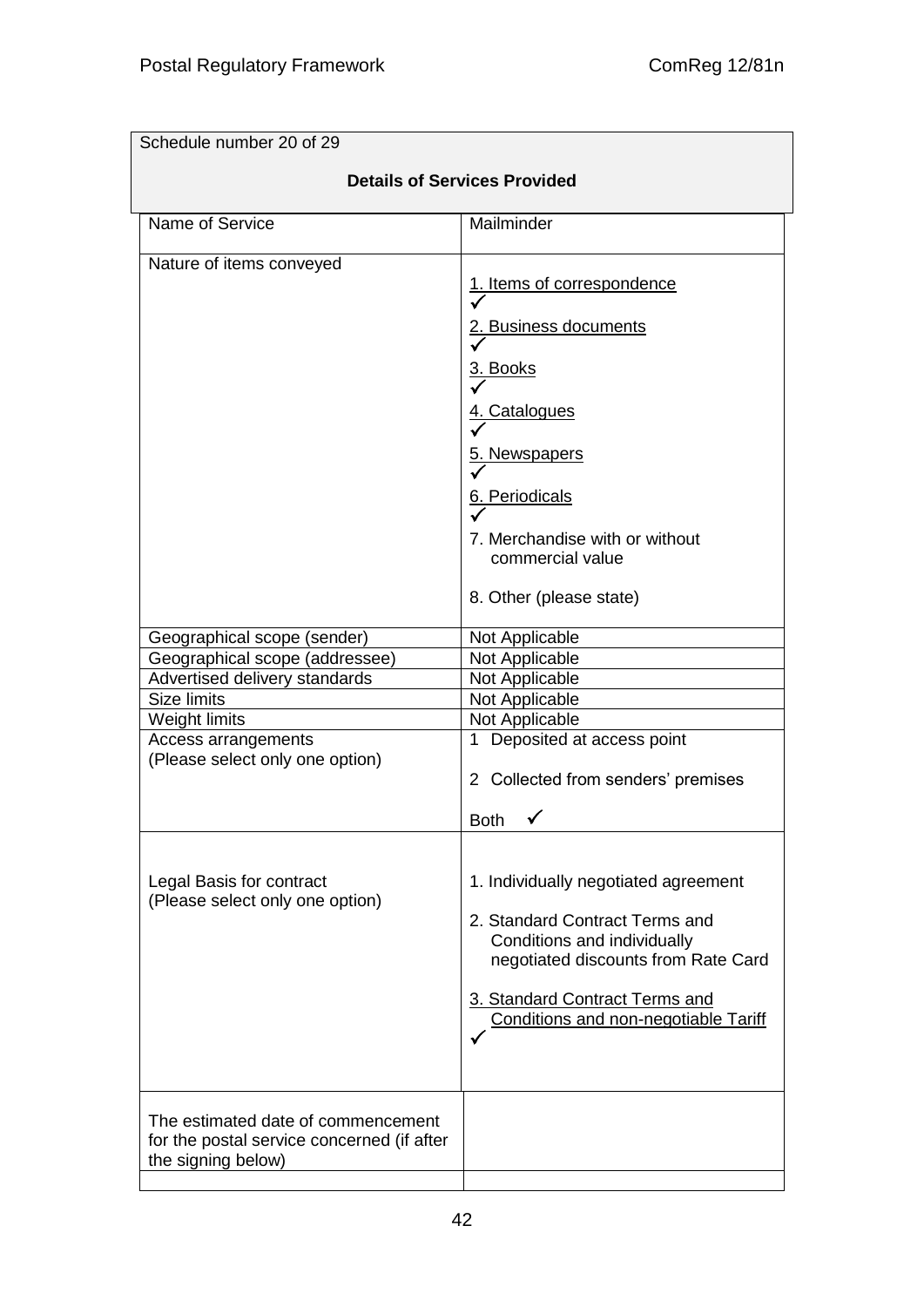| Declaration<br>Do you confirm that this service is within<br>the scope of the universal postal service<br>as defined in section 37(1) of the<br><b>Communications Regulation (Postal</b><br>Services) Act 2011?                                                                                                                                                 | Yes<br><b>No</b><br>$\mathcal{P}$       |
|-----------------------------------------------------------------------------------------------------------------------------------------------------------------------------------------------------------------------------------------------------------------------------------------------------------------------------------------------------------------|-----------------------------------------|
| Declaration<br>Do you confirm that you are aware that<br>it is a criminal offence to fail to make a<br>notification or to make a notification or a<br>declaration which is false or misleading<br>in any material respect and on summary<br>conviction any offender is liable to a<br>"class A" fine, the largest fine<br>permissible under the Fines Act 2010? | Yes<br>1.<br><b>No</b><br>$\mathcal{P}$ |
| Signature                                                                                                                                                                                                                                                                                                                                                       |                                         |
| Date                                                                                                                                                                                                                                                                                                                                                            | 30 September 2020                       |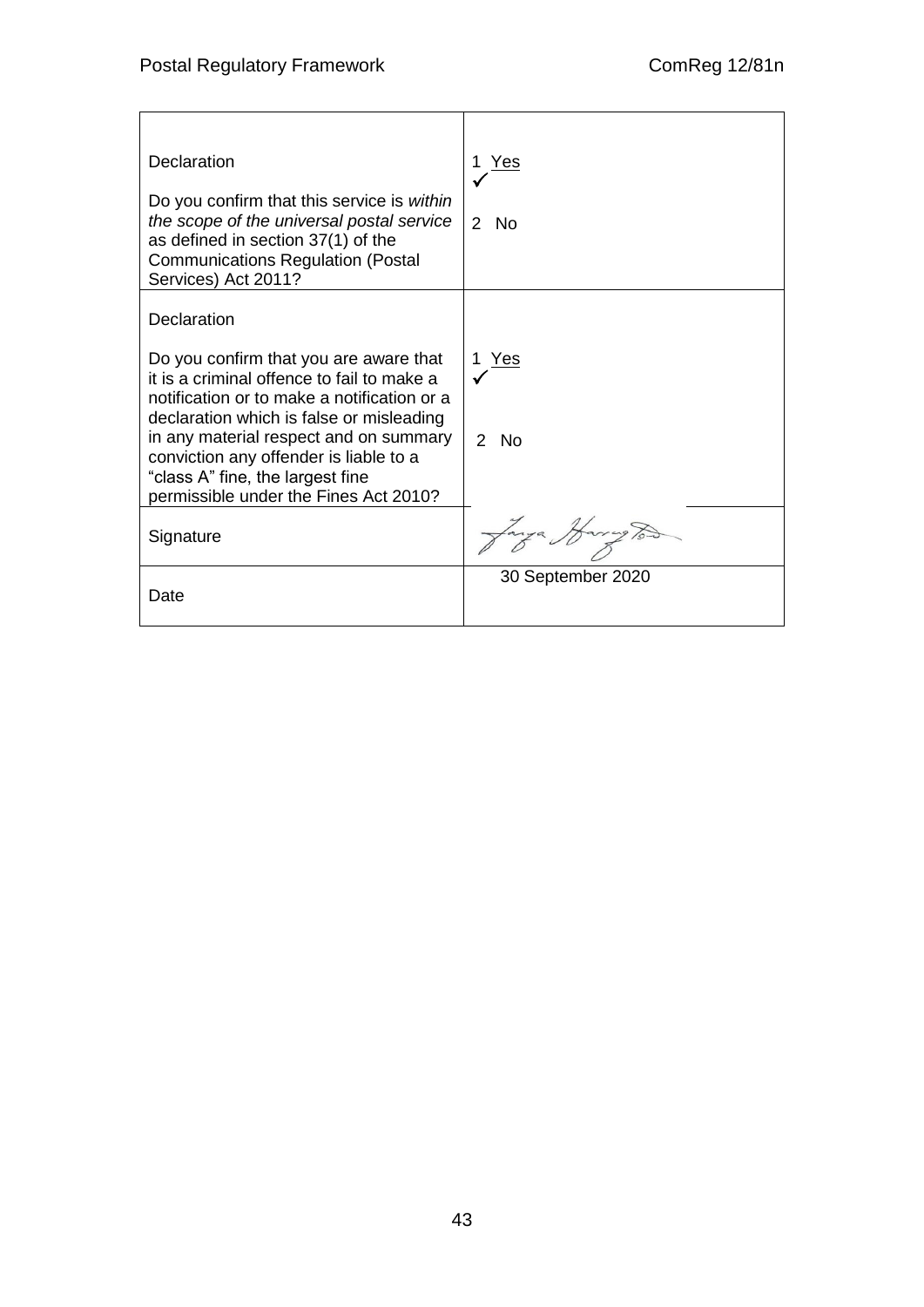| Schedule number 21 of 29<br><b>Details of Services Provided</b>                                                                                                                          |                                                                                                                                                                                                                               |  |
|------------------------------------------------------------------------------------------------------------------------------------------------------------------------------------------|-------------------------------------------------------------------------------------------------------------------------------------------------------------------------------------------------------------------------------|--|
| Name of Service                                                                                                                                                                          | <b>Business Reply</b>                                                                                                                                                                                                         |  |
| Nature of items conveyed                                                                                                                                                                 | 1. Items of correspondence                                                                                                                                                                                                    |  |
|                                                                                                                                                                                          | 2. Business documents<br>3. Books<br>4. Catalogues<br>5. Newspapers<br>6. Periodicals<br>7. Merchandise with or without<br>commercial value                                                                                   |  |
| Geographical scope (sender)<br>Geographical scope (addressee)<br>Advertised delivery standards<br>Size limits<br>Weight limits<br>Access arrangements<br>(Please select only one option) | 8. Other (please state)<br>Not Applicable<br>Not Applicable<br>Not Applicable<br>Not Applicable<br>Not Applicable<br>1<br>Deposited at access point<br>2 Collected from senders' premises<br><b>Both</b>                      |  |
| Legal Basis for contract<br>(Please select only one option)                                                                                                                              | 1. Individually negotiated agreement<br>2. Standard Contract Terms and<br>Conditions and individually<br>negotiated discounts from Rate Card<br>3. Standard Contract Terms and<br><b>Conditions and non-negotiable Tariff</b> |  |
| The estimated date of commencement<br>for the postal service concerned (if after<br>the signing below)                                                                                   |                                                                                                                                                                                                                               |  |
| Declaration                                                                                                                                                                              |                                                                                                                                                                                                                               |  |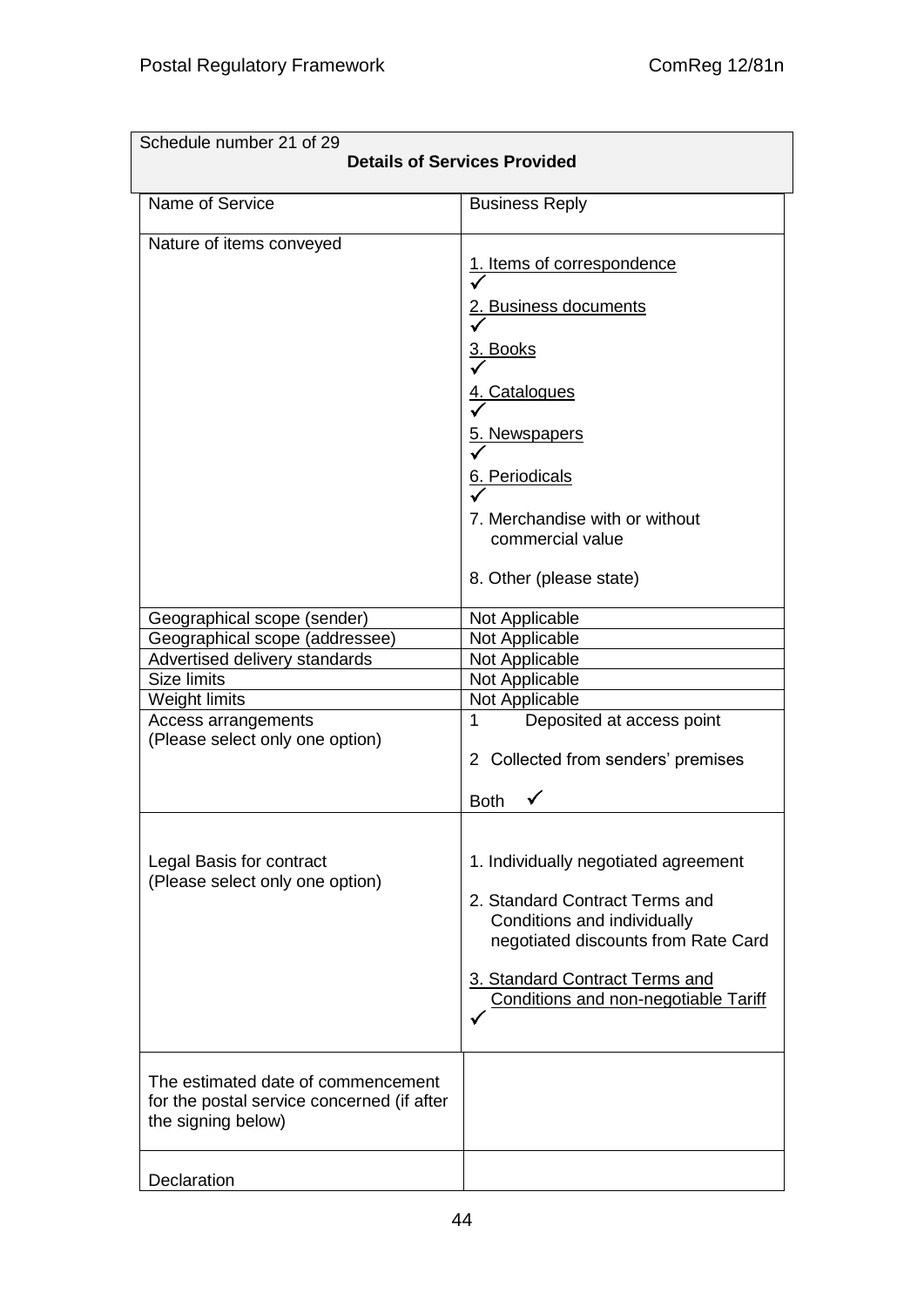| Do you confirm that this service is within<br>the scope of the universal postal service<br>as defined in section 37(1) of the<br><b>Communications Regulation (Postal</b><br>Services) Act 2011?                                                                                                                                                                | <u>1 Yes</u><br>$\mathcal{P}$<br>N <sub>0</sub> |
|-----------------------------------------------------------------------------------------------------------------------------------------------------------------------------------------------------------------------------------------------------------------------------------------------------------------------------------------------------------------|-------------------------------------------------|
| Declaration<br>Do you confirm that you are aware that<br>it is a criminal offence to fail to make a<br>notification or to make a notification or a<br>declaration which is false or misleading<br>in any material respect and on summary<br>conviction any offender is liable to a<br>"class A" fine, the largest fine<br>permissible under the Fines Act 2010? | Yes<br>2 No                                     |
| Signature                                                                                                                                                                                                                                                                                                                                                       | Lanza Harry To                                  |
| Date                                                                                                                                                                                                                                                                                                                                                            | 30 September 2020                               |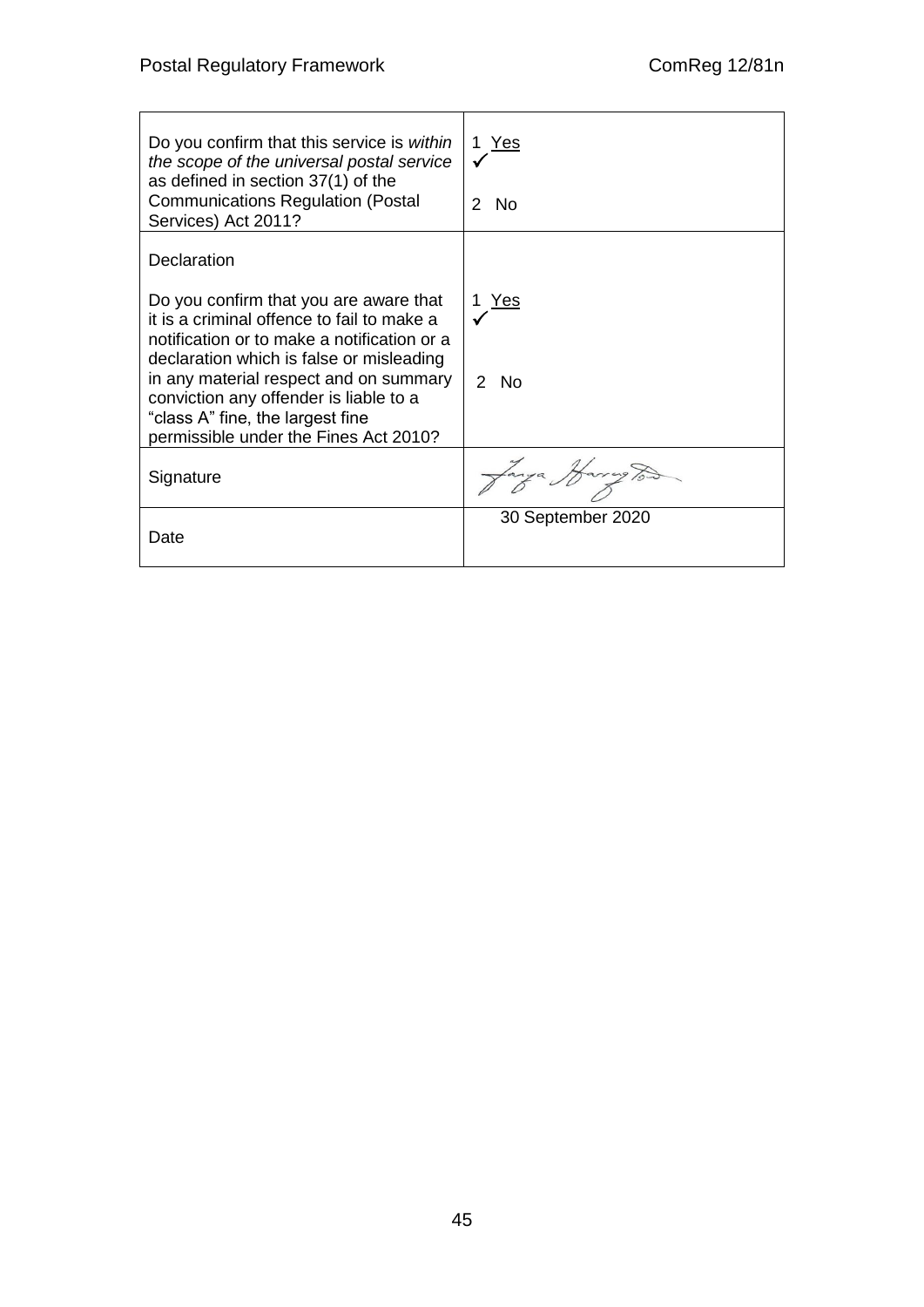| Schedule number 22 of 29                                                                               |                                                                                                                                                                                                                               |
|--------------------------------------------------------------------------------------------------------|-------------------------------------------------------------------------------------------------------------------------------------------------------------------------------------------------------------------------------|
| <b>Details of Services Provided</b>                                                                    |                                                                                                                                                                                                                               |
| Name of Service                                                                                        | Freepost                                                                                                                                                                                                                      |
| Nature of items conveyed                                                                               | 1. Items of correspondence<br>2. Business documents<br><u>3. Books</u><br>4. Catalogues<br>5. Newspapers<br>6. Periodicals<br>7. Merchandise with or without<br>commercial value<br>8. Other (please state)                   |
| Geographical scope (sender)                                                                            | Not Applicable                                                                                                                                                                                                                |
| Geographical scope (addressee)                                                                         | Not Applicable                                                                                                                                                                                                                |
| Advertised delivery standards<br><b>Size limits</b>                                                    | Not Applicable<br>Not Applicable                                                                                                                                                                                              |
| Weight limits                                                                                          | Not Applicable                                                                                                                                                                                                                |
| Access arrangements<br>(Please select only one option)                                                 | Deposited at access point<br>1<br>2 Collected from senders' premises<br>Both                                                                                                                                                  |
| Legal Basis for contract<br>(Please select only one option)                                            | 1. Individually negotiated agreement<br>2. Standard Contract Terms and<br>Conditions and individually<br>negotiated discounts from Rate Card<br>3. Standard Contract Terms and<br><b>Conditions and non-negotiable Tariff</b> |
| The estimated date of commencement<br>for the postal service concerned (if after<br>the signing below) |                                                                                                                                                                                                                               |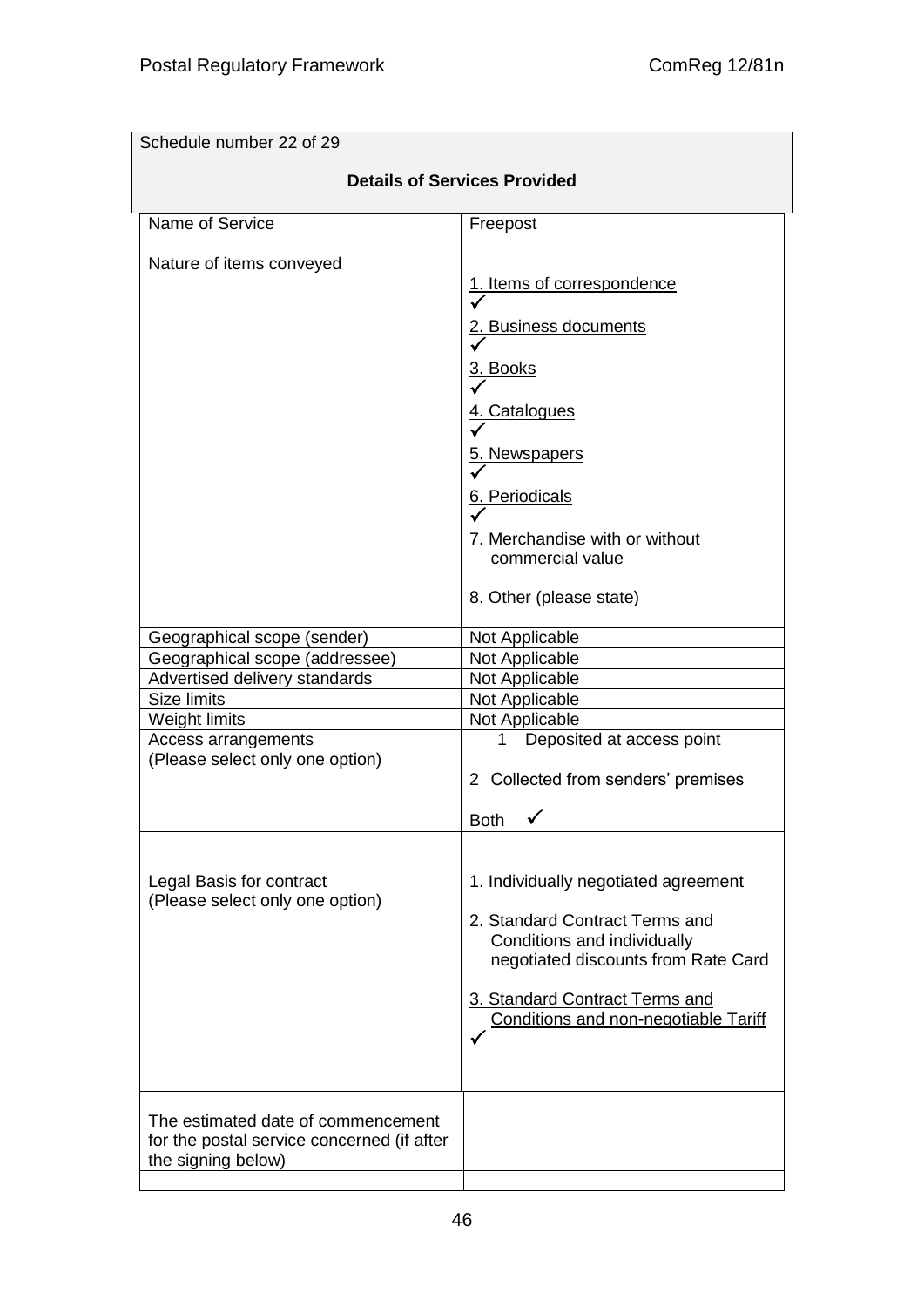| Declaration<br>Do you confirm that this service is within<br>the scope of the universal postal service<br>as defined in section 37(1) of the<br><b>Communications Regulation (Postal</b><br>Services) Act 2011?                                                                                                                                                 | Yes<br><b>No</b><br>$\mathcal{P}$ |
|-----------------------------------------------------------------------------------------------------------------------------------------------------------------------------------------------------------------------------------------------------------------------------------------------------------------------------------------------------------------|-----------------------------------|
| Declaration<br>Do you confirm that you are aware that<br>it is a criminal offence to fail to make a<br>notification or to make a notification or a<br>declaration which is false or misleading<br>in any material respect and on summary<br>conviction any offender is liable to a<br>"class A" fine, the largest fine<br>permissible under the Fines Act 2010? | Yes<br>$\mathcal{P}$<br>- No      |
| Signature                                                                                                                                                                                                                                                                                                                                                       |                                   |
| Date                                                                                                                                                                                                                                                                                                                                                            | 30 September 2020                 |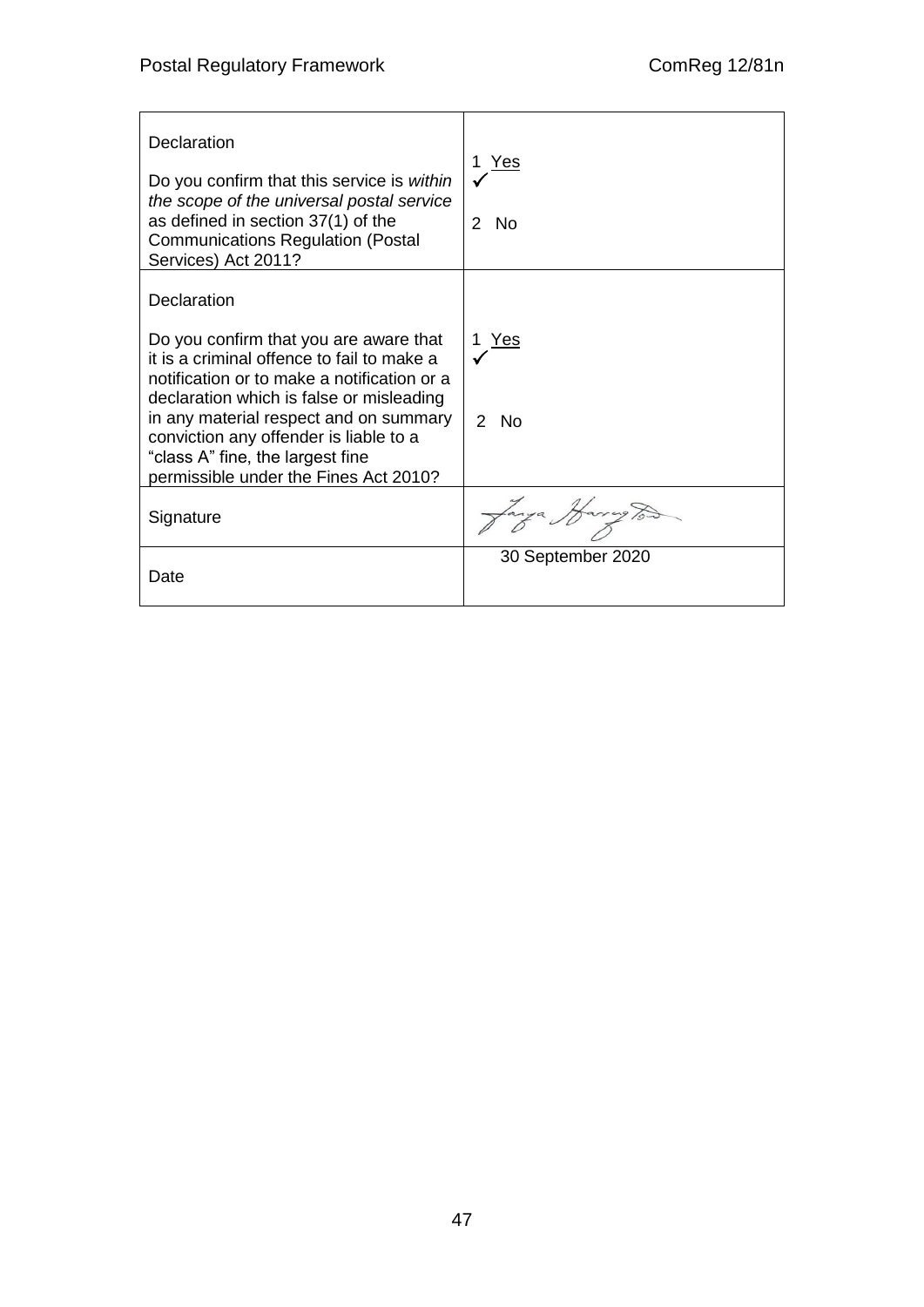| Schedule number 23 of 29                   |                                            |  |
|--------------------------------------------|--------------------------------------------|--|
| <b>Details of Services Provided</b>        |                                            |  |
| Name of Service                            | Postaim                                    |  |
| Nature of items conveyed                   | 1. Items of correspondence                 |  |
|                                            | 2. Business documents                      |  |
|                                            | 3. Books                                   |  |
|                                            | 4. catalogues                              |  |
|                                            | 5. newspapers                              |  |
|                                            | 6. periodicals                             |  |
|                                            | 7. Merchandise with or without             |  |
|                                            | commercial value                           |  |
|                                            | 8. Other (please state): Direct mail items |  |
|                                            | bearing similar content except for name,   |  |
|                                            | address and customer contact               |  |
|                                            | details                                    |  |
|                                            |                                            |  |
| Geographical scope (sender)                | National                                   |  |
| Geographical scope (addressee)             | National                                   |  |
| Advertised delivery standards              | 13 working days                            |  |
| Size limits                                | Packet dimensions                          |  |
| Weight limits                              | 1 kgs                                      |  |
| Access arrangements                        | 1. Deposited at access point               |  |
| (Please select only one option)            |                                            |  |
|                                            | 2. Collected from senders' premises        |  |
|                                            | $\checkmark$<br><b>Both</b>                |  |
| Legal Basis for contract                   | 1. Individually negotiated agreement       |  |
| (Please select only one option)            |                                            |  |
|                                            | 2. Standard Contract Terms and             |  |
|                                            | Conditions and individually                |  |
|                                            | negotiated discounts from Rate Card        |  |
|                                            | 3. Standard Contract Terms and             |  |
|                                            | Conditions and non-negotiable Tariff       |  |
|                                            |                                            |  |
|                                            |                                            |  |
| The estimated date of commencement         |                                            |  |
| for the postal service concerned (if after |                                            |  |
| date of signing below)                     |                                            |  |
| Declaration                                |                                            |  |
|                                            |                                            |  |
| Do you confirm that this service is within | 1. Yes                                     |  |
| the scope of the universal postal service  |                                            |  |
| as defined in section 37(1) of the         |                                            |  |
| <b>Communications Regulation (Postal</b>   | 2. No                                      |  |
| Services) Act 2011?                        |                                            |  |
|                                            |                                            |  |
| Declaration                                |                                            |  |
|                                            |                                            |  |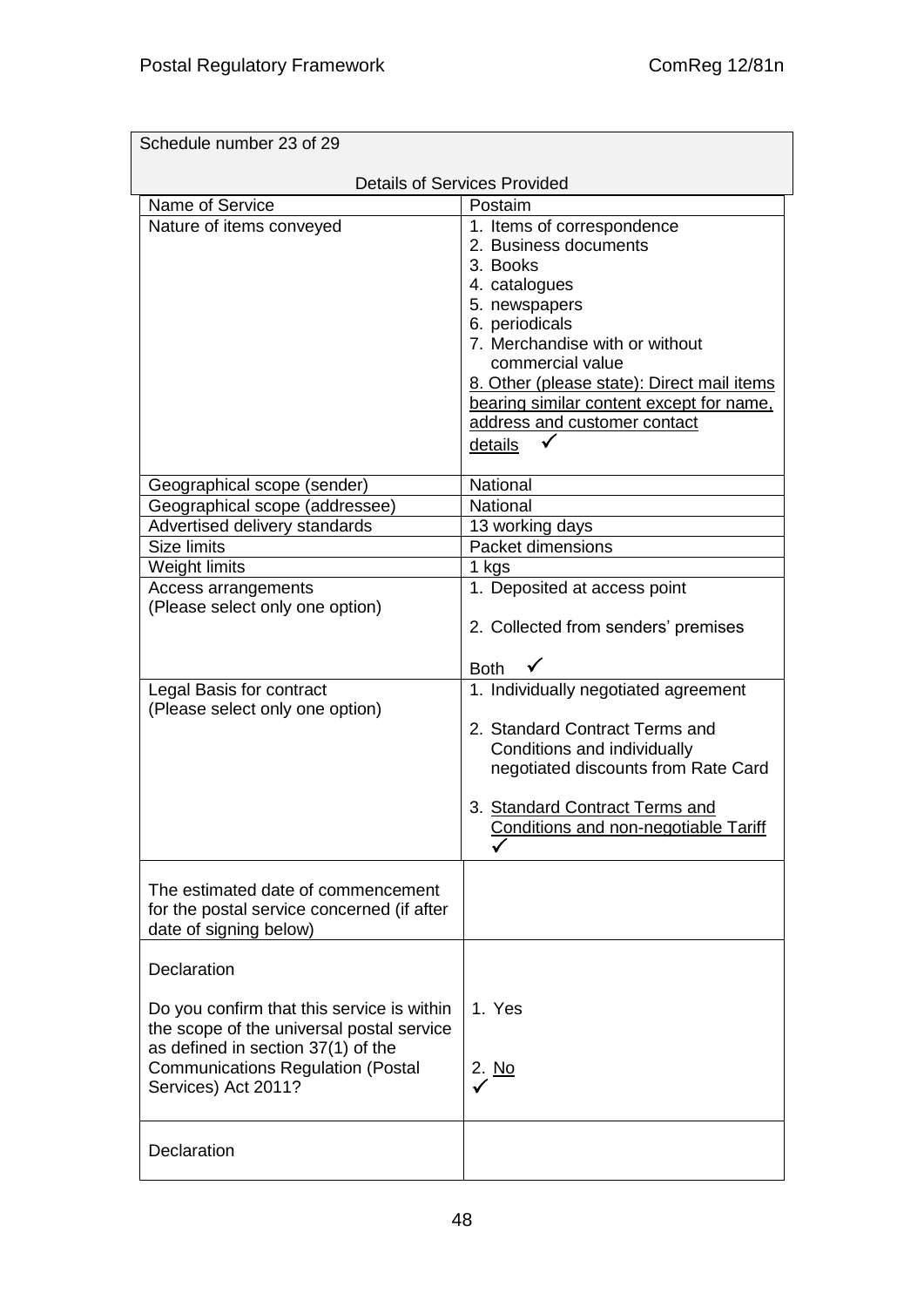| Do you confirm that you are aware that<br>it is a criminal offence to fail to make a<br>notification or to make a notification or a<br>declaration which is false or misleading<br>in any material respect and on summary<br>conviction any offender is liable to a<br>"class A" fine, the largest fine<br>permissible under the Fines Act 2010? | 1. Yes<br>2. No   |
|--------------------------------------------------------------------------------------------------------------------------------------------------------------------------------------------------------------------------------------------------------------------------------------------------------------------------------------------------|-------------------|
| Signature                                                                                                                                                                                                                                                                                                                                        | canza Marington   |
| Date                                                                                                                                                                                                                                                                                                                                             | 30 September 2020 |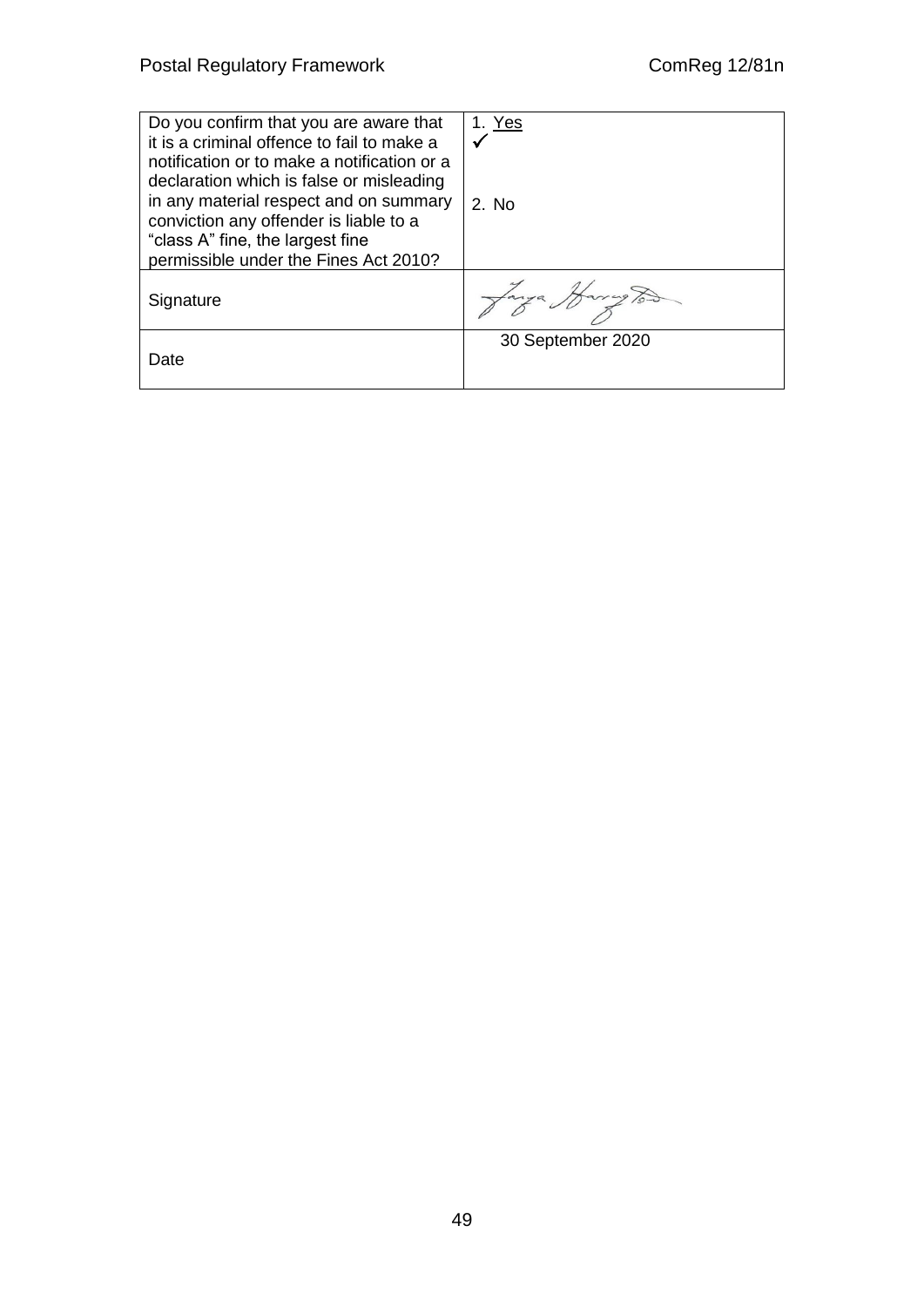|                                            | <b>Details of Services Provided</b>         |
|--------------------------------------------|---------------------------------------------|
| Name of Service                            | Publications                                |
| Nature of items conveyed                   | 1. Items of correspondence                  |
|                                            | 2. Business documents                       |
|                                            | 3. Books                                    |
|                                            | $\checkmark$                                |
|                                            | 4. Catalogues                               |
|                                            |                                             |
|                                            | 5. Newspapers                               |
|                                            |                                             |
|                                            | 6. Periodicals                              |
|                                            |                                             |
|                                            | 7. Merchandise with or without              |
|                                            | commercial value                            |
|                                            | 8. Other (please state)                     |
| Geographical scope (sender)                | National                                    |
| Geographical scope (addressee)             | <b>National</b>                             |
| Advertised delivery standards              | Next Day                                    |
| Size limits                                |                                             |
| Weight limits                              | 1 Kg                                        |
| Access arrangements                        | 1. Deposited at access point                |
| (Please select only one option)            |                                             |
|                                            | 2. Collected from senders' premises         |
|                                            |                                             |
|                                            | <b>Both</b>                                 |
| Legal Basis for contract                   | 1. Individually negotiated agreement        |
| (Please select only one option)            |                                             |
|                                            | 2. Standard Contract Terms and              |
|                                            | Conditions and individually                 |
|                                            | negotiated discounts from Rate Card         |
|                                            |                                             |
|                                            | 3. Standard Contract Terms and              |
|                                            | <b>Conditions and non-negotiable Tariff</b> |
|                                            |                                             |
|                                            |                                             |
| The estimated date of commencement         |                                             |
| for the postal service concerned (if after |                                             |
| date of signing below)                     |                                             |
| Declaration                                |                                             |
|                                            |                                             |
| Do you confirm that this service is within | 1. Yes                                      |
| the scope of the universal postal service  |                                             |
| as defined in section 37(1) of the         |                                             |
| <b>Communications Regulation (Postal</b>   |                                             |
| Services) Act 2011?                        | 2. No                                       |
|                                            |                                             |
|                                            |                                             |
|                                            |                                             |
| Declaration                                |                                             |
|                                            |                                             |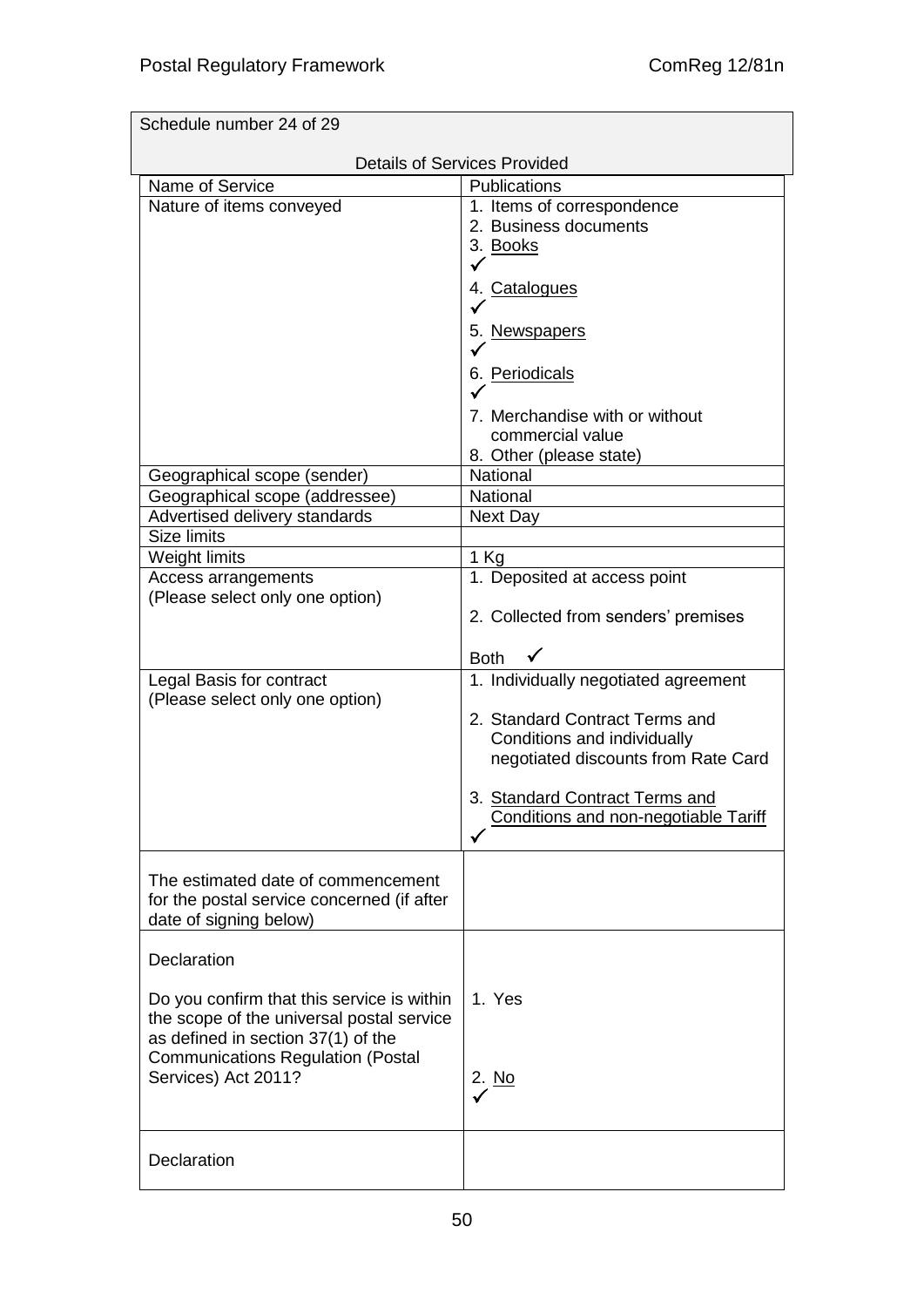| Do you confirm that you are aware that<br>it is a criminal offence to fail to make a<br>notification or to make a notification or a<br>declaration which is false or misleading<br>in any material respect and on summary<br>conviction any offender is liable to a<br>"class A" fine, the largest fine<br>permissible under the Fines Act 2010? | 1. Yes<br>$2.$ No. |
|--------------------------------------------------------------------------------------------------------------------------------------------------------------------------------------------------------------------------------------------------------------------------------------------------------------------------------------------------|--------------------|
| Signature                                                                                                                                                                                                                                                                                                                                        | langa Marrug Ton   |
| Date                                                                                                                                                                                                                                                                                                                                             | 30 September 2020  |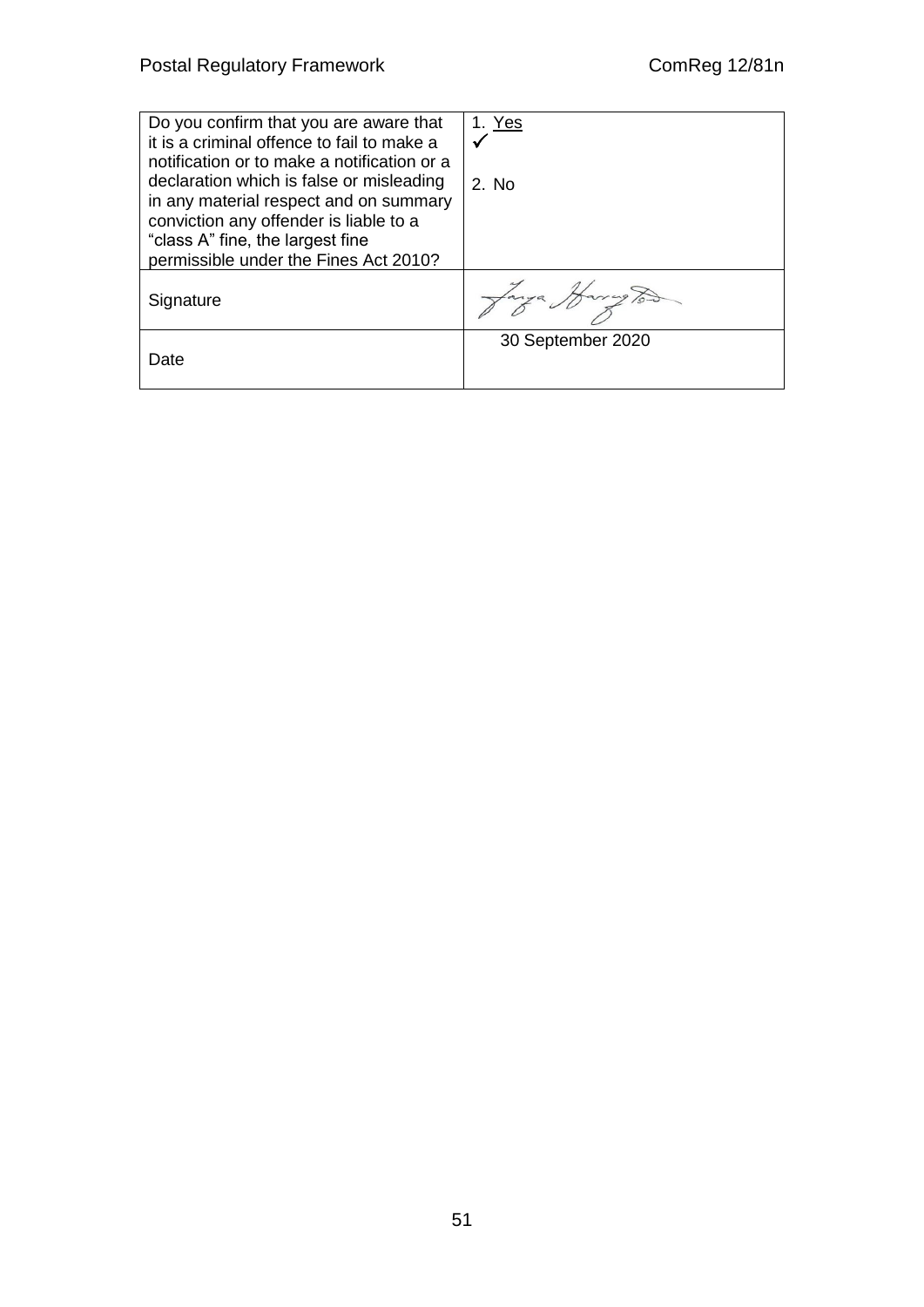| Schedule number 25 of 29                    |                                      |  |
|---------------------------------------------|--------------------------------------|--|
| <b>Details of Services Provided</b>         |                                      |  |
| Name of Service                             | Sending books abroad                 |  |
| Nature of items conveyed                    | 1. Items of correspondence           |  |
|                                             | 2. Business documents                |  |
|                                             | 3. Books                             |  |
|                                             |                                      |  |
|                                             | 4. Catalogues                        |  |
|                                             | 5. newspapers                        |  |
|                                             | 6. periodicals                       |  |
|                                             | 7. Merchandise with or without       |  |
|                                             | commercial value                     |  |
|                                             | 8. Other (please state)              |  |
| Geographical scope (sender)                 | National                             |  |
| Geographical scope (addressee)              | International                        |  |
| Advertised delivery standards               | D+ 'up to 9' days                    |  |
| Size limits                                 | As for letter packets                |  |
| Weight limits                               | 5 Kg                                 |  |
| Access arrangements                         | 1. Deposited at access point         |  |
| (Please select only one option)             |                                      |  |
|                                             |                                      |  |
|                                             | 2. Collected from senders' premises  |  |
| Legal Basis for contract                    | 1. Individually negotiated agreement |  |
| (Please select only one option)             |                                      |  |
|                                             | 2. Standard Contract Terms and       |  |
|                                             | Conditions and individually          |  |
|                                             | negotiated discounts from Rate Card  |  |
|                                             |                                      |  |
|                                             | 3. Standard Contract Terms and       |  |
|                                             | Conditions and non-negotiable Tariff |  |
|                                             |                                      |  |
|                                             |                                      |  |
| The estimated date of commencement          |                                      |  |
| for the postal service concerned (if after  |                                      |  |
| date of signing below)                      |                                      |  |
|                                             |                                      |  |
| Declaration                                 |                                      |  |
| Do you confirm that this service is within  | 1. Yes                               |  |
| the scope of the universal postal service   | ✓                                    |  |
| as defined in section 37(1) of the          |                                      |  |
| <b>Communications Regulation (Postal</b>    |                                      |  |
| Services) Act 2011?                         | 2. No                                |  |
|                                             |                                      |  |
| Declaration                                 |                                      |  |
|                                             |                                      |  |
| Do you confirm that you are aware that      | 1. Yes                               |  |
| it is a criminal offence to fail to make a  |                                      |  |
| notification or to make a notification or a |                                      |  |
| declaration which is false or misleading    | 2. No                                |  |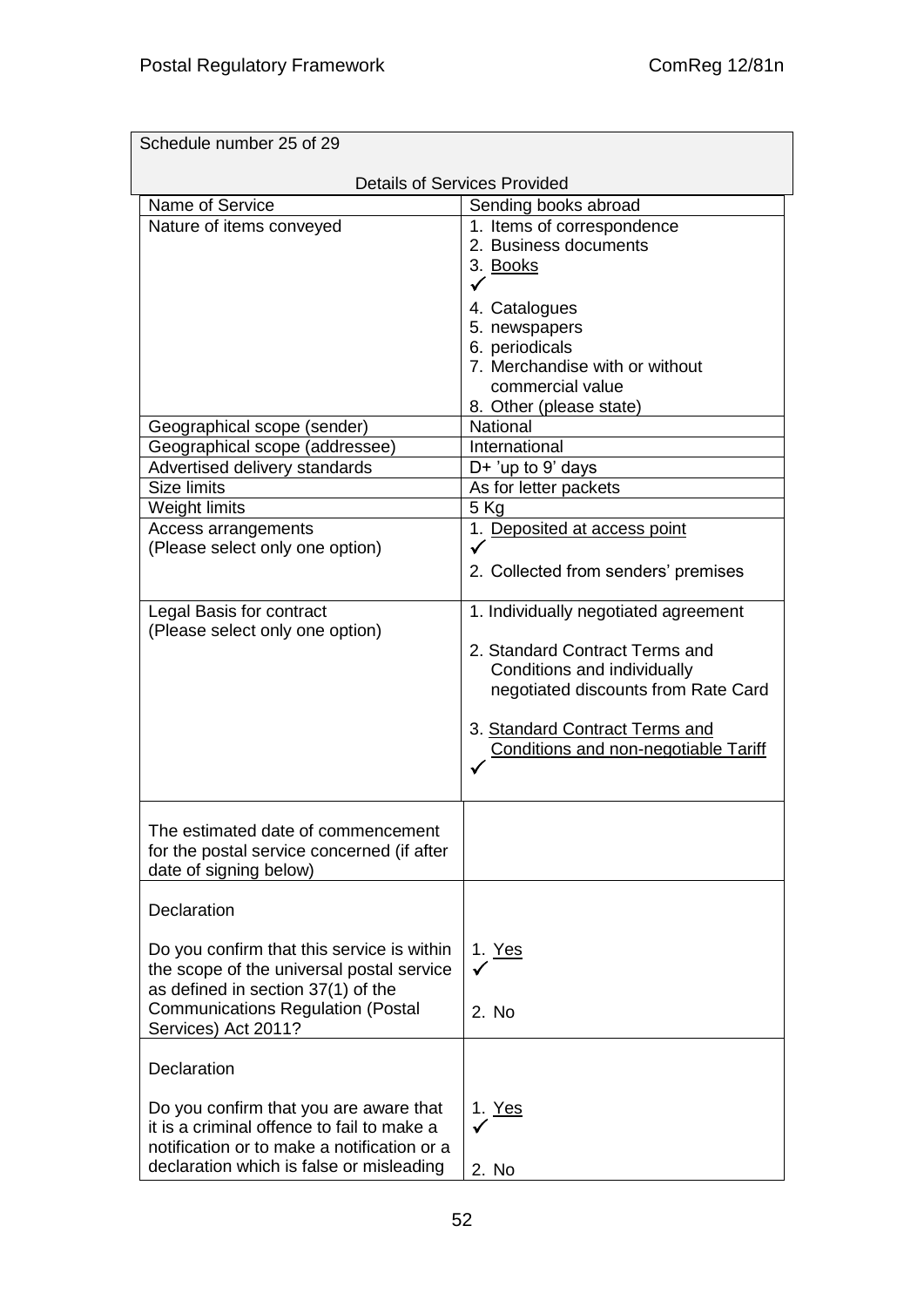| in any material respect and on summary<br>conviction any offender is liable to a<br>"class A" fine, the largest fine<br>permissible under the Fines Act 2010? |                   |
|---------------------------------------------------------------------------------------------------------------------------------------------------------------|-------------------|
| Signature                                                                                                                                                     |                   |
| Date                                                                                                                                                          | 30 September 2020 |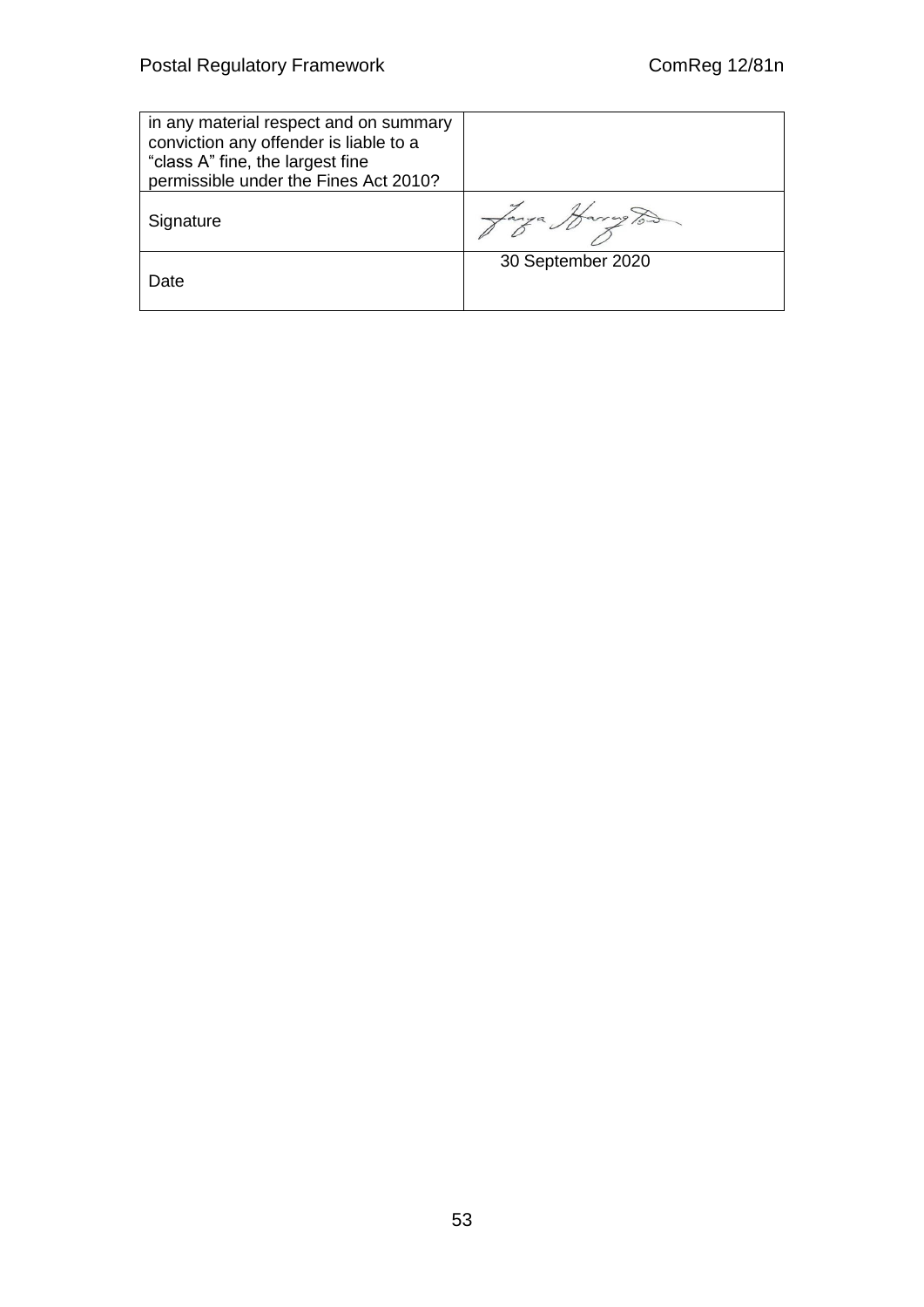| Schedule number 26 of 29                   |                                      |  |
|--------------------------------------------|--------------------------------------|--|
|                                            | <b>Details of Services Provided</b>  |  |
| Name of Service                            | <b>Certificate of Posting</b>        |  |
| Nature of items conveyed                   | 1. Items of correspondence           |  |
|                                            | 2. Business documents                |  |
|                                            | 3. Books                             |  |
|                                            | 4. Catalogues                        |  |
|                                            | 5. newspapers                        |  |
|                                            | 6. periodicals                       |  |
|                                            | 7. Merchandise with or without       |  |
|                                            | commercial value                     |  |
|                                            | 8. Other (please state):             |  |
|                                            | Acknowledgment of receipt provided   |  |
|                                            | to customer at counter or at         |  |
|                                            | premises                             |  |
| Geographical scope (sender)                | <b>National</b>                      |  |
| Geographical scope (addressee)             | National and International           |  |
| Advertised delivery standards              | Next day for international           |  |
|                                            | D+ 'up to 9' days for international  |  |
| Size limits                                | Not applicable                       |  |
| Weight limits                              | 20 Kg                                |  |
| Access arrangements                        | 1. Deposited at access point         |  |
| (Please select only one option)            |                                      |  |
|                                            | 2. Collected from senders' premises  |  |
|                                            | <b>Both</b>                          |  |
| Legal Basis for contract                   | 1. Individually negotiated agreement |  |
| (Please select only one option)            |                                      |  |
|                                            | 2. Standard Contract Terms and       |  |
|                                            | Conditions and individually          |  |
|                                            | negotiated discounts from Rate Card  |  |
|                                            | 3. Standard Contract Terms and       |  |
|                                            | Conditions and non-negotiable Tariff |  |
|                                            |                                      |  |
|                                            |                                      |  |
| The estimated date of commencement         |                                      |  |
| for the postal service concerned (if after |                                      |  |
| date of signing below)                     |                                      |  |
| Declaration                                |                                      |  |
|                                            | 1. <u>Yes</u>                        |  |
| Do you confirm that this service is within | $\checkmark$                         |  |
| the scope of the universal postal service  |                                      |  |
| as defined in section 37(1) of the         | 2. No                                |  |
| <b>Communications Regulation (Postal</b>   |                                      |  |
| Services) Act 2011?                        |                                      |  |
| Declaration                                | <u>1. Yes</u>                        |  |
|                                            |                                      |  |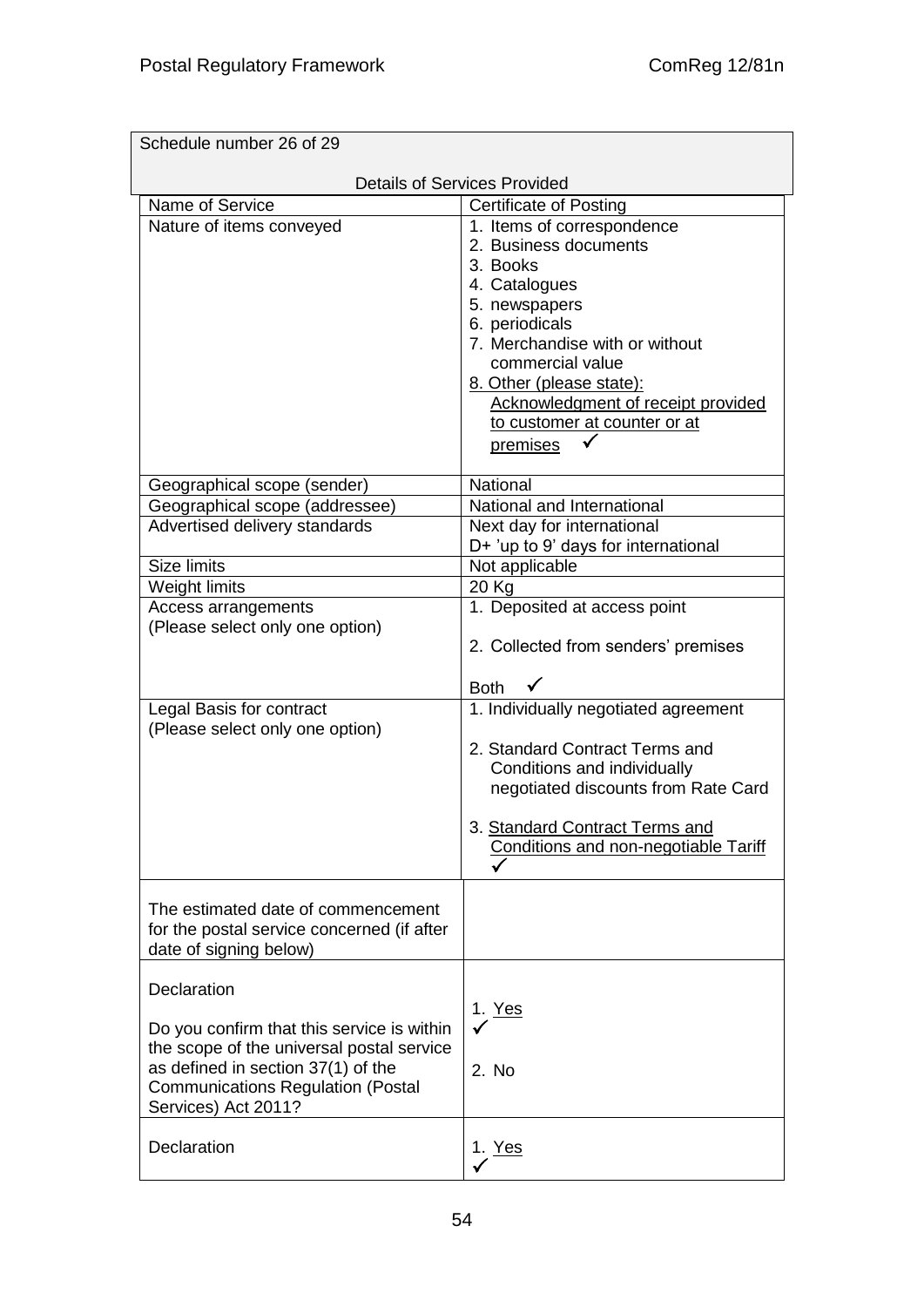| Do you confirm that you are aware that<br>it is a criminal offence to fail to make a<br>notification or to make a notification or a<br>declaration which is false or misleading<br>in any material respect and on summary<br>conviction any offender is liable to a<br>"class A" fine, the largest fine<br>permissible under the Fines Act 2010? | 2. No             |
|--------------------------------------------------------------------------------------------------------------------------------------------------------------------------------------------------------------------------------------------------------------------------------------------------------------------------------------------------|-------------------|
| Signature                                                                                                                                                                                                                                                                                                                                        | larga Harry Tod   |
| Date                                                                                                                                                                                                                                                                                                                                             | 30 September 2020 |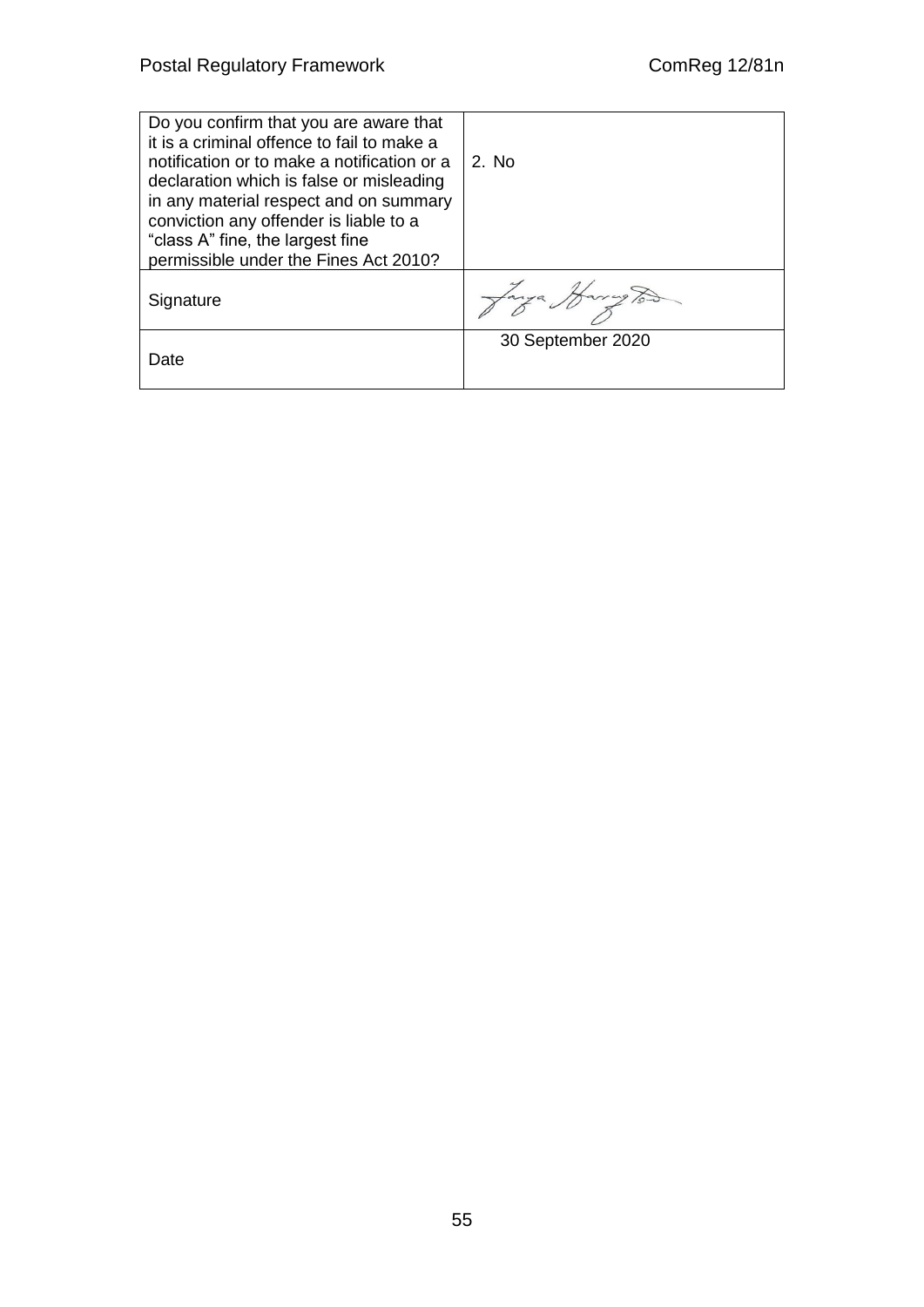| Schedule number 27 of 29                                                                                                                                                                 |                                                                                                                                                                                                                                  |
|------------------------------------------------------------------------------------------------------------------------------------------------------------------------------------------|----------------------------------------------------------------------------------------------------------------------------------------------------------------------------------------------------------------------------------|
| <b>Details of Services Provided</b>                                                                                                                                                      |                                                                                                                                                                                                                                  |
| Name of Service                                                                                                                                                                          | <b>Bulk Parcels</b>                                                                                                                                                                                                              |
| Nature of items conveyed                                                                                                                                                                 | <u>Items of correspondence</u><br>1.<br>2. Business documents<br>3. Books<br>4. Catalogues<br>5.<br><b>Newspapers</b><br>6. Periodicals<br>7. Merchandise with or without<br>commercial value<br>Other (please state)<br>8.      |
| Geographical scope (sender)<br>Geographical scope (addressee)<br>Advertised delivery standards<br>Size limits<br>Weight limits<br>Access arrangements<br>(Please select only one option) | National<br>National and International<br>D+1 (National)<br>D+ 'up to 9' days for International<br>Max length: 1.5m. L + Girth: 3m<br>20kg<br>1. Deposited at access point<br>2. Collected from senders' premises<br><b>Both</b> |
| Legal Basis for contract<br>(Please select only one option)<br>The estimated date of commencement                                                                                        | 1. Individually negotiated<br>agreement<br>2. Standard Contract Terms and<br>Conditions and individually negotiated<br>discounts from Rate Card V<br>3. Standard Contract Terms and<br>Conditions and non-negotiable Tariff      |
| for the postal service concerned (if after<br>the signing below_)<br>Declaration                                                                                                         |                                                                                                                                                                                                                                  |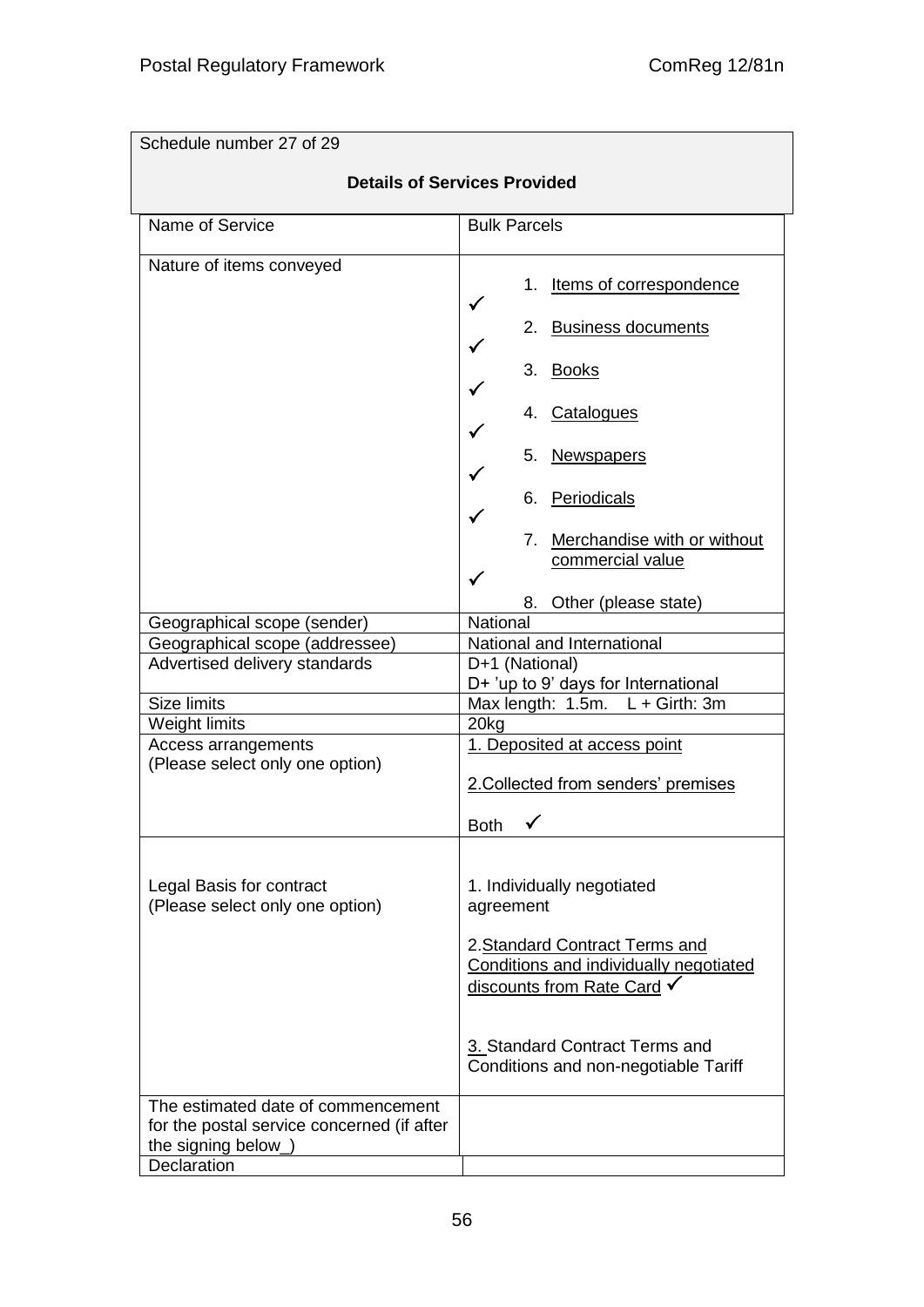| Do you confirm that this service is within<br>the scope of the universal postal service<br>as defined in section 37(1) of the                                                                                                                                                                                                                    | 1. Yes            |
|--------------------------------------------------------------------------------------------------------------------------------------------------------------------------------------------------------------------------------------------------------------------------------------------------------------------------------------------------|-------------------|
| <b>Communications Regulation (Postal</b><br>Services) Act 2011?                                                                                                                                                                                                                                                                                  | 2.<br><b>No</b>   |
| Declaration                                                                                                                                                                                                                                                                                                                                      |                   |
| Do you confirm that you are aware that<br>it is a criminal offence to fail to make a<br>notification or to make a notification or a<br>declaration which is false or misleading<br>in any material respect and on summary<br>conviction any offender is liable to a<br>"class A" fine, the largest fine<br>permissible under the Fines Act 2010? | 1. Yes<br>2. No   |
| Signature                                                                                                                                                                                                                                                                                                                                        |                   |
| Date                                                                                                                                                                                                                                                                                                                                             | 30 September 2020 |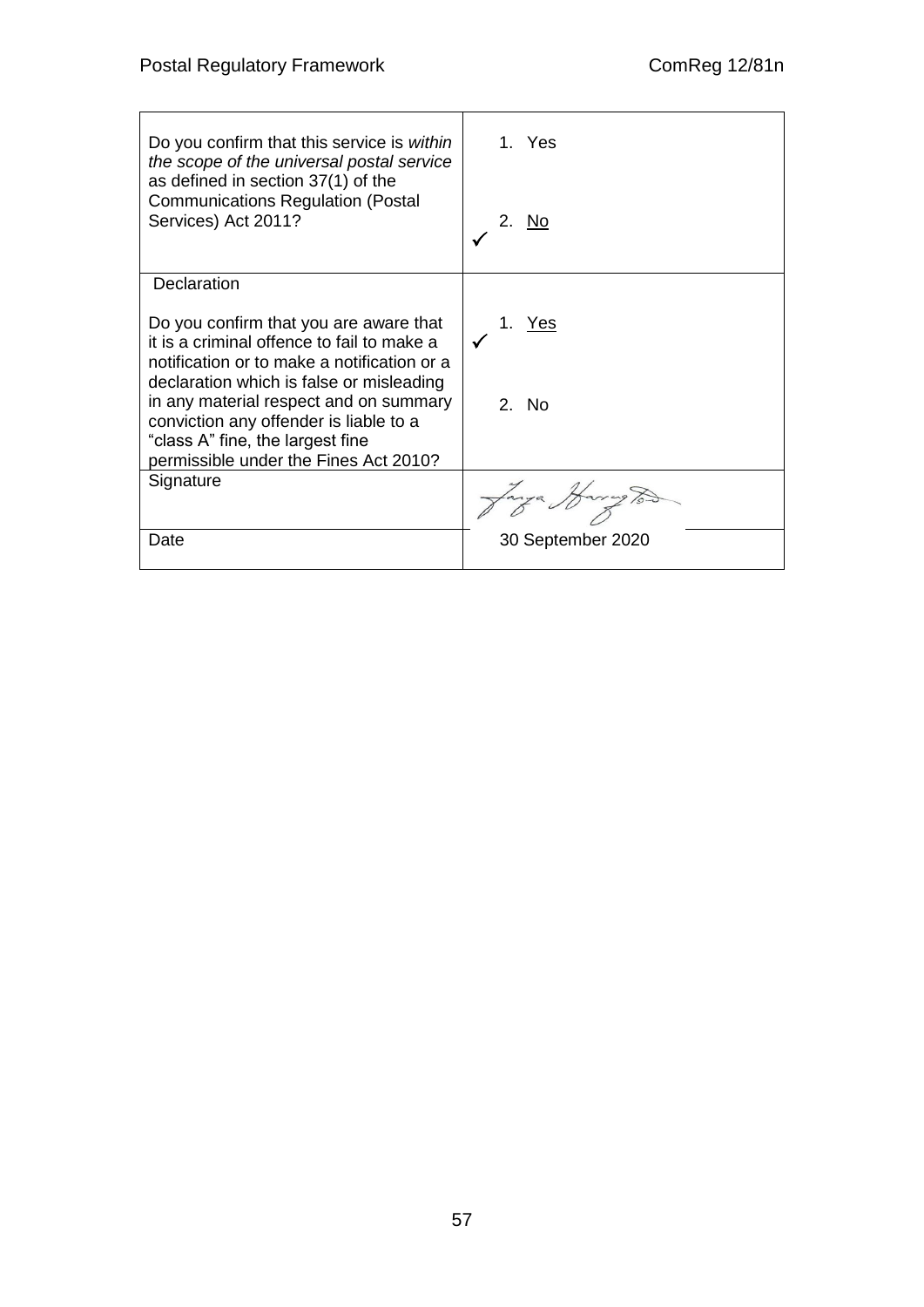| Schedule number 28 of 29                               |                                                                                                                                                                                                        |  |
|--------------------------------------------------------|--------------------------------------------------------------------------------------------------------------------------------------------------------------------------------------------------------|--|
|                                                        | <b>Details of Services Provided</b>                                                                                                                                                                    |  |
| Name of Service                                        | Single Piece Letter Service D+2                                                                                                                                                                        |  |
| Nature of items conveyed:                              | Items of correspondence √<br>1.<br>2 Business documents √<br>3 Books<br>4 Catalogues<br>5 Newspapers<br>6 Periodicals<br>7 Merchandise with or without<br>commercial value<br>8 Other (please state) : |  |
| Geographical scope (sender)                            | National / domestic                                                                                                                                                                                    |  |
| Geographical scope (addressee)                         | National / domestic                                                                                                                                                                                    |  |
| Advertised delivery standards                          | $D+2$                                                                                                                                                                                                  |  |
| <b>Size limits</b>                                     | <b>Letters</b><br>Maximum: 235mm x 162mm x5mm                                                                                                                                                          |  |
| Weight limits                                          | Letters: 100g                                                                                                                                                                                          |  |
| Access arrangements<br>(Please select only one option) |                                                                                                                                                                                                        |  |
| 3. Deposited at access point                           | ✓                                                                                                                                                                                                      |  |
| 2. Collected from senders' premises                    |                                                                                                                                                                                                        |  |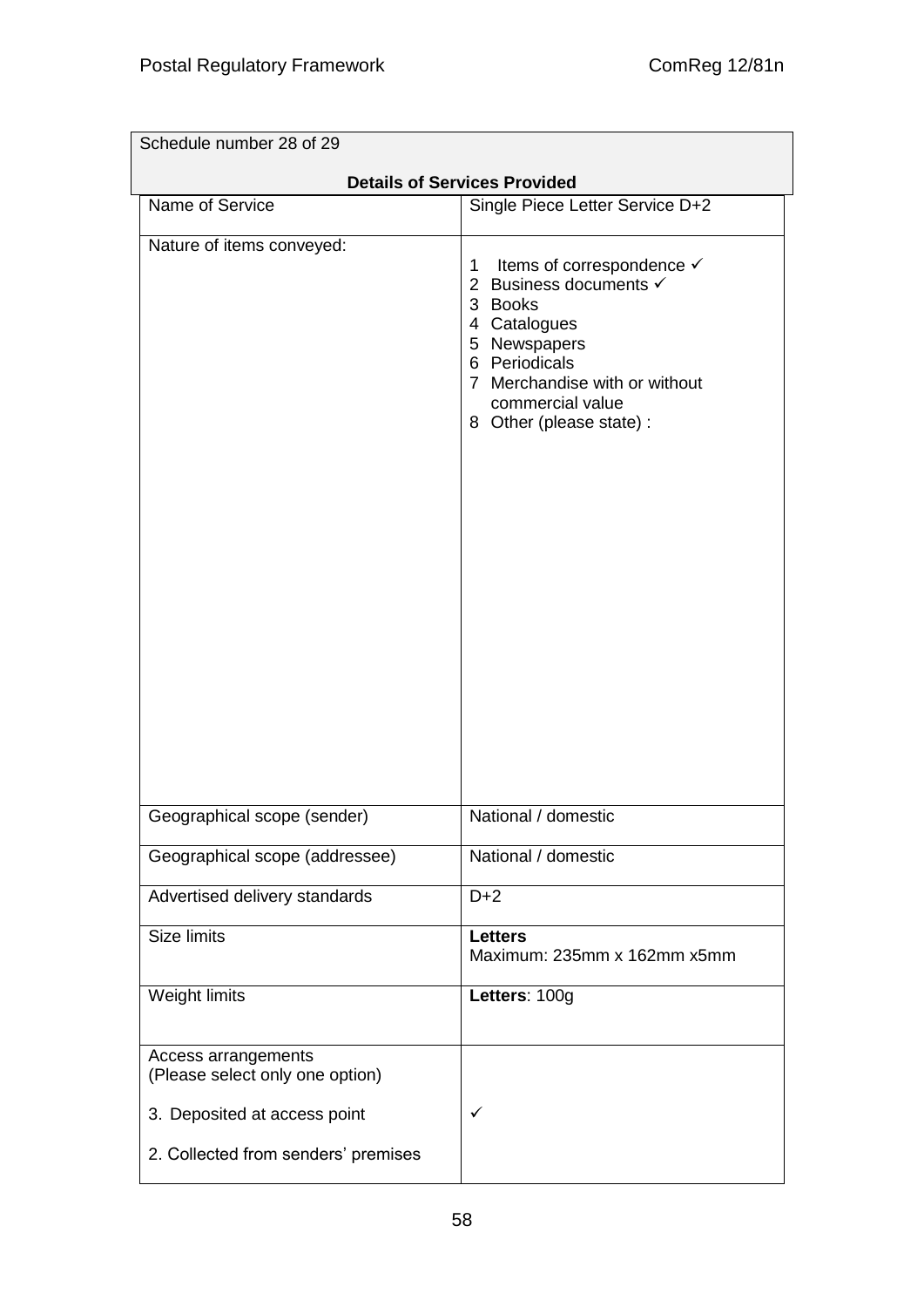| Legal Basis for contract<br>(Please select only one option<br>1. Individually negotiated agreement<br>4 Standard Contract Terms and<br>Conditions and individually<br>negotiated discounts from Rate Card                                                                                                                                        |                                  |
|--------------------------------------------------------------------------------------------------------------------------------------------------------------------------------------------------------------------------------------------------------------------------------------------------------------------------------------------------|----------------------------------|
| 5 Standard Contract Terms and<br>Conditions and non-negotiable Tariff                                                                                                                                                                                                                                                                            | ✓                                |
| The estimated date of commencement<br>for the postal service concerned (if after<br>the signing below)                                                                                                                                                                                                                                           | 1 February 2021                  |
| <b>Declaration</b>                                                                                                                                                                                                                                                                                                                               |                                  |
| Do you confirm that this service is within<br>the scope of the universal postal service<br>as defined in section 37(1) of the<br><b>Communications Regulation (Postal</b><br>Services) Act 2011?                                                                                                                                                 | 3. Yes $\checkmark$<br>4. No     |
| <b>Declaration</b>                                                                                                                                                                                                                                                                                                                               |                                  |
| Do you confirm that you are aware that<br>it is a criminal offence to fail to make a<br>notification or to make a notification or a<br>declaration which is false or misleading<br>in any material respect and on summary<br>conviction any offender is liable to a<br>"class A" fine, the largest fine<br>permissible under the Fines Act 2010? | 9. Yes $\checkmark$<br>10.<br>No |
| Signature                                                                                                                                                                                                                                                                                                                                        |                                  |
| Date                                                                                                                                                                                                                                                                                                                                             | 30 September 2020                |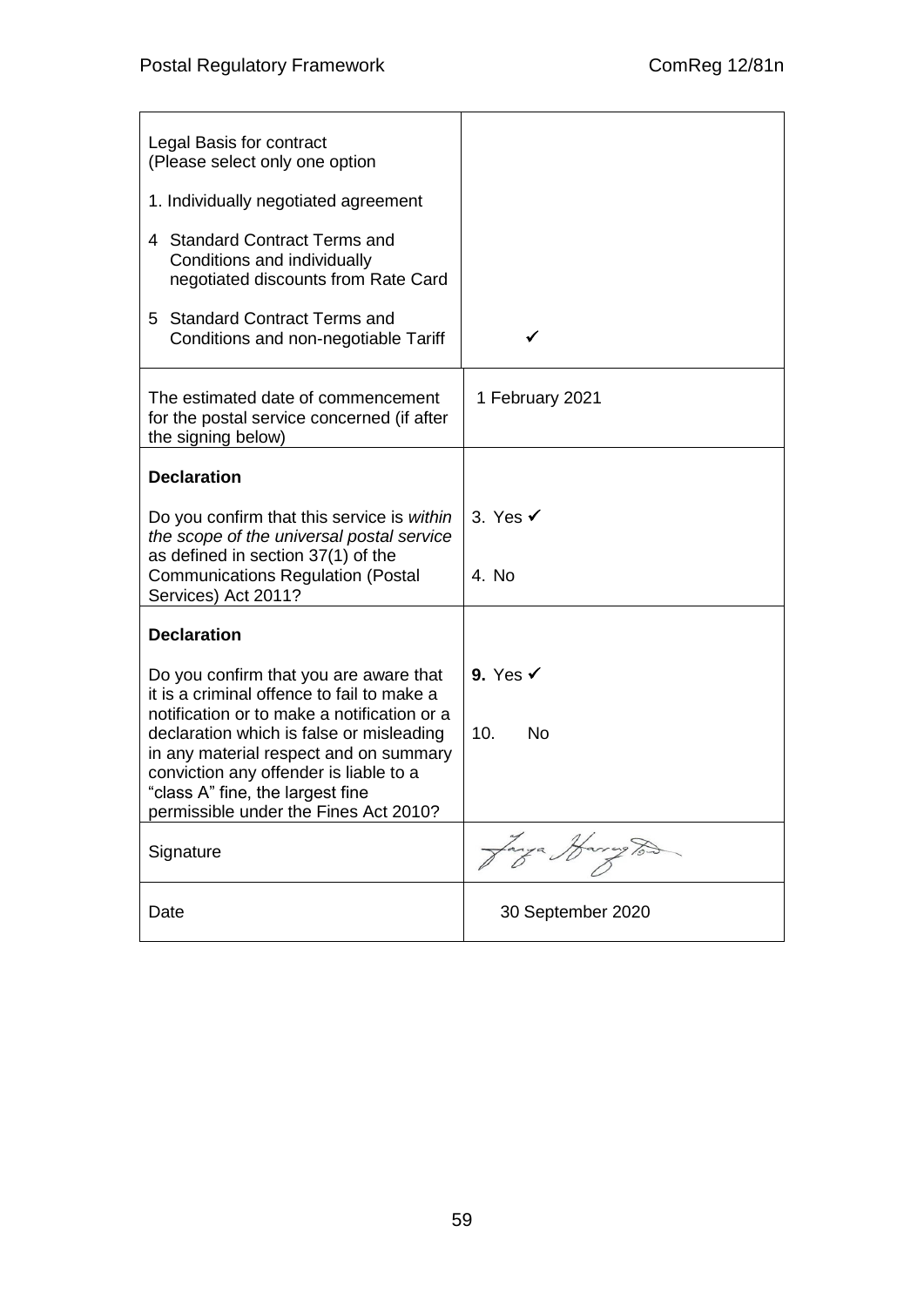| Schedule number 29 of 29                                                                                                                                                                                  |                                                                                                                                                                                                                        |
|-----------------------------------------------------------------------------------------------------------------------------------------------------------------------------------------------------------|------------------------------------------------------------------------------------------------------------------------------------------------------------------------------------------------------------------------|
|                                                                                                                                                                                                           | <b>Details of Services Provided</b>                                                                                                                                                                                    |
| Name of Service                                                                                                                                                                                           | Single Piece Large Envelope Service<br>$D+2$                                                                                                                                                                           |
| Nature of items conveyed:                                                                                                                                                                                 |                                                                                                                                                                                                                        |
|                                                                                                                                                                                                           | 1) Items of correspondence <del>V</del><br>2) Business documents<br>3) Books<br>4) Catalogues<br>Newspapers<br>5)<br>6) Periodicals V<br>7) Merchandise with or without<br>commercial value<br>8) Other (please state) |
| Geographical scope (sender)                                                                                                                                                                               | National / domestic                                                                                                                                                                                                    |
| Geographical scope (addressee)                                                                                                                                                                            | National / domestic                                                                                                                                                                                                    |
| Advertised delivery standards                                                                                                                                                                             | $D+2$                                                                                                                                                                                                                  |
| <b>Size limits</b>                                                                                                                                                                                        | <b>Large Envelopes</b><br>Maximum: 300mm x 400mm x 25mm                                                                                                                                                                |
| Weight limits                                                                                                                                                                                             | Large Envelopes: 500g                                                                                                                                                                                                  |
| Access arrangements                                                                                                                                                                                       |                                                                                                                                                                                                                        |
| (Please select only one option)<br>4. Deposited at access point                                                                                                                                           | ✓                                                                                                                                                                                                                      |
| 2. Collected from senders' premises                                                                                                                                                                       |                                                                                                                                                                                                                        |
| Legal Basis for contract<br>(Please select only one option<br>1. Individually negotiated agreement<br>6 Standard Contract Terms and<br>Conditions and individually<br>negotiated discounts from Rate Card |                                                                                                                                                                                                                        |
| <b>Standard Contract Terms and</b><br>7<br>Conditions and non-negotiable Tariff                                                                                                                           |                                                                                                                                                                                                                        |
|                                                                                                                                                                                                           | 1 February 2021                                                                                                                                                                                                        |